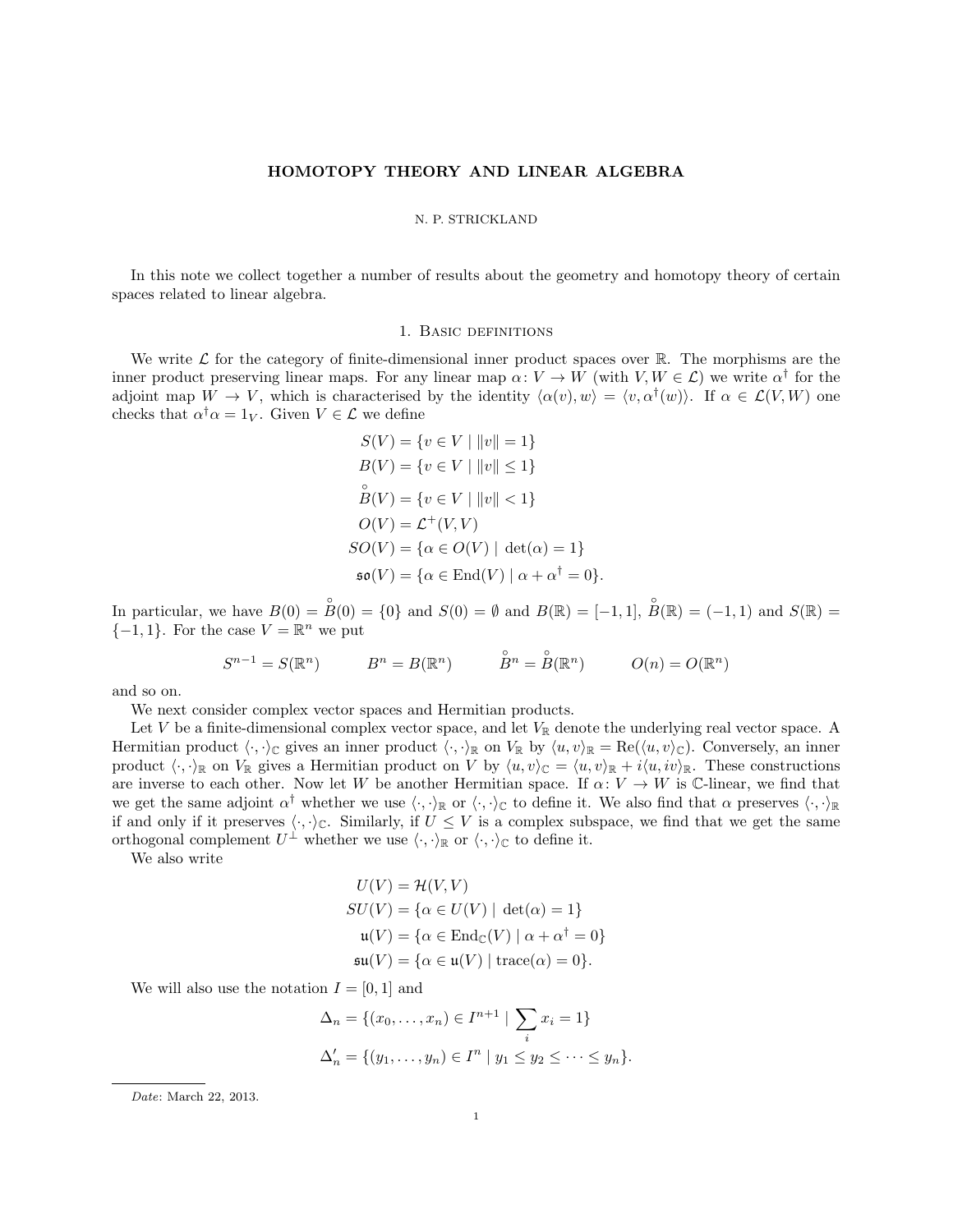There is a well-known homeomorphism  $\Delta_n \to \Delta_n'$  given by

$$
(x_0,...,x_n) \mapsto (x_0,x_0+x_1,x_0+x_1+x_2,...,\sum_{i
$$

#### 2. Balls and spheres

**Lemma 2.1.** Let  $V$  be a a finite-dimensional real inner product space, and let  $C$  be a compact convex subset of V. Let W be the span of the set  $\{x-y \mid x, y \in C\}$ . Then there is a homeomorphism  $r: C \to B(W)$ , which carries  $\partial C$  to  $S(W)$ .

*Proof.* After translating if necessary we may assume that  $0 \in C$  and thus that W is just the span of C. We may then replace V by W and thus assume that C spans V. Choose a basis  $\{c_1, \ldots, c_n\}$  contained in C and put  $c_0 = 0$ . If  $t_1, \ldots, t_n > 0$  and  $\sum t_i < 1$  then we can put  $t_0 = 1 - \sum_{i>0}$ <br> $\sum_{i>0} t_i c_i = \sum_{i>0} t_i c_i \in C$ . It follows that the interior of C is nonempty, and  $t_i$  and by convexity we have  $i>0$   $t_ic_i = \sum_{i\geq 0} t_ic_i \in C$ . It follows that the interior of C is nonempty, and after translating if necessary

we can assume that it contains 0. Thus, for some  $\epsilon > 0$  the open ball  $B_{\epsilon}$  round zero is contained in C. Suppose  $x \in S(W)$ , and put  $T_x = \{t \geq 0 \mid tx \in C\}$ . This is a compact convex subset of  $[0, \infty)$  containing  $[0, \epsilon)$ , so it has the form  $[0, \tau(x)]$  for some  $\tau(x) \geq \epsilon$ . If  $t < \tau(x)$  we claim that tx lies in the interior of C. Indeed, we have  $t = (1 - s)\tau(x)$  for some  $s > 0$  and by convexity  $sB_\epsilon + tx = sB_\epsilon + (1 - s)\tau(x)x$  is a neighbourhood of tx contained in C. We conclude that  $\{t \mid tx \in \partial C\} = \{\tau(x)\}\.$  Now define  $r : \partial C \to S(W)$ by  $r(y) = y/||y||$ ; this is easily seen to be a continuous bijection, with inverse  $r'(x) = \tau(x)x$ . Moreover, a continuous bijection of compact Hausdorff spaces is automatically a homeomorphism. Next, extend  $r'$  over  $B(W)$  by defining  $r'(x) = ||x||r'(x/||x||)$  when  $x \neq 0$ , and  $r'(0) = 0$ . It is easy to deduce that this is a homeomorphism  $B(W) \to C$ , and we define  $r: C \to B(W)$  to be its inverse.



**Example 2.2.** We could take C to be I or  $\Delta_n$  or  $I^k \times \Delta_m \times \Delta_n \times B^p$ .

We next consider various kinds of stereographic projection, extending the familiar homeomorphism of the "Riemann sphere"  $\mathbb{C} \cup \{\infty\} \simeq \mathbb{R}^2 \cup \{\infty\}$  with  $S^2$ . Let V be a real inner product space and define

$$
V_{+} = \mathbb{R} \oplus V
$$
  
\n
$$
S^{V} = V \cup \{\infty\} = \text{ the one-point compactification of } V
$$
  
\n
$$
S(V_{+}) = \{(t, v) \in V_{+} \mid t^{2} + v^{2} = 1\}
$$
  
\n
$$
S_{+}(V_{+}) = \{(t, v) \in S(V_{+}) \mid t \ge 0\}
$$
  
\n
$$
S'(V_{+}) = \{(t, v) \in V_{+} \mid (t - 1/2)^{2} + v^{2} = 1/4\}
$$
  
\n
$$
= \{(t, v) \in V_{+} \mid t(1 - t) = v^{2}\}.
$$

We can define homeomorphisms

$$
S'(V_+) \simeq S_+(V_+)/S(V) \simeq S^V \simeq S(V_+) \simeq B(V)/S(V)
$$

by letting the points  $P, Q, R, S$  and  $T$  in the following diagram correspond to each other.

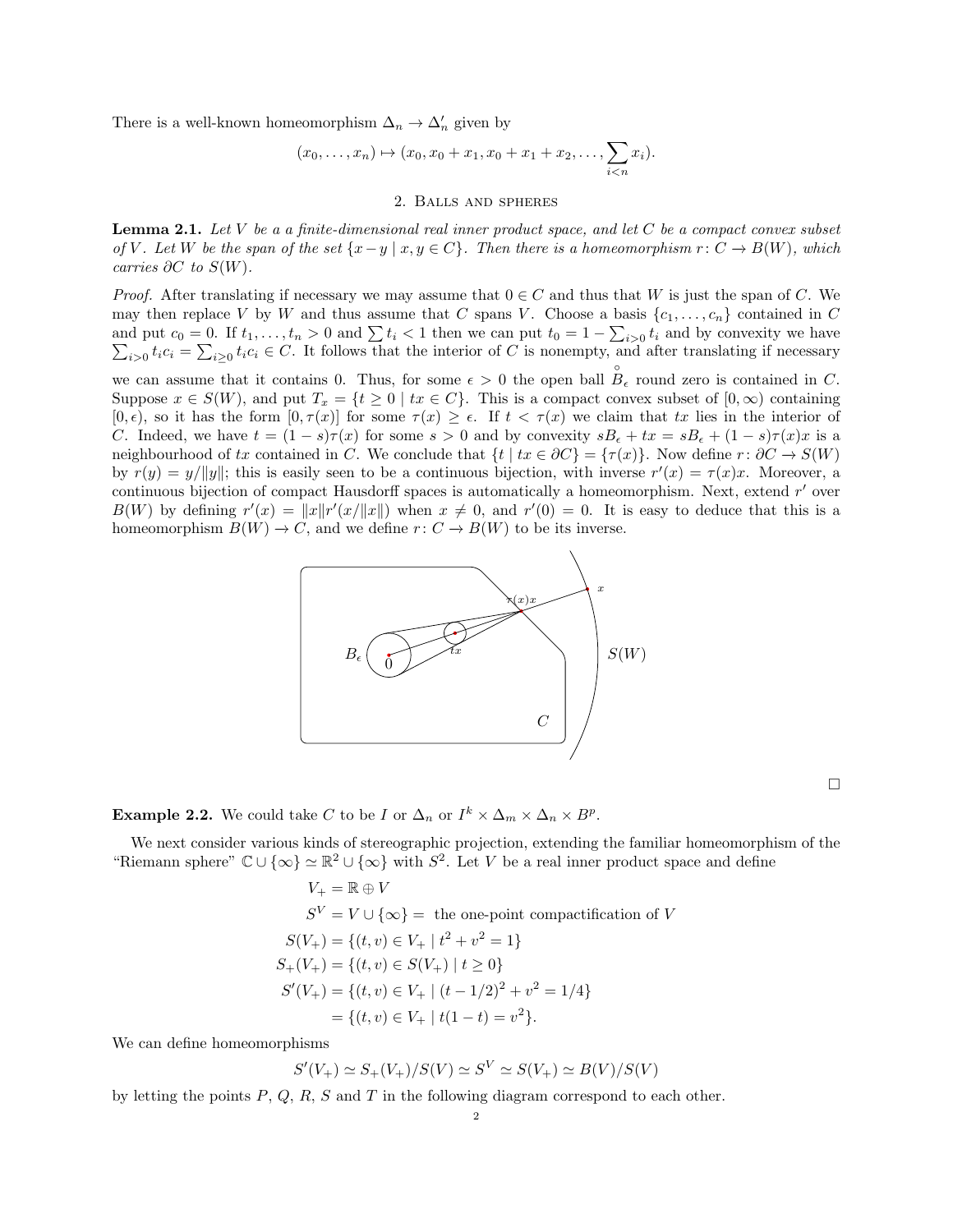

Formulae can be read off from the following table:

| P                        |                                | R                | S                          |                   |
|--------------------------|--------------------------------|------------------|----------------------------|-------------------|
| $S'(V_+)$                | $S_{+}(V_{+})/S(V)$            | $S^V$            | $S(V_+)$                   | B(V)/S(V)         |
| (p, u)                   | $(p, u)/\sqrt{p}$              | u/p              | $(2p-1, 2u)$               | $u/\sqrt{p}$      |
| q(q, v)                  | (q, v)                         | v/q              | $(2q^2 - 1, 2qv)$          | $\boldsymbol{v}$  |
| $(1, w)/(1 + w^2)$       | $(1, w)/\sqrt{1 + w^2}$        | w                | $(w^2-1, 2w)/(1+w^2)$      | $w/\sqrt{1+w^2}$  |
| $(1 + s, x)/2$           | $(1 + s, x) / \sqrt{2(1 + s)}$ | $x/(1+s)$        | (s,x)                      | $x/\sqrt{2(1+s)}$ |
| $(1-y^2, y\sqrt{1-y^2})$ | $(\sqrt{1-y^2},y)$             | $y/\sqrt{1-y^2}$ | $(1-2y^2, 2y\sqrt{1-y^2})$ | $\boldsymbol{y}$  |

By taking  $V = \mathbb{R}^n$  and using the evident homeomorphism  $\mathbb{R}^{n+1} \simeq \mathbb{R} \oplus \mathbb{R}^n$  we obtain homeomorphisms  $S^n \simeq S^n_+/S^{n-1} \simeq \mathbb{R}^n \cup {\infty} \simeq B^n/S^{n-1}.$ 

**Remark 2.3.** In these homeomorphisms, the first coordinate behaves differently from the remaining  $n$ coordinates. We could obtain a different set of homeomorphisms by regarding  $\mathbb{R}^{n+1}$  as  $\mathbb{R}^n \oplus \mathbb{R}$ , so the last coordinate would behave differently from the first  $n$ . This makes little difference except to introduce a sign  $(-1)^n$  in various cohomological calculations; some care is needed to keep this sort of thing straight.

**Proposition 2.4.** Let  $\sim$  denote the equivalence relation on B( $\mathbb{R} \oplus V$ ) generated by  $(t, v) \sim (-t, v)$  for  $(t, v) \in S(\mathbb{R} \oplus V)$ . Then there is a homeomorphism  $f: B(\mathbb{R} \oplus V)/ \sim \rightarrow S(\mathbb{R}^2 \oplus V)$  given by

$$
f(x,v) = \left(\frac{2x^2 + v^2 - 1}{\sqrt{1 - v^2}}, 2x \frac{\sqrt{1 - v^2 - x^2}}{\sqrt{1 - v^2}}, v\right)
$$

(or  $f(x, v) = (0, 0, v)$  if  $v^2 = 1$ ).

**Remark 2.5.** In the case  $V = \mathbb{R}$ , one can check that f can be described geometrically as follows. We first use the map  $(y, v) \mapsto (\sqrt{1 - y^2 - v^2}, y, v)$  from  $B^2$  to the right-hand hemisphere in  $S^2$ ; then we apply the map given in spherical polar coordinates by  $(\theta, \phi) \mapsto (2\theta, \phi)$ . The general case is obtained by reinterpreting the formulae from this case in a straightforward way.

*Proof.* It is straightforward algebra to check that when  $v^2 \neq 1$  we have  $||f(x, v)||^2 = 1$ . Note that the last entry in  $f(x, v)$  is just v so if  $v^2$  is close to 1 then the other two entries must be small; this proves that the stated rule for  $v^2 = 1$  gives a continuous extension of the formula. If  $(x, v) \in S(\mathbb{R} \oplus V)$  then the second entry in  $f(x, v)$  is zero and the first entry is clearly an even function of x; thus f respects our equivalence relation. We next show that  $f$  is surjective. Put

$$
U = \{(s, t, u) \in S(\mathbb{R}^2 \oplus V) \mid s < \sqrt{s^2 + t^2}\}\
$$

$$
= \{(s, t, u) \in S(\mathbb{R}^2 \oplus V) \mid s < 0 \text{ or } t \neq 0\}
$$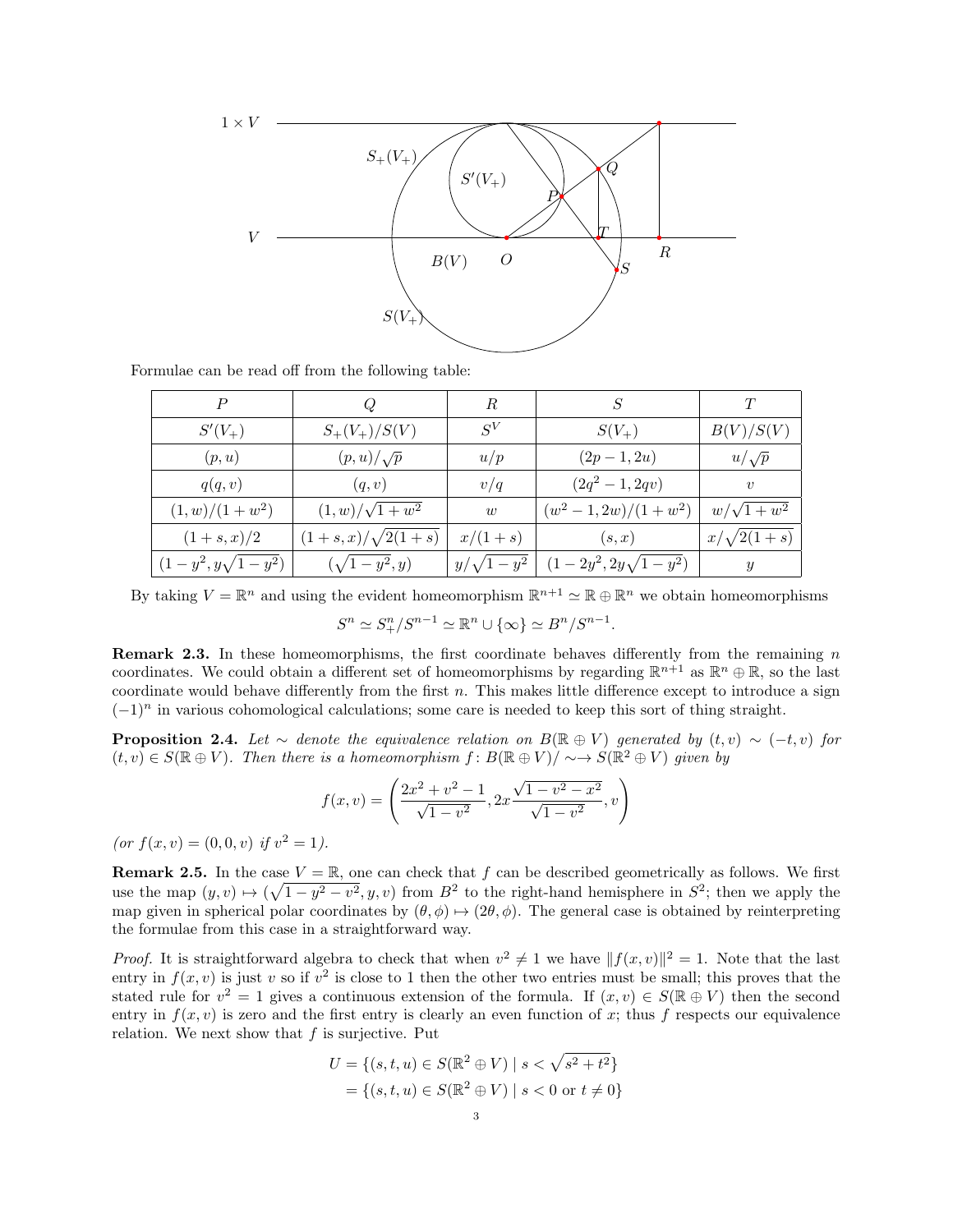and define  $g: U \to \mathbb{R}^2 \oplus V$  by

$$
g(s,t,v) = \left(\frac{t}{\sqrt{2}}\left(1 - \frac{s}{\sqrt{s^2 + t^2}}\right)^{-1/2}, v\right).
$$

If we let x be the first entry in  $g(s,t,v)$  and put  $r =$  $\sqrt{s^2 + t^2} = \sqrt{ }$  $\overline{1-v^2}$ , we find after some manipulation that  $1-x^2/r^2 = (1-s/r)/2$ . From this one can derive the formulae  $f(g(s,t,v)) = (s,t,v)$  and  $g(f(x,v)) = (x,v)$ , and after the range of validity of these calculations we see that  $f$  and  $g$  give a homeomorphism from the interior of  $B(\mathbb{R} \oplus V)$  to U. When  $x^2 + v^2 = 1$  the formula for f reduces to  $f(x, v) = (x, 0, v)$ . It follows easily from this that the induced map  $B(\mathbb{R} \oplus V)/\sim \to S(\mathbb{R}^2 \oplus V)$  is a continuous bijection from a compact space to a Hausdorff space, so it is a homeomorphism.

We now briefly consider the problem of embedding a product of spheres in euclidean space.

**Definition 2.6.** Let  $V$  be a vector space with inner product. We define

$$
j(V)
$$
:  $(-1,1) \times S(V_+) \to V \times (-1,1)$ 

by

$$
j(V)(s,t,v) = \frac{1}{2}(1+s)(v,t).
$$

More generally, suppose we have inner product spaces  $V_1, \ldots, V_n$ . We define (recursively) a map

$$
j(\underline{V}) \colon (-1,1) \times \prod_{k \le n} S(V_{k+}) \to \left(\prod_{k \le n} V_k\right) \times (-1,1)
$$

as the composite

$$
(-1,1) \times \prod_{k \leq n} S(V_{k+}) \xrightarrow{j(V_0,\ldots,V_{n-1}) \times 1} \prod_{k < n} V_k \times (-1,1) \times S(V_{n+}) \xrightarrow{1 \times j(V_n)} \prod_{k \leq n} V_k \times (-1,1).
$$

**Proposition 2.7.** The map  $j(V)$  is an open embedding. It therefore restricts to give an embedding of  $\prod_k S(V_{k_+}) \simeq \prod_k S^{V_k}$  as a submanifold of codimension one in  $(\prod_k V_k) \times \mathbb{R}$ .

*Proof.* It will suffice to show that  $j(V)$  is an open embedding. In fact, it gives a homeomorphism from  $(-1, 1) \times S(V_+)$  to  $\overset{\circ}{B}(V_+) \setminus \{0\}$ , with inverse given by

$$
(v, p) \mapsto (2\sqrt{v^2 + p^2} - 1, p/\sqrt{v^2 + p^2}, v/\sqrt{v^2 + p^2}).
$$

Now consider a complex vector space V. If we have a Hermitian inner product on V we can define  $S(V)$ as before and all the above discussion still applies. It is also interesting to consider the situation where we have a perfect symmetric bilinear form  $(\cdot, \cdot): V \otimes V \to \mathbb{C}$  and the space  $\tilde{S}(V) = \{v \in V \mid (v, v) = 1\}$ . In particular, if W is a real inner product space then we can consider the symmetric bilinear form on  $\mathbb{C} \otimes W$ given by

$$
(x+iy, u+iv) = (\langle x, u \rangle - \langle y, v \rangle) + (\langle x, v \rangle + \langle y, u \rangle)i,
$$

and the space  $\widetilde{S}(\mathbb{C} \otimes W)$ . We also put

$$
TS(W) = \{(u, v) \in S(W) \times W \mid \langle u, v \rangle = 0\}.
$$

**Proposition 2.8.** There is a homeomorphism  $f: TS(W) \to \widetilde{S}(\mathbb{C} \otimes W)$  given by

$$
f(u, v) = \sqrt{1 + v^2} u + iv
$$
  

$$
f^{-1}(x + iy) = (x/||x||, y).
$$

This gives a homotopy equivalence  $S(W) \to \widetilde{S}(\mathbb{C} \otimes W)$ .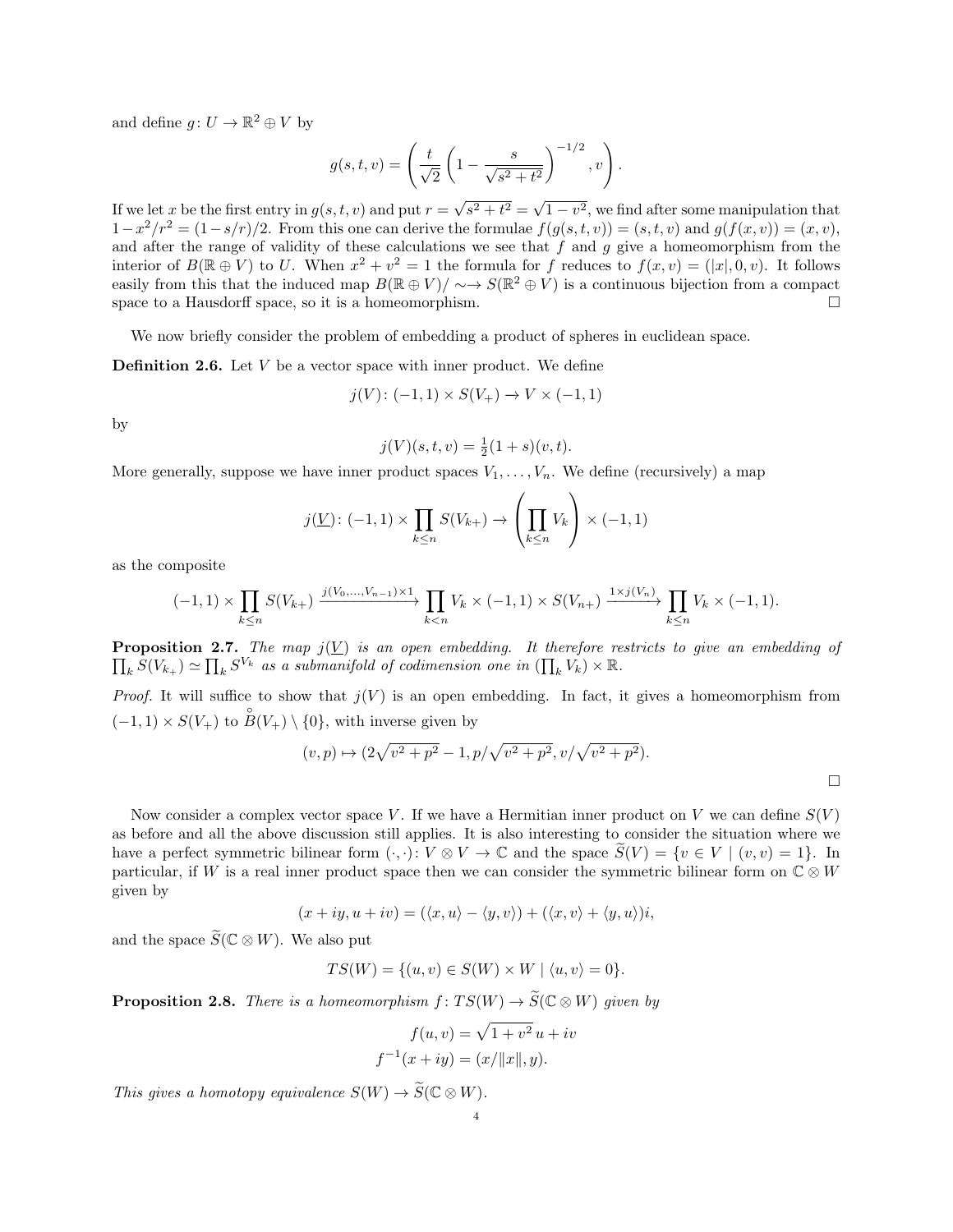*Proof.* We have  $(x+iy, x+iy) = x^2 - y^2 + 2i\langle x, y \rangle$ , so  $x+iy \in \widetilde{S}(\mathbb{C} \otimes W)$  if and only if  $\langle x, y \rangle = 0$  and  $x^2 = 1 + y^2 \ge 1$ . Given this, one can check directly that the given formulae have the required effect. We also have an inclusion  $i: S(W) \to TS(W)$  and a projection  $p: TS(W) \to S(W)$  given by  $i(u) = (u, 0)$  and  $p(u, v) = u$ . Here  $pi = 1$  and ip can be connected to the identity by the homotopy  $h(t, u, v) = (u, tv)$ , so  $TS(W)$  is homotopy equivalent to  $S(W)$ .

# 3. Norms of operators

**Definition 3.1.** Let V and W be Hermitian spaces. We define a Hermitian form on Hom $(V, W)$  by  $\langle \alpha, \beta \rangle =$ trace( $\beta^{\dagger}\alpha$ ). (If we choose orthonormal bases for V and W and let A and B be the matrices corresponding to  $\alpha$  and  $\beta$ , we find that  $\langle \alpha, \beta \rangle = \sum_{i,j} A_{ij} \overline{B_{ij}}$ , which makes it clear that this is indeed a Hermitian form.) We write  $\|\alpha\|_2 = \sqrt{\text{trace}(\alpha^{\dagger}\alpha)}$  for the corresponding norm.

**Definition 3.2.** We define another norm on  $\text{Hom}(V, W)$  by

$$
\|\alpha\|_{\infty} = \max\{\|\alpha(v)\| \mid v \in S(V)\}.
$$

We call this the *operator norm* of  $\alpha$ .

**Remark 3.3.** The maximum here is well-defined, because the rule  $v \mapsto ||\alpha(v)||$  defines a continuous function on the compact space  $S(V)$ , which therefore attains its supremum. We leave it to the reader to check that this does indeed give a norm.

**Example 3.4.** Let  $\alpha \in \text{End}(\mathbb{C}^2)$  be given by the matrix  $\begin{bmatrix} 1 & 2a \\ 0 & 1 \end{bmatrix}$  with  $a \ge 0$ . Then  $\|\alpha\|_2 = 2 + 4a^2$ , and a nice exercise in calculus shows that

$$
\|\alpha\|_{\infty} = \max\{(\cos(t) + 2a\sin(t))^2 + \sin(t)^2 \mid t \in \mathbb{R}\} = \frac{\sqrt{a^2 + 1} + a}{\sqrt{a^2 + 1} - a}.
$$

In fact, we have

$$
(\cos(t) + 2a\sin(t))^2 + \sin(t)^2 = \frac{1}{2}(r + r^{-1}) - \frac{1}{2}(r - r^{-1})\cos(2t + \arctan(1/a)),
$$

where  $r = (\sqrt{a^2 + 1} + a)/(\sqrt{a^2 + 1})$  $a^2 + 1 - a$ .

One can prove by an abstract argument that any two norms on a finite-dimensional space are bounded by constant multiples of each other. The next proposition gives a concrete estimate.

**Proposition 3.5.** For any  $\alpha: V \to W$  we have  $\|\alpha\|_{\infty} \le \|\alpha\|_2 \le \sqrt{\dim(V)} \|\alpha\|_{\infty}$ .

*Proof.* Choose a unit vector  $v_1 \in V$  with  $\|\alpha(v_1)\| = \|\alpha\|_{\infty}$ , and extend it to give an orthonormal basis  $v_1, \ldots, v_n$  for V. Choose an orthonormal basis  $w_1, \ldots, w_m$  for W, and put  $A_{ij} = \langle \alpha(v_i), w_j \rangle$ , so  $\alpha(v_i) =$  $\sum_j A_{ij}w_j$ . It follows that  $\alpha^{\dagger}(w_j) = \sum_i \overline{A_{ij}}v_i$  and thus that  $\|\alpha\|_2^2 = \sum_{i,j} |A_{ij}|^2$ . However, we also find that  $\|\alpha(v_i)\|^2 = \sum_j |A_{ij}|^2$  so  $\|\alpha\|_2^2 = \sum_{i=1}^n \|\alpha(v_i)\|^2$ . Here  $\|\alpha(v_i)\|^2 \le \|\alpha\|_{\infty}^2$  for all i, with equality when  $i = 1$ . It follows that  $\|\alpha\|_{\infty}^2 \le \|\alpha\|_2^2 \le n \|\alpha\|_{\infty}^2$  $\frac{2}{\infty}$  as claimed.

**Proposition 3.6.** The space  $\mathcal{H}(V, W)$  is compact Hausdorff.

*Proof.* The description  $\mathcal{H}(V, W) = \{ \alpha \in \text{Hom}(V, W) \mid \alpha^{\dagger} \alpha = 1 \}$  makes it clear that  $\mathcal{H}(V, W)$  is a closed subspace of  $\text{Hom}(V, W)$ , so it is Hausdorff. For  $\alpha \in \mathcal{H}(V, W)$  we also have  $\|\alpha\|_2 = \sqrt{\text{trace}(\alpha^{\dagger}\alpha)} = \sqrt{\text{dim}(V)}$ , so  $\mathcal{H}(V, W)$  is bounded and thus compact.

We next specialise to the case  $V = W$ .

**Definition 3.7.** Let V be a Hermitian space, and let  $\alpha$  be an endomorphism of V. We put

$$
spec(\alpha) = \{ \text{ eigenvalues of } \alpha \} = \{ \lambda \in \mathbb{C} \mid \alpha - \lambda \text{ is not invertible } \}
$$

 $\rho(\alpha) =$  the spectral radius of  $\alpha = \max\{|\lambda| \mid \lambda \in \text{spec}(\alpha)\}.$ 

**Lemma 3.8.** For any  $\alpha$  we have  $\rho(\alpha) \leq ||\alpha||_{\infty}$ .

*Proof.* Just choose an eigenvalue  $\lambda$  with  $|\lambda| = \rho(\alpha)$ , and then a unit vector v with  $\alpha(v) = \lambda v$ ; then  $\rho(\alpha) =$  $|\lambda| = \|\alpha(v)\| \le \|\alpha\|_{\infty}$ .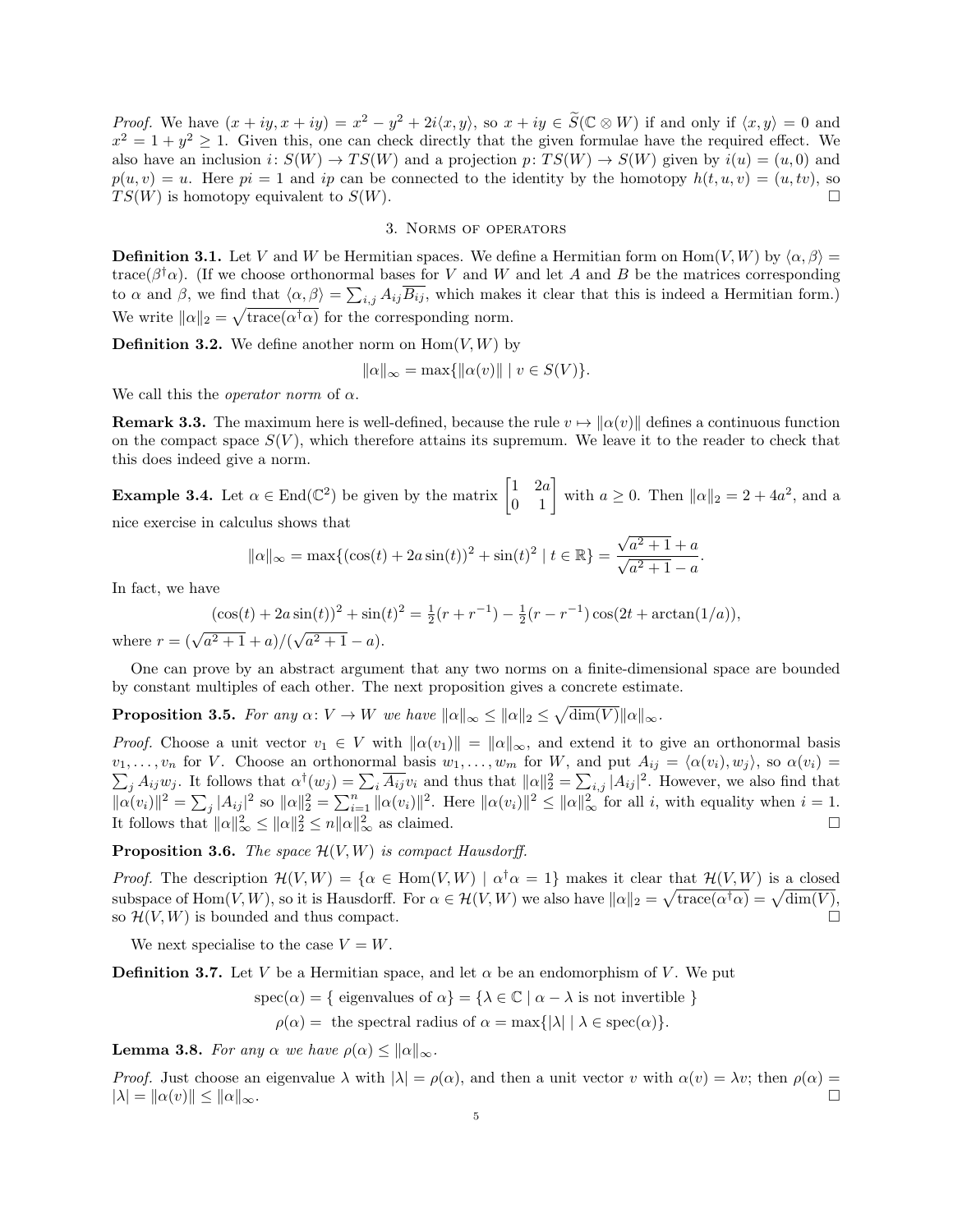**Remark 3.9.** Let  $\alpha$  be a nonzero map represented by an upper triangular matrix with zeros on the diagonal. Then spec( $\alpha$ ) = {0} so  $\rho(\alpha) = 0$  but  $\|\alpha\|_2$ ,  $\|\alpha\|_{\infty} > 0$ . Thus, neither norm can be bounded above by a constant multiple of the spectral radius.

**Definition 3.10.** We say that an endomorphism  $\alpha: V \to V$  is normal if  $\alpha^{\dagger} \alpha = \alpha \alpha^{\dagger}$ .

Remark 3.11. Recall that

- $\alpha$  is unitary if it is invertible, with  $\alpha^{\dagger} = \alpha^{-1}$
- $\alpha$  is hermitian (or self-adjoint) if  $\alpha^{\dagger} = \alpha$
- $\alpha$  is antihermitian (or anti self-adjoint) if  $\alpha^{\dagger} = -\alpha$ .

It is clear that  $\alpha$  is normal in all these cases.

**Proposition 3.12.**  $\alpha$  is normal if and only if there exists an orthonormal basis for V consisting of eigenvectors for  $\alpha$ .

*Proof.* Suppose that  $v_1, \ldots, v_n$  is an orthonormal basis for V with  $\alpha(v_i) = \lambda_i v_i$ . We then define  $\beta: V \to V$ by  $\beta(v_i) = \overline{\lambda_i} v_i$ , and check that  $\langle \alpha(v_i), v_j \rangle = \delta_{ij} \lambda_i = \langle v_i, \beta(v_j) \rangle$ , so  $\beta = \alpha^{\dagger}$ . We also see that  $\alpha \beta = \beta \alpha$ , so  $\alpha$ is normal.

Conversely, suppose that  $\alpha$  is normal. Let  $\lambda$  be an eigenvalue, and put  $W = \text{ker}(\alpha - \lambda) \neq 0$ . For  $w \in W$ we have  $\alpha \alpha^{\dagger}(w) = \alpha^{\dagger} \alpha(w) = \lambda \alpha^{\dagger}(w)$ , so  $\alpha^{\dagger}(w) \in W$ . It follows that for  $x \in W^{\perp}$  we have  $\langle \alpha(x), W \rangle =$  $\langle x, \alpha^{\dagger}(W) \rangle \leq \langle x, W \rangle = 0$ , so  $\alpha^{\dagger}(x) \in W^{\perp}$ . This means that  $\alpha$  preserves the splitting  $V = W \oplus W^{\perp}$ , and so restricts to give a normal operator on  $W^{\perp}$ . By induction on dimension we can choose an orthonormal basis of  $W^{\perp}$  consisting of eigenvectors for  $\alpha$ , and we can combine this with an arbitrary orthonormal basis of W to get the required basis of  $V$ .

**Corollary 3.13.** Let  $\alpha$  be normal, with eigenvalues  $\lambda_1, \ldots, \lambda_n$  (repeated according to multiplicity). Then

$$
\|\alpha\|_2 = \left(\sum_i |\lambda_i|^2\right)^{1/2}
$$

$$
\|\alpha\|_{\infty} = \rho(\alpha) = \max\{|\lambda_1|, \dots, |\lambda_n|\}.
$$

*Proof.* We can choose an orthonormal basis  $v_1, \ldots, v_n$  with  $\alpha(v_i) = \lambda_i v_i$ . The formula for  $\|\alpha\|_2$  follows immediately. Now consider a vector  $v = \sum_i x_i v_i \in V$ . We have  $||v||^2 = \sum_i |x_i|^2$  and

$$
\|\alpha(v)\|^2 = \sum_i |\lambda_i|^2 |x_i|^2 \le \sum_i \rho(\alpha)^2 |x_i|^2 = \rho(\alpha)^2 \|v\|^2,
$$

so  $\|\alpha\|_{\infty}^2 \le \rho(\alpha)^2$ . The reverse inequality is given by Lemma 3.8.

**Proposition 3.14.** Let  $\alpha: V \to V$  be self-adjoint, and consider the set

$$
R(\alpha) = \{ \langle v, \alpha(v) \rangle \mid v \in S(V) \}
$$

(known as the numerical range of  $\alpha$ ). Then all eigenvalues of  $\alpha$  are real, and  $R(\alpha) = [\rho_{-}(\alpha), \rho_{+}(\alpha)]$ , where  $\rho_-(\alpha)$  and  $\rho_+(\alpha)$  are respectively the smallest and largest eigenvalues.

*Proof.* Choose an orthonormal basis  $v_1, \ldots, v_n$  with  $\alpha(v_i) = \lambda_i v_i$  say. We then have

$$
\overline{\lambda_i} = \langle v_i, \lambda_i v_i \rangle = \langle v_i, \alpha(v_i) \rangle = \langle \alpha^{\dagger}(v_i), v_i \rangle = \langle \alpha(v_i), v_i \rangle = \lambda_i,
$$

so  $\lambda_i$  is real as claimed. We can order the basis so that  $\lambda_1 \leq \lambda_2 \leq \cdots \leq \lambda_n$ , so that  $\rho_-(\alpha) = \lambda_1$  and  $\rho_{+}(\alpha) = \lambda_n$ . Now consider an element  $v = \sum_i x_i v_i \in V$ . We have

$$
\langle v, \alpha(v) \rangle = \langle \sum_i x_i v_i, \sum_j \lambda_j x_j v_j \rangle = \sum_i \lambda_i |x_i|^2 \le \sum_i \lambda_n |x_i|^2 = \lambda_n ||v||^2.
$$

It follows that  $R(\alpha) \subseteq (-\infty, \lambda_n]$ . By a similar argument we have  $R(\alpha) \subseteq [\lambda_1, \infty)$ , so  $R(\alpha) \subseteq [\lambda_1, \lambda_n]$ . By taking  $v = \cos(\theta)v_1 + \sin(\theta)v_n$  for  $0 \le \theta \le \pi/2$  we see that  $[\lambda_1, \lambda_n] \subseteq R(\alpha)$ , which completes the proof.

**Definition 3.15.** We write  $w(V)$  for the space of self-adjoint endomorphisms of V. We say that  $\alpha \in w(V)$ is positive if  $\langle v, \alpha(v) \rangle > 0$  for all  $v \neq 0$ , or equivalently  $\rho_-(\alpha) > 0$ , or equivalently spec $(\alpha) \subset (0, \infty)$ . We write  $w^+(V)$  for the space of positive operators. We also define *nonnegative* operators in the analogous way.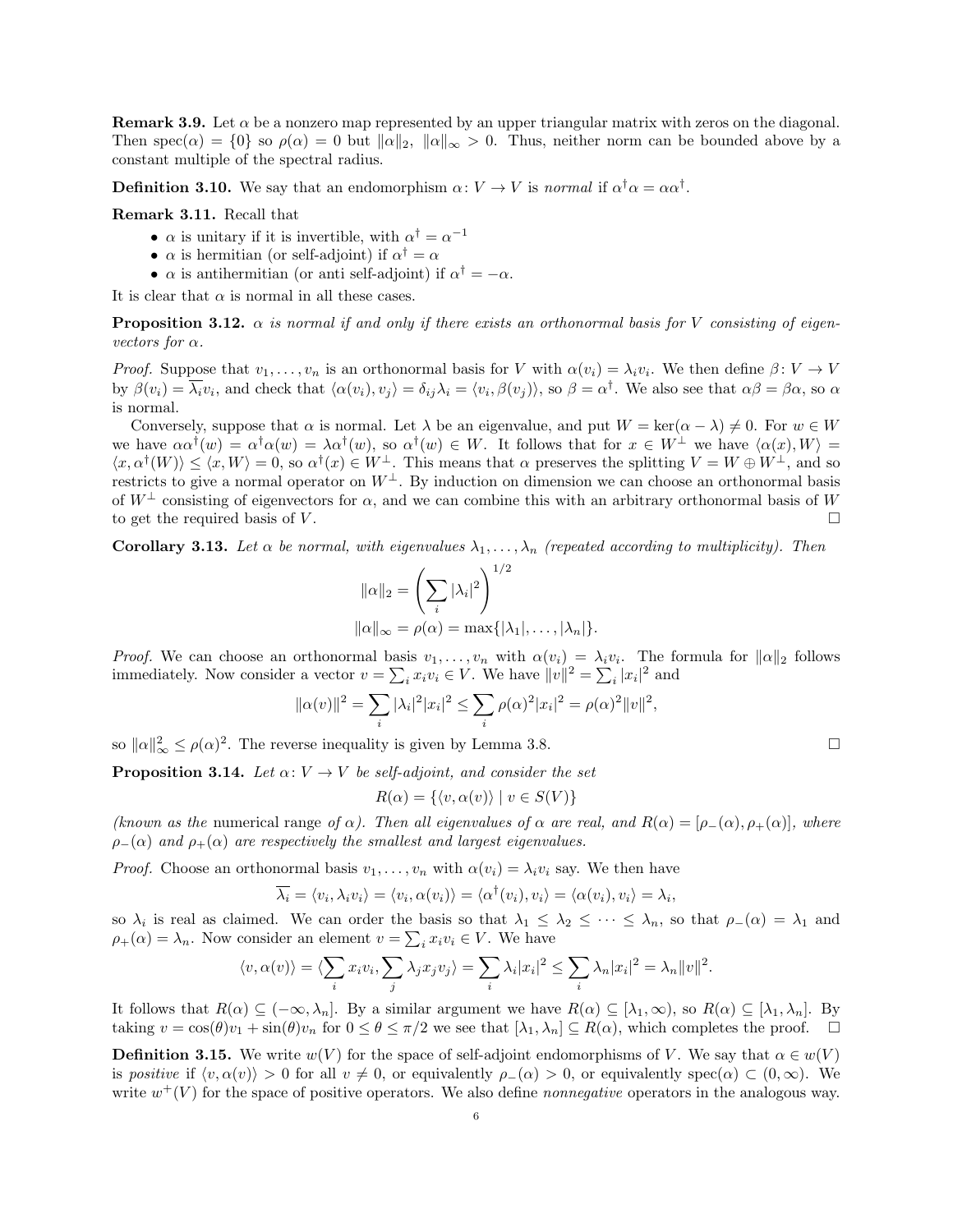**Remark 3.16.** For a self-adjoint operator  $\alpha$  we have  $\|\alpha\|_{\infty} = \rho(\alpha) = \max(|\rho_{-}(\alpha)|, |\rho_{+}(\alpha)|)$ . For a positive operator this reduces to  $\|\alpha\|_{\infty} = \rho(\alpha) = \rho_+(\alpha)$ .

**Corollary 3.17.** For any linear map  $\alpha: V \to W$ , we have  $\|\alpha\|_{\infty} = \|\alpha^{\dagger}\alpha\|_{\infty}^{1/2} = \sqrt{\rho(\alpha^{\dagger}\alpha)}$ .

*Proof.* Apply Proposition 3.14 to the nonnegative operator  $\alpha^{\dagger} \alpha$ , noting that  $\langle v, \alpha^{\dagger} \alpha(v) \rangle = \langle \alpha(v), \alpha(v) \rangle =$  $\|\alpha(v)\|^2$ .

# 4. CONTINUITY OF EIGENVALUES

We next give two standard results about the sense in which the eigenvalues of  $\alpha$  depend continuously on α.

**Proposition 4.1.** Let  $\gamma: [0, 1] \to \mathbb{C}$  be a simple closed curve, and m a natural number. Let  $U(\gamma, m)$  be the set of endomorphisms  $\alpha \in \text{End}(V)$  such that  $\alpha$  has precisely m eigenvalues insider  $\gamma$  (counted with multiplicity), and no eigenvalues on  $\gamma$ . Then  $U(\gamma, m)$  is open in End(V).

*Proof.* First let  $U(\gamma)$  be the set of endomorphisms that have no eigenvalues on  $\gamma$ , so  $U(\gamma) = \bigcup_m U(\gamma, m)$ . We also put  $\phi_{\alpha}(z) = \det(z - \alpha)$ , so the eigenvalues of  $\alpha$  are just the roots of the polynomial  $\phi_{\alpha}$ . If  $\alpha \in U(\gamma)$ then we have a continuous function  $\phi_{\alpha} \circ \gamma : [0,1] \to \mathbb{C}$ , which is nowhere zero. As  $[0,1]$  is compact we see that there exists  $\epsilon > 0$  such that  $|\phi_{\alpha}(\gamma(t))| \geq \epsilon$  for all t. If  $\beta$  is sufficiently close to  $\alpha$  then  $\phi_{\beta} \circ \gamma$  will be within  $\epsilon$  of  $\phi_{\alpha} \circ \gamma$  and so will be nowhere zero. It follows that  $U(\gamma)$  is open.

Next, for  $\alpha \in U(\gamma)$  put

$$
n_{\gamma}(\alpha) = \frac{1}{2\pi i} \int_{\gamma} \frac{\phi_{\alpha}'(z)}{\phi_{\alpha}(z)} dz.
$$

The integral formula shows us that  $n_\gamma: U(\gamma) \to \mathbb{C}$  is continuous. However, the argument principle shows that  $n_{\gamma}(\alpha)$  is the number of eigenvalues of  $\alpha$  inside the contour  $\gamma$ , so in particular  $n_{\gamma}(\alpha) \in \mathbb{N}$ . As  $n_{\gamma} : U(\gamma) \to \mathbb{N}$ is continuous, it must be locally constant. Thus, the sets  $U(\gamma, m) = n_{\gamma}^{-1}\{m\}$  are all open.

**Definition 4.2.** If  $\alpha$  is self-adjoint then the eigenvalues of  $\alpha$  are real, so we can list them in increasing order, repeated according to multiplicity. We write  $e_k(\alpha)$  for the k'th element in this list, so  $e_1(\alpha) \leq \ldots \leq e_n(\alpha)$ and  $\det(t - \alpha) = \prod_k (t - e_k(\alpha)).$ 

**Proposition 4.3.** The functions  $e_k: w(V) \to \mathbb{R}$  are continuous.

*Proof.* Fix a real number r; it will suffice to show that the sets  $A_{+}(r) = \{ \alpha \in w(V) \mid e_{k}(\alpha) > r \}$  and  $A_{-}(r) = \{ \alpha \in w(V) \mid e_{k}(\alpha) < r \}$  are open. For each  $n > 0$  consider the rectangle  $R_{n} \subseteq \mathbb{C}$  with vertices  $r-1/n+i$ ,  $r-1/n-i$ ,  $r-n+i$  and  $r-n-i$ , so  $R_n \cap \mathbb{R} = (r-n, r-1/n)$ . Let  $\gamma_n$  be the boundary curve of  $R_n$ . We have  $\alpha \in A_-(r)$  if and only if  $\alpha$  has at least k eigenvalues in the set  $(-\infty, r) = \mathbb{R} \cap \bigcup_n R_n$ , and using this we see that  $A_-(r) = \bigcup_n \bigcup_{m \geq k} U(\gamma_n, m)$ , which is open. A similar argument works for  $A_+(r)$ .  $\Box$ 

**Corollary 4.4.** Let X be the space of nonnegative operators on V of norm at most one, and let  $U(V)$  act by conjugation on X. Put  $n = \dim(V)$  and recall that

$$
\Delta'_n = \{ y \in I^n \mid 0 \le y_1 \le \dots \le y_n \le 1 \}.
$$

Then there is a canonical homeomorphism  $e: X/U(V) \to \Delta'_n$ .

*Proof.* We can define  $e: X \to \mathbb{R}^n$  by  $e(\alpha) = (e_1(\alpha), \ldots, e_n(\alpha))$ , and the proposition tells us that this is continuous. As eigenvalues are invariant under conjugation this factors through a map  $e: X/U(V) \to \mathbb{R}^n$ . Using Proposition 3.14 and standard theory of eigenvalues we see that this gives a bijection  $X/U(V) \to \Delta'_n$ . Here  $X/U(V)$  is compact and  $\Delta'_n$  is Hausdorff, so our map is actually a homeomorphism.

#### 5. Functional calculus

We now briefly recall some basic facts about functional calculus for normal operators. There is a large literature on functional calculus, focussing on analytic aspects that are important for operators on infinitedimensional spaces. In our context the analysis is easy but the algebra and geometry remain interesting and useful.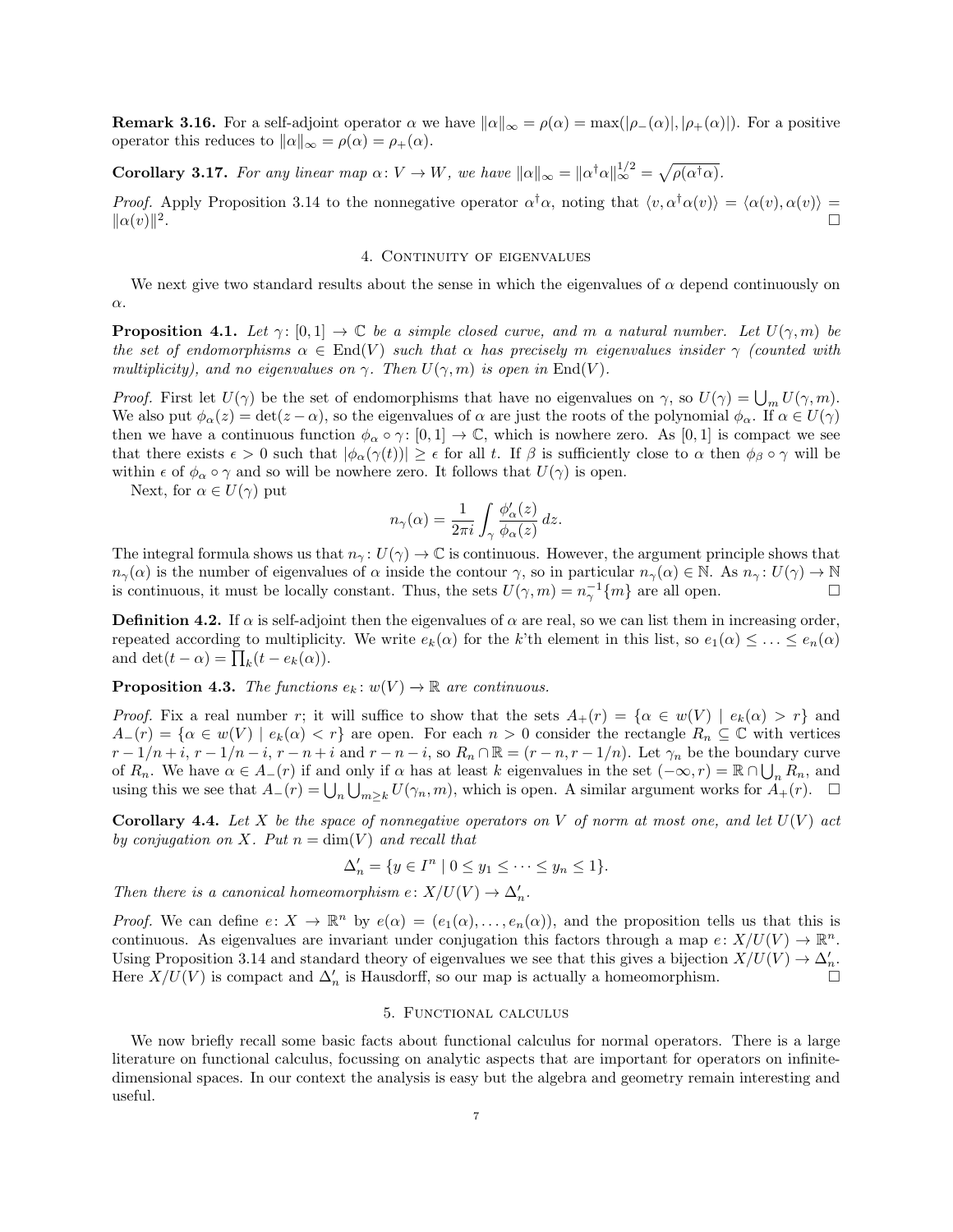Let  $\alpha$  be a normal operator on a finite-dimensional hermitian space V. For each eigenvalue  $\lambda \in \text{spec}(\alpha)$ we put  $V_{\lambda} = \ker(\alpha - \lambda)$ . Proposition 3.12 tells us that V splits as the orthogonal direct sum of these spaces.

Let X be a subset of  $\mathbb C$  containing  $spec(\alpha)$ , and let  $f: X \to \mathbb C$  be a continuous function. We define  $f(\alpha)$ to be the endomorphism of V that has eigenvalue  $f(\lambda)$  on the space  $V_\lambda$ . From this definition it is clear that the following equations are valid whenever they make sense:

$$
c(\alpha) = c.1_V \text{ if } c \text{ is constant}
$$

$$
id(\alpha) = \alpha
$$

$$
Re(\alpha) = (\alpha + \alpha^{\dagger})/2
$$

$$
Im(\alpha) = (\alpha - \alpha^{\dagger})/(2i)
$$

$$
(f + g)(\alpha) = f(\alpha) + g(\alpha)
$$

$$
(fg)(\alpha) = f(\alpha)g(\alpha) = g(\alpha)f(\alpha)
$$

$$
\overline{f}(\alpha) = f(\alpha)^{\dagger}
$$

$$
(f \circ g)(\alpha) = f(g(\alpha))
$$

$$
||f(\alpha)||_{\infty} = \rho(f(\alpha)) \le \sup\{|f(x)| \mid x \in X\}.
$$

The continuity properties of  $f(\alpha)$  are less clear from our definition. However, they are provided by the following result.

**Proposition 5.1.** Let X be a closed subset of  $\mathbb{C}$ , and V a vector space. Let  $N(X, V)$  be the set of normal operators on V whose eigenvalues lie in X, and let  $C(X, \mathbb{C})$  be the set of continuous functions from X to  $\mathbb C$  (with the topology of uniform convergence on compact sets). Define a function  $E: C(X, \mathbb C) \times N(X, V) \to$ End(V) by  $E(f, \alpha) = f(\alpha)$ . Then E is continuous.

*Proof.* As the topology on  $C(X, \mathbb{C})$  is defined in terms of compact subsets of X, we can reduce to the case where  $X$  itself is compact.

Let A be the set of functions  $f \in C(X, \mathbb{C})$  for which the function  $\alpha \mapsto f(\alpha)$  is continuous. Using the above algebraic properties, we see that A is a subalgebra of  $C(X, \mathbb{C})$  containing the functions  $z \mapsto \text{Re}(z)$  and  $z \mapsto \text{Im}(z)$ . By the Stone-Weierstrass theorem, it is dense in  $C(X, \mathbb{C})$ . Now suppose we have  $f \in C(X, \mathbb{C})$ ,  $\alpha \in N(X, V)$  and  $\epsilon > 0$ . Put  $Y = \{x \in X \mid |x| \leq ||\alpha|| + 1\}$ , which is compact. As A is dense we can choose  $p \in A$  with  $|f - p| < \epsilon/4$  on Y. As  $p \in A$  can choose  $\delta$  such that  $\|p(\beta) - p(\alpha)\| < \epsilon/4$  whenever  $\|\beta - \alpha\| < \delta$ . We may also assume that  $\delta < 1$ , which means that when  $\|\beta - \alpha\| < \delta$  we have  $\beta \in Y$ . Now if  $|f - g| < \epsilon/4$ on Y and  $\|\alpha - \beta\| < \delta$  then

$$
||f(\alpha) - g(\beta)|| \le ||f(\alpha) - p(\alpha)|| + ||p(\alpha) - p(\beta)|| +
$$
  
\n
$$
||p(\beta) - f(\beta)|| + ||f(\beta) - g(\beta)||
$$
  
\n
$$
< \epsilon/4 + \epsilon/4 + \epsilon/4 + \epsilon/4 = \epsilon,
$$

as required.  $\square$ 

**Example 5.2.** Recall that  $w^+(V)$  denotes the space of positive operators on V. Functional calculus tells us that the square root function  $r: [0, \infty) \to [0, \infty)$  induces a map  $r: w^+(V) \to w^+(V)$ . It is interesting to see how this works out in the case  $V = \mathbb{C}^2$  (with the standard Hermitian product). Any element  $A \in w(V)$ has the form  $A = \begin{pmatrix} a & b \\ b & c \end{pmatrix}$  $\frac{a}{b}$ , and such an element is positive iff  $a, c > 0$  and  $ac > |b|^2$ . If so, we have

$$
r(A) = \frac{1}{\sqrt{a+c+2\sqrt{ac-|b|^2}}} \begin{bmatrix} a+\sqrt{ac-|b|^2} & b \\ \overline{b} & c+\sqrt{ac-|b|^2} \end{bmatrix}
$$
  
=  $(\text{trace}(A) + 2\sqrt{\text{det}(A)})^{-1/2}(A + \sqrt{\text{det}(A)}).$ 

**Example 5.3.** Functional calculus also gives a homeomorphism  $\exp: w(V) \to w^+(V)$ , with inverse  $\log: w^+(V) \to w$  $w(V)$ .

The following proposition is an elementary exercise in linear algebra.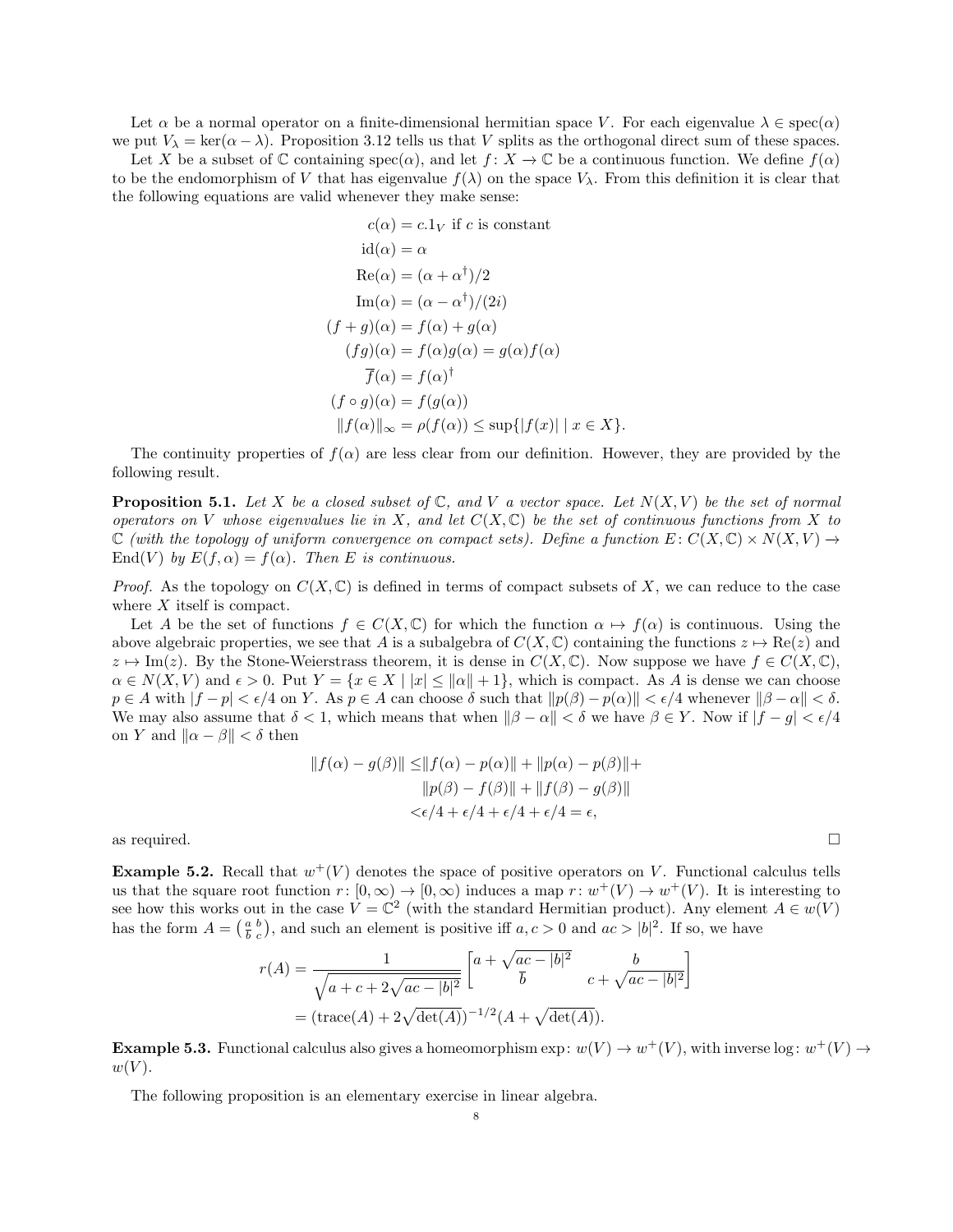**Proposition 5.4.** Let  $\alpha: V \to W$  be a linear map. Then  $\alpha^{\dagger} \alpha$  and  $\alpha \alpha^{\dagger}$  are self-adjoint endomorphisms of V and W with nonnegative eigenvalues. For each  $t > 0$  the map  $\alpha$  gives an isomorphism of  $\ker(\alpha^{\dagger}\alpha - t)$ with ker( $\alpha\alpha^{\dagger} - t$ ), so the nonzero eigenvalues of  $\alpha^{\dagger}\alpha$  and their multiplicities are the same as those of  $\alpha\alpha^{\dagger}$ . If  $f : [0, \infty) \to \mathbb{R}$  then  $\alpha \circ f(\alpha^{\dagger} \alpha) = f(\alpha \alpha^{\dagger})$ )  $\circ$   $\alpha$ .

**Proposition 5.5.** Suppose that  $\gamma: V \to W$  is injective. Then  $\gamma^{\dagger} \gamma: V \to V$  is positive (and thus an isomorphism), and the map

$$
\epsilon = \gamma (\gamma^{\dagger} \gamma)^{-1} \gamma^{\dagger} \colon W \to W
$$

is the orthogonal projection onto  $\gamma(V)$ . In particular, we have  $\epsilon^2 = \epsilon^{\dagger} = \epsilon$  and trace( $\epsilon$ ) = dim(V).

Proof. Certainly  $(\gamma^{\dagger}\gamma)^{\dagger} = \gamma^{\dagger}\gamma^{\dagger \dagger} = \gamma^{\dagger}\gamma$ , so  $\gamma^{\dagger}\gamma$  is self-adjoint. If  $v \neq 0$  we also have  $\gamma(v) \neq 0$  and so  $\langle v, \gamma^{\dagger} \gamma(v) \rangle = \langle \gamma(v), \gamma(v) \rangle > 0$ , so  $\gamma^{\dagger} \gamma$  is positive. Now put  $\epsilon = \gamma(\gamma^{\dagger} \gamma)^{-1} \gamma^{\dagger}$ . We then have  $\epsilon \gamma =$  $\gamma(\gamma^{\dagger}\gamma)^{-1}\gamma^{\dagger}\gamma = \gamma$ . This shows that  $\epsilon$  acts as the identity on  $\gamma(V)$ . Suppose instead that  $w \in \gamma(V)^{\perp}$ . This gives

$$
\|\gamma^{\dagger}(w)\|^2 = \langle \gamma^{\dagger}(w), \gamma^{\dagger}(w) \rangle = \langle \gamma \gamma^{\dagger}(w), w \rangle \in \langle \gamma(V), w \rangle = 0,
$$

so  $\gamma^{\dagger}(w) = 0$ . It follows that  $\epsilon(w) = \gamma(\gamma^{\dagger}\gamma)^{-1}\gamma^{\dagger}(w) = 0$ . Thus, with respect to the decomposition  $W = \gamma(V) \oplus \gamma(V)^{\perp}$  we have  $\epsilon = 1 \oplus 0$ , as claimed. From this description it is clear that  $\epsilon^2 = \epsilon^{\dagger} = \epsilon$  and  $trace(\epsilon) = dim(\gamma(V)) = dim(V)$ . The first two of these properties can also be deduced directly from the formula  $\epsilon = \gamma(\gamma^{\dagger} \gamma)^{-1} \gamma^{\dagger}$ <u>. In the second contract of the second contract of the second contract of the second contract of the second co</u><br>In the second contract of the second contract of the second contract of the second contract of the second con

**Proposition 5.6.** Let  $\mathcal{J}(V, W)$  be the space of complex-linear injective maps from  $V \to W$ , and define  $\mu: \mathcal{H}(V, W) \times w^+(V) \to \mathcal{J}(V, W)$  by  $\mu(\alpha, \beta) = \alpha \beta$ . Then  $\mu$  is a homeomorphism.

*Proof.* Suppose we have  $\gamma \in \mathcal{J}(V, W)$ , so  $\gamma^{\dagger} \gamma \in w^+(V)$  by the previous proposition. We can use functional calculus to make sense of the expression  $\beta = (\gamma^{\dagger} \gamma)^{1/2} \in w^+(V)$ , and we put  $\alpha = \gamma \beta^{-1} : V \to W$ . We find that  $\alpha^{\dagger} = \beta^{-1}\gamma^{\dagger}$  and thus that  $\alpha^{\dagger} \alpha = 1$ . This means that  $\alpha \in \mathcal{H}^+(V,W)$ , and  $\mu(\alpha,\beta) = \gamma$ . The pair  $(\alpha,\beta)$ depends continuously on  $\gamma$ , so we have defined a map  $\nu: \mathcal{J}(V, W) \to \mathcal{H}^+(V, W) \times w^+(V)$  with  $\mu\nu = 1$ . From the definitions we also see that  $\nu\mu = 1$ .

**Lemma 5.7.** The space  $Aut(W)$  is path-connected.

*Proof.* Put  $Z = \{z.1_W \mid z \in \mathbb{C}^\times\}$ ; this is clearly a path-connected subgroup of Aut $(W)$ . Consider any  $\gamma \in \text{Aut}(W)$ , and let  $\lambda_1, \ldots, \lambda_r$  be the eigenvalues of  $-\gamma$ . Choose any  $\mu \in \mathbb{C}^\times$  such that  $\mu$  is not a positive real multiple of any  $\lambda_i$ , so the line segment joining  $\mu$  to  $-\lambda_i$  does not pass through the origin. Then put  $u(t) = t\mu \cdot 1_W + (1-t)\alpha$ , and note that this is invertible for  $0 \le t \le 1$ . We can thus connect  $u(0) = \alpha$  to a point  $u(1) = \mu \cdot 1_W$  in the connected group Z, and it follows that Aut(W) is itself connected.

**Proposition 5.8.** If  $\dim(V) \leq \dim(W)$  then  $\mathcal{J}(V, W)$  and  $\mathcal{H}(V, W)$  are path-connected; but if  $\dim(V)$  $\dim(W)$  then they are empty.

*Proof.* If  $\dim(V) \leq \dim(W)$  we choose an injective linear map  $i: V \to W$  and consider the map  $i^*$ :  $\text{Aut}(W) \to$  $\mathcal{J}(V,W)$  given by  $i^*(\gamma) = \gamma \circ i$ . Linear algebra tells us that this is surjective (and continuous). As Aut $(W)$ is path-connected, the same is therefore true of  $\mathcal{J}(V,W)$ . Next, Proposition 5.6 (together wit the observation that  $w^+(V)$  is contractible) shows that  $\mathcal{H}(V, W)$  is homotopy equivalent to  $\mathcal{J}(V, W)$  and so is also path-connected. It is clear that  $\mathcal{J}(V, W) = \mathcal{H}(V, W) = \emptyset$  when  $\dim(V) > \dim(W)$ .

**Corollary 5.9.** Let C be a topological category, and let  $F: \mathcal{L} \to \mathcal{C}$  be a continuous functor. Then for any pair of vector spaces  $V, W \in \mathcal{H}$  with  $\dim(V) \leq \dim(W)$ , there is a well-defined homotopy class j $_{VW} \in$  $[F(V), F(W)]$ , obtained by applying F to any linear embedding  $\alpha \in \mathcal{L}(V, W)$ ; and we have j $_{VV} = 1$  and  $j_V w j_{UV} = j_{UW}$ .

Proposition 5.10. There is a homeomorphism (called the Cayley transform)

$$
\phi: \mathfrak{u}(V) \to \{ \gamma \in U(V) \mid \gamma + 1 \text{ is invertible } \}
$$

given by  $\phi(\epsilon) = (1 + \epsilon/2)(1 - \epsilon/2)^{-1}$ . The inverse is  $\phi^{-1}(\gamma) = 2(\gamma - 1)(\gamma + 1)^{-1}$ .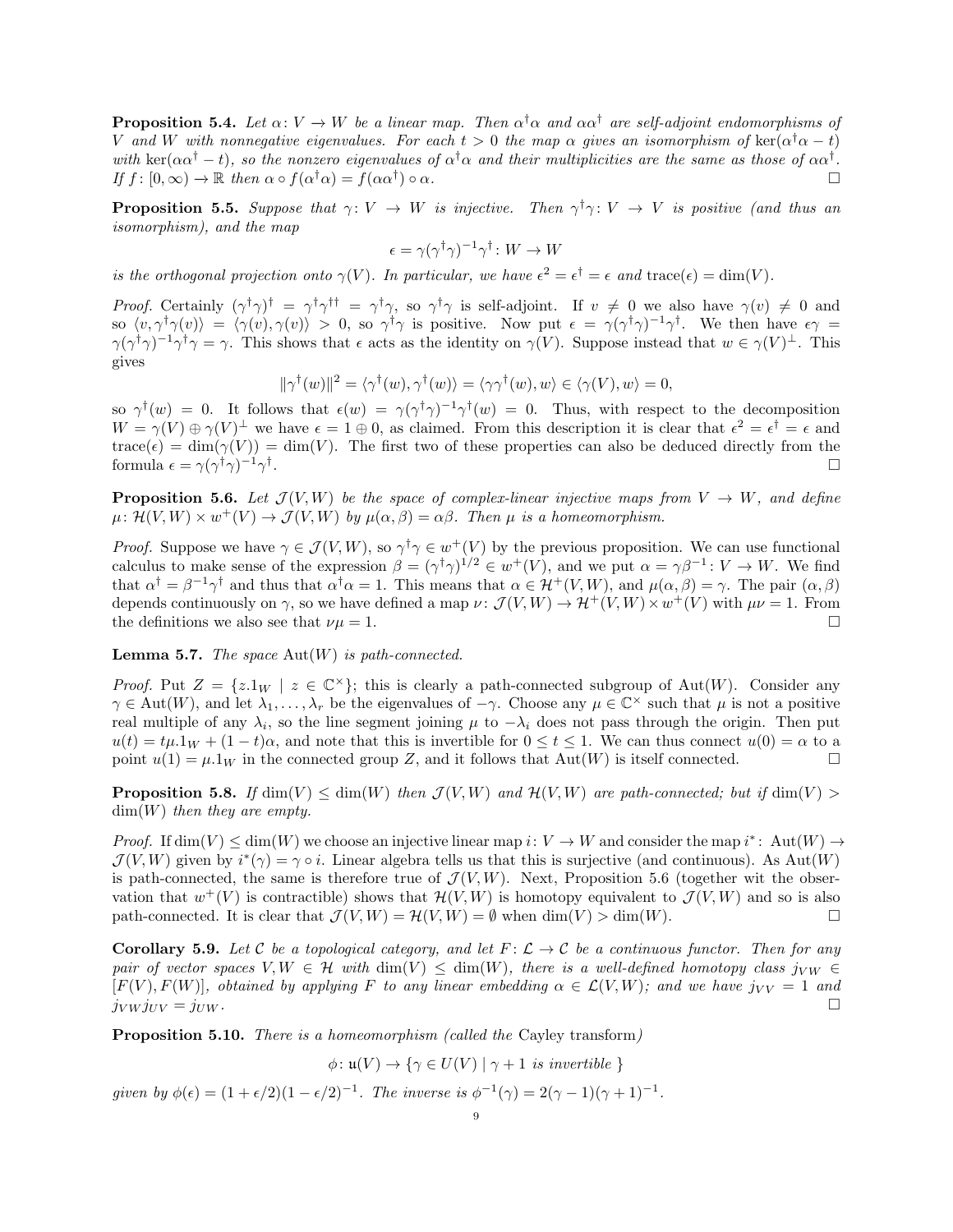Proof. Put  $X = \{ \gamma \in U(V) \mid \gamma + 1 \in Aut(V) \}$ . If  $\epsilon \in \mathfrak{u}(V)$  then the eigenvalues of  $\epsilon$  are purely imaginary, so  $1 + \epsilon/2$  and  $1 - \epsilon/2$  is invertible. Thus our formula gives a well-defined map  $\phi: \mathfrak{u}(V) \to \text{Aut}(V)$ . Using  $\epsilon^{\dagger} = -\epsilon$  we see that  $\phi(\epsilon)^{\dagger} = \phi(\epsilon)^{-1}$ , so  $\phi(\epsilon) \in U(V)$ . Also  $\phi(\epsilon) + 1 = 2(1 - \epsilon/2)^{-1}$  which is again invertible, so  $\phi(\epsilon) \in X$ . Now define  $\xi \colon X \to \text{End}(V)$  by  $\xi(\gamma) = 2(\gamma - 1)(\gamma + 1)^{-1}$ . Using  $\gamma^{\dagger} = \gamma^{-1}$  and a little algebra, we see that  $\xi(\gamma)^{\dagger} = -\xi(\gamma)$ , so  $\xi \colon X \to \mathfrak{u}(V)$ . It is now straightforward to check that  $\phi\xi$  and  $\xi\phi$  are identity maps.  $\square$ 

This gives a nice picture of a neighbourhood of the identity in  $U(V) = \mathcal{H}(V, V)$ . We would like to have an analogous construction giving a neighbourhood of  $\alpha$  in  $\mathcal{H}(V, W)$ , for any  $\alpha \in \mathcal{H}(V, W)$ . If  $\dim(W) = \dim(V)$ then  $\alpha$  is an isomorphism and the problem is easy. We put

$$
T_{\alpha} = \{ \epsilon \in \text{Hom}(V, W) \mid \alpha^{\dagger} \epsilon \in \mathfrak{u}(V) \}
$$
  

$$
U_{\alpha} = \{ \beta \in \mathcal{H}(V, W) \mid \alpha + \beta \text{ is injective } \},
$$

and we define  $\phi_\alpha\colon T_\alpha\to U_\alpha$  by  $\phi_\alpha(\epsilon)=(1+\alpha^{-1}\epsilon/2)(1-\alpha^{-1}\epsilon/2)^{-1}\alpha$ . One can deduce from Proposition 5.10 that this is a homeomorphism.

We now study the more general case, where  $\dim(W)$  may be larger than  $\dim(V)$ . We define  $T_{\alpha}$  and  $U_{\alpha}$ just as before, and we put

$$
T = \{ (\alpha, \epsilon) \mid \alpha \in \mathcal{H}(V, W), \ \epsilon \in T_{\alpha} \}
$$
  
=  $\{ (\alpha, \epsilon) \in \mathcal{H}(V, W) \times \text{Hom}(V, W) \mid \alpha^{\dagger} \epsilon + \epsilon^{\dagger} \alpha = 0 \}$   

$$
U = \{ (\alpha, \beta) \mid \alpha \in \mathcal{H}(V, W), \ \beta \in T_{\alpha} \}
$$
  
=  $\{ (\alpha, \beta) \in \mathcal{H}(V, W)^2 \mid \alpha + \beta \text{ is injective } \}.$ 

**Theorem 5.11.** There is a homeomorphism  $\psi: T \to U$  given by

$$
\psi(\alpha,\epsilon) = (\alpha, (1 + \epsilon \alpha^{\dagger}/4 - \alpha \epsilon^{\dagger}/4)(1 - \epsilon \alpha^{\dagger}/4 + \alpha \epsilon^{\dagger}/4)^{-1}\alpha).
$$

Moreover, we have  $\psi(\alpha, \epsilon) \simeq \alpha + \epsilon$  for small  $\epsilon$ .

The proof will be given after some preliminary results.

**Lemma 5.12.** The above formula gives a continuous map  $\psi: T \to U$ , with  $\psi(\alpha, \epsilon) \simeq \alpha + \epsilon$  for small  $\epsilon$ .

Proof. It is clear that the map  $\delta = (\epsilon \alpha^{\dagger} - \alpha \epsilon^{\dagger})/2$  satisfies  $\delta + \delta^{\dagger}$ , so the Cayley transform  $\gamma = (1 + \delta/2)(1 - \delta/2)$ is defined and is unitary, and  $\gamma + 1$  is invertible. It follows that the map  $\beta = \gamma \alpha : V \to W$  is an isometric embedding, and that  $\alpha + \beta = (1 + \gamma)\alpha: V \to W$  is injective, so  $(\alpha, \beta) \in U$  as required. To first order we have  $\gamma \simeq 1 + \delta$  so  $\beta \simeq \alpha + \delta \alpha$ , but we can use the relation  $\alpha^{\dagger} \epsilon + \epsilon^{\dagger} \alpha = 0$  to see that  $\delta \alpha = \epsilon$ , so  $\beta \simeq \alpha + \epsilon$ .

**Notation**. The *standard case* means the case where  $W = V \oplus X$  for some hermitian space X, and  $\alpha: V \to W$ is just the inclusion. In this case we can write any endomorphism  $\zeta$  of W as a matrix  $\zeta = \begin{bmatrix} p & q \\ r & s \end{bmatrix}$ , with

| $p \in \text{Hom}(V, V)$ | $q \in \text{Hom}(W, V)$   |
|--------------------------|----------------------------|
| $r \in \text{Hom}(V, W)$ | $s \in \text{Hom}(W, W)$ . |

We can write maps  $V \to W$  or  $W \to V$  as matrices in a similar way, and then composition is given by an evident kind of matrix multiplication. In particular, we have

$$
\alpha = \begin{bmatrix} 1 \\ 0 \end{bmatrix} \qquad \qquad \alpha^{\dagger} = \begin{bmatrix} 1 & 0 \end{bmatrix}.
$$

We will generally make constructions and formulate identities using notation that is visibly natural and functorial, but then it will suffice to check the identities in the standard case.

**Lemma 5.13.** Suppose that  $(\alpha, \beta) \in U$  (so the map  $\sigma = \alpha + \beta : V \to W$  is injective). Then in End(V) we have

$$
\beta^{\dagger} \sigma = \sigma^{\dagger} \alpha = 1 + \beta^{\dagger} \alpha = (1 + \alpha^{\dagger} \beta)^{\dagger} = (\alpha^{\dagger} \sigma)^{\dagger} = (\sigma^{\dagger} \beta)^{\dagger}
$$

,

and this map is an isomorphism.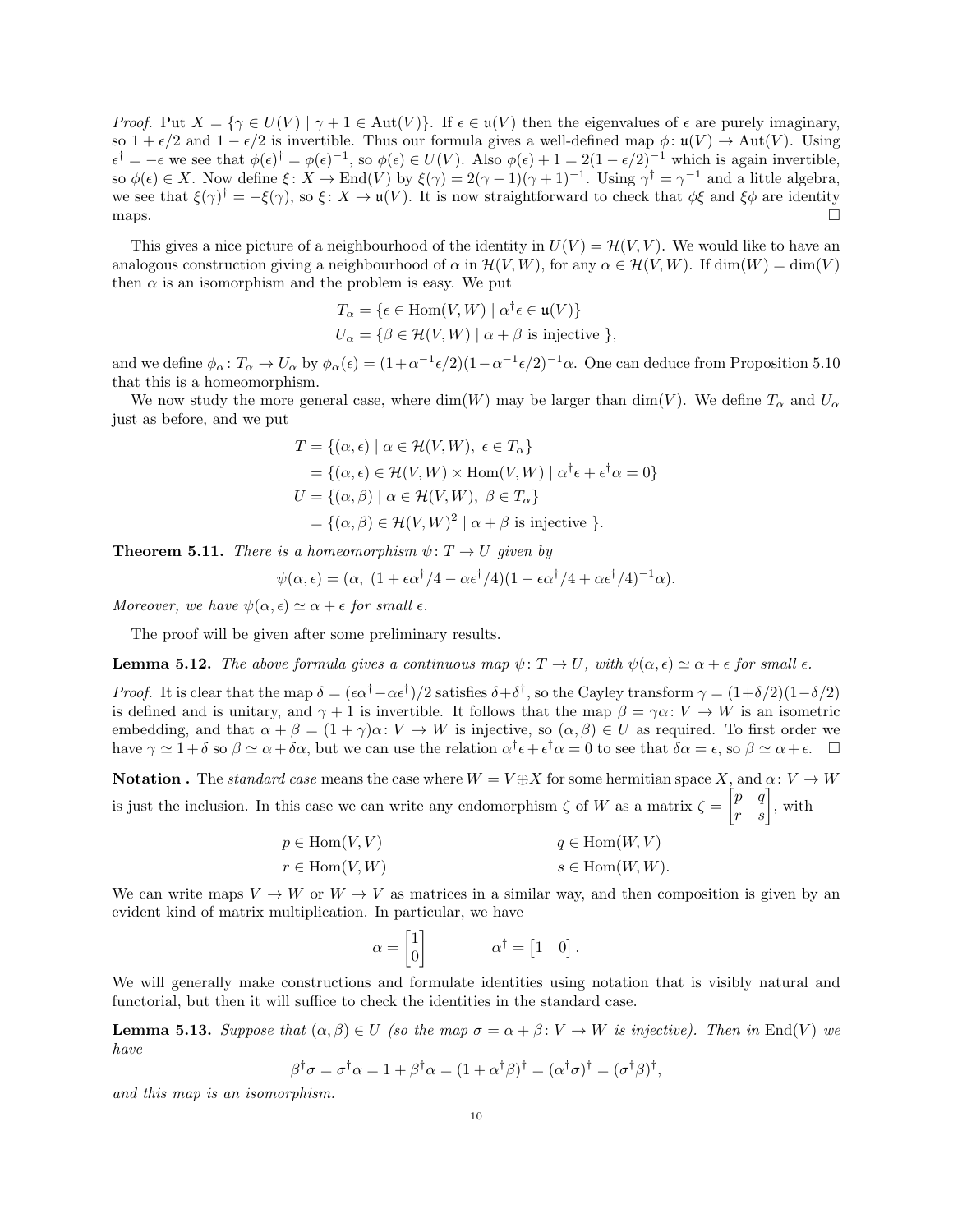*Proof.* We have  $\alpha^{\dagger} \alpha = 1_V = \beta^{\dagger} \beta$ , and all the stated identities follow easily from this. For  $v \in S(V)$  we have

$$
0 < ||\alpha(v) + \beta(v)||^2 = \langle \alpha(v) + \beta(v), \alpha(v) + \beta(v) \rangle
$$
  
=  $||\alpha(v)||^2 + 2 \operatorname{Re}(\langle \alpha(v), \beta(v) \rangle) + ||\beta(v)||^2$   
=  $2 + 2 \operatorname{Re}(\langle v, \alpha^\dagger \beta(v) \rangle) = 2 \operatorname{Re}(\langle v, (1 + \alpha^\dagger \beta)(v) \rangle),$ 

so  $(1 + \alpha^{\dagger} \beta)(v) \neq 0$ . It follows that  $1 + \alpha^{\dagger} \beta$  is injective and thus an isomorphism, as required.

**Definition 5.14.** Given  $(\alpha, \beta) \in U$  we define  $\gamma(\alpha, \beta) \in \text{End}(W)$  by

$$
\gamma(\alpha,\beta) = ((\alpha+\beta)(\beta^{\dagger}\alpha+1)^{-1}(\alpha+\beta)^{\dagger}-1)(2\alpha\alpha^{\dagger}-1).
$$

**Proposition 5.15.** We have  $\gamma(\beta, \alpha) = \gamma(\alpha, \beta)^{\dagger} = \gamma(\alpha, \beta)^{-1}$ , so  $\gamma(\alpha, \beta)$  is unitary. Moreover,  $\gamma(\alpha, \beta)\alpha = \beta$ . *Proof.* Put  $\sigma = \alpha + \beta$  and

$$
\theta = \sigma(\beta^{\dagger}\sigma)^{-1}\sigma^{\dagger} = (\alpha + \beta)(\beta^{\dagger}\alpha + 1)^{-1}(\alpha^{\dagger} + \beta^{\dagger})
$$
  

$$
\rho = 2\alpha\alpha^{\dagger} - 1,
$$

so  $\gamma(\alpha, \beta) = (\theta - 1)\rho$ . Using the fact that  $\alpha^{\dagger}\alpha = 1$  we see that  $\rho^2 = 1$  and  $\rho = \rho^{\dagger}$  so  $\rho$  is unitary. We also see that  $\rho \alpha = \alpha$ . Next, using Lemma 5.13 we see that  $\theta^{\dagger} \beta = \sigma = \theta \alpha$  and  $\beta^{\dagger} \theta = \sigma^{\dagger} = \alpha^{\dagger} \theta^{\dagger}$ . This gives

$$
\gamma(\alpha, \beta)\alpha = (\theta - 1)\rho\alpha = (\theta - 1)\alpha = \sigma - \alpha = \beta,
$$

which is one of the claims in the proposition. Next, using  $\beta^{\dagger} \beta = 1 = \alpha^{\dagger} \alpha$  we find that

$$
\sigma^{\dagger}\beta + \beta^{\dagger}\sigma - \sigma^{\dagger}\sigma.
$$

We now multiply on the left by  $\sigma(\beta^{\dagger}\sigma)^{-1}$  and on the right by  $(\sigma^{\dagger}\beta)^{-1}\sigma^{\dagger}$  and do some multiplicative cancellation to obtain the relation

$$
\sigma(\beta^{\dagger}\sigma)^{-1}\sigma^{\dagger} + \sigma(\sigma^{\dagger}\beta)^{-1}\sigma^{\dagger} - \sigma(\beta^{\dagger}\sigma)^{-1}\sigma^{\dagger}\sigma(\sigma^{\dagger}\beta)^{-1}\sigma^{\dagger} = 0.
$$

The left hand side here can also be written as  $1 - (\theta - 1)(\theta^{\dagger} - 1)$ , so we have  $(\theta - 1)(\theta^{\dagger} - 1) = 1$ , proving that  $\theta - 1$  is unitary and so  $\gamma(\alpha, \beta)$  is unitary.

Next, the relation  $(\theta - 1)\alpha = \beta$  gives

$$
(\theta - 1)(2\alpha\alpha^{\dagger} - 1)(\theta^{\dagger} - 1) = 2\beta\beta^{\dagger} - 1.
$$

We can multiply on the left by  $\theta^{\dagger} - 1 = (\theta - 1)^{-1}$  to get

$$
(2\alpha\alpha^{\dagger} - 1)(\theta^{\dagger} - 1) = (\theta^{\dagger} - 1)(2\beta\beta^{\dagger} - 1).
$$

The left hand side is  $\gamma(\alpha,\beta)$ <sup>†</sup>. After noting that  $\theta^{\dagger} = \sigma(\alpha^{\dagger}\beta + 1)\sigma^{\dagger}$  we also see that the right hand side is  $\gamma(\beta,\alpha)$ , so  $\gamma(\alpha,\beta)^\dagger = \gamma(\beta,\alpha)$ , which completes the proof.

1

**Remark 5.16.** In the standard case, if  $\beta = \begin{bmatrix} p \\ p \end{bmatrix}$ r then we have  $\sigma = \left[ \begin{matrix} p+1 \\ z \end{matrix} \right]$ r 1  $\theta = \left[ \begin{matrix} p+1 \end{matrix} \right]$ r  $\left[ (p^{\dagger} + 1)^{-1} [p^{\dagger} + 1 \quad r^{\dagger}] = \begin{bmatrix} p+1 & (p+1)(p^{\dagger}+1)^{-1}r^{\dagger} \\ \vdots & \vdots \end{bmatrix} \right]$  $r(r^{\dagger}+1)^{-1}r^{\dagger}$  $\rho = \begin{bmatrix} 1 & 0 \\ 0 & 1 \end{bmatrix}$  $0 -1$ 1  $\gamma = \begin{bmatrix} p & -(p+1)(p^{\dagger}+1)^{-1}r^{\dagger} \\ p & 1 & p(p+1)(p^{\dagger}+1)^{-1} \end{bmatrix}$  $r \quad 1 - r(p+1)(p^{\dagger}+1)^{-1}r^{\dagger}$ .

**Proposition 5.17.**  $\gamma(\alpha, \beta)$  is the Cayley transform of the antihermitian endomorphism

$$
\delta(\alpha, \beta) = 2(\beta(\alpha^{\dagger}\beta + 1)^{-1}\alpha^{\dagger} - \alpha(\beta^{\dagger}\alpha + 1)^{-1}\beta^{\dagger}).
$$

(In particular,  $\gamma(\alpha, \beta) + 1$  is invertible.) Moreover, if we put  $\pi = 1 - \alpha \alpha^{\dagger}$  we have  $\pi \delta \pi = 0$ .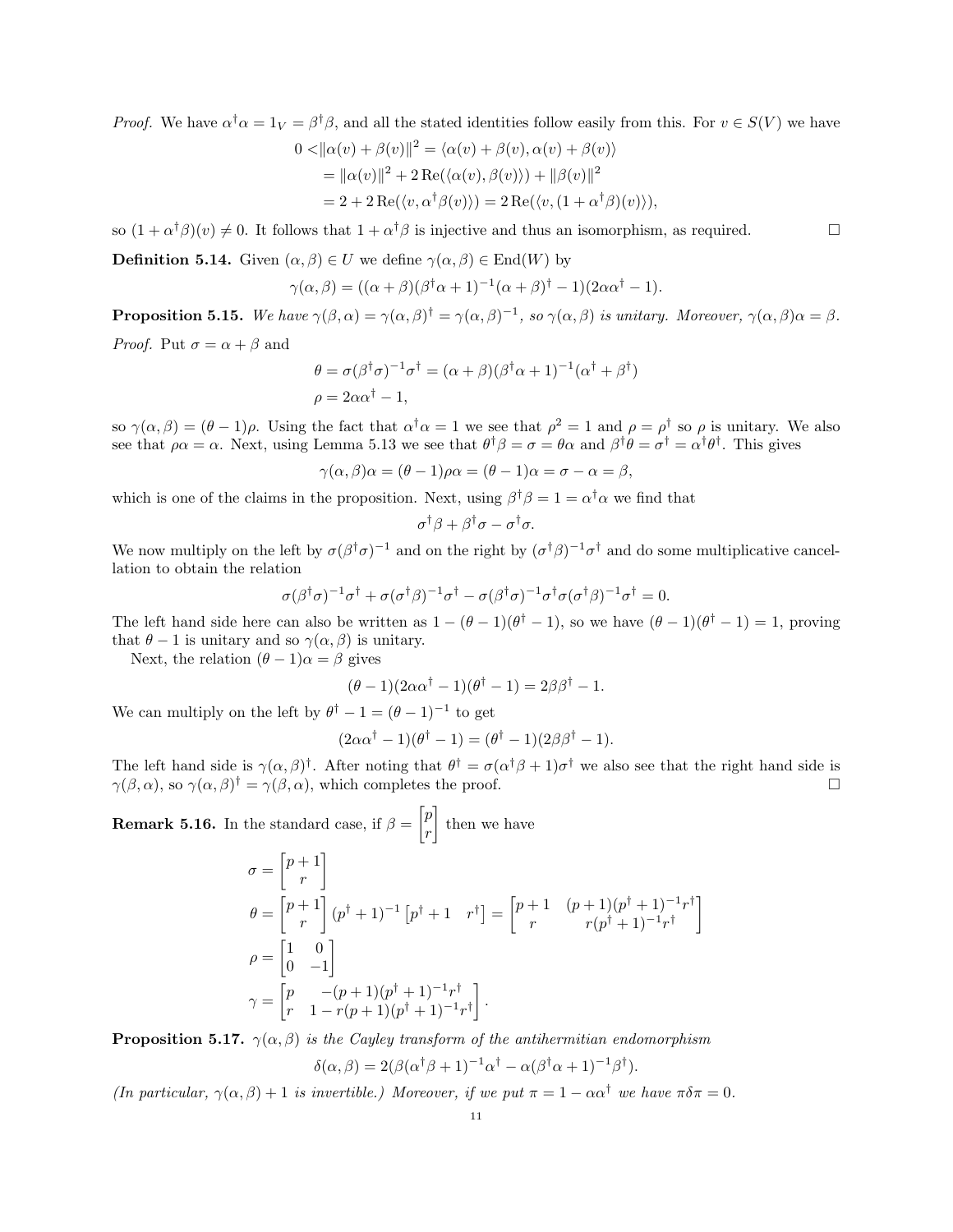*Proof.* We will just write  $\gamma$  for  $\gamma(\alpha, \beta)$ , and  $\delta$  for  $\delta(\alpha, \beta)$ . One can see directly from the definition that  $\delta + \delta^{\dagger} = 0$ , so  $\delta$  is antihermitian. We also have  $\alpha^{\dagger} \pi = 0$  and  $\pi \alpha = 0$ , which together give  $\pi \delta \pi = 0$ . We next claim that  $(\gamma + 1)(1 - \delta/2) = 2$ . It will suffice to check this in the standard case. We then have

$$
\beta(\alpha^{\dagger}\beta+1)^{-1}\alpha^{\dagger} = \begin{bmatrix} p \\ r \end{bmatrix} (p+1)^{-1} [1 \quad 0] = \begin{bmatrix} 1-(p+1)^{-1} & 0 \\ r(p+1)^{-1} & 0 \end{bmatrix} \n\delta = 2 \begin{bmatrix} 1-(p+1)^{-1} & 0 \\ r(p+1)^{-1} & 0 \end{bmatrix} - 2 \begin{bmatrix} 1-(p^{\dagger}+1)^{-1} & (p^{\dagger}+1)^{-1}r^{\dagger} \\ 0 & 0 \end{bmatrix} \n= \begin{bmatrix} 2((p^{\dagger}+1)^{-1}-(p+1)^{-1}) & -2(p^{\dagger}+1)^{-1}r^{\dagger} \\ 2r(p+1)^{-1} & 0 \end{bmatrix} \n(\gamma+1)(1-\delta/2) = \begin{bmatrix} p+1 & -(p+1)(p^{\dagger}+1)r^{\dagger} \\ r & 2-r(p^{\dagger}+1)^{-1}r^{\dagger} \end{bmatrix} \begin{bmatrix} 1-(p^{\dagger}+1)^{-1}+(p+1)^{-1} & (p^{\dagger}+1)^{-1}r^{\dagger} \\ -r(p+1)^{-1} & 1 \end{bmatrix}.
$$

When we expand this out, we encounter the expression  $(p^{\dagger} + 1)^{-1}r^{\dagger}r(p+1)^{-1}$ . By assumption we have  $p^{\dagger}p + r^{\dagger}r = \beta^{\dagger}\beta = 1$ , so  $r^{\dagger}r = 1 - p^{\dagger}p$ . We also have  $p(p+1)^{-1} = 1 - (p+1)^{-1}$  and similarly  $(p^{\dagger}+1)^{-1}p^{\dagger} = 1$  $1-(p^{\dagger}+1)^{-1}$ . Putting these observations together, we get

$$
(p\dagger + 1)-1r\daggerr(p + 1)-1 = (p\dagger + 1)-1 + (p + 1)-1 - 1.
$$

Apart from this, we need only straightforward algebra to reduce the above expression for  $(\gamma + 1)(1 - \delta/2)$ to twice the identity, as claimed. This shows that  $\gamma + 1$  is invertible, and it can be rearranged to give  $\gamma = (1 + \delta/2)(1 - \delta/2)^{-1}$  as claimed.

**Definition 5.18.** We define  $\chi: U \to T$  by

$$
\chi(\alpha, \beta) = (\alpha, (2 - \alpha \alpha^{\dagger}) \delta(\alpha, \beta) \alpha)
$$

We note here that

$$
\alpha^{\dagger}(2-\alpha\alpha^{\dagger})\,\delta(\alpha,\beta)\,\alpha=\alpha^{\dagger}\,\delta(\alpha,\beta)\,\alpha,
$$

which is antihermitian because  $\delta(\alpha, \beta)$  is. This means that  $\chi(U) \subseteq T$  as indicated.

For the next few results, we fix  $\alpha$  and consider the map  $\psi_{\alpha}: T_{\alpha} \to U_{\alpha}$  induced by  $\psi$ . In this context we can assume without loss of generality that  $\alpha$  is just the inclusion  $V \to V \oplus X = W$  for some Hermitian space X. We can then write an endomorphism  $\gamma$  of W as a matrix

**Lemma 5.19.** If 
$$
\beta = \begin{bmatrix} p \\ r \end{bmatrix} \in U_{\alpha}
$$
 then the map  $\alpha^{\dagger} \beta + 1 = p + 1 \colon V \to V$  is invertible.

*Proof.* As  $\beta \in U_{\alpha}$  we know that the map  $\alpha + \beta = \begin{bmatrix} p+1 \\ n \end{bmatrix}$ r is injective. Suppose that  $(p+1)(v) = 0$ , so  $p(v) = -v$ . As  $\beta \in \mathcal{H}(V, W)$  we know that  $\begin{bmatrix} p(v) \\ p(v) \end{bmatrix}$  $r(v)$ must have the same norm as v, but  $p(v) = -v$  already has the same norm as v, so  $r(v) = 0$ . This means that  $(\alpha + \beta)(v) = 0$  but  $\alpha + \beta$  is assumed to be injective so  $v = 0$ . This proves that  $p + 1: V \to V$  is injective and thus an isomorphism.

Note that a map  $\epsilon = \begin{bmatrix} a \\ b \end{bmatrix}$ b  $\left[ \begin{array}{c} 0 \colon V \to W \end{array} \right]$  is in  $T_{\alpha}$  iff  $a + a^{\dagger} = 0 \colon V \to V$ . If so, the map  $\delta = (\epsilon \alpha^{\dagger} - \alpha \epsilon^{\dagger})/2$  is given by

$$
\delta = \frac{1}{2} \left( \begin{bmatrix} a & 0 \\ b & 0 \end{bmatrix} - \begin{bmatrix} a^{\dagger} & b^{\dagger} \\ 0 & 0 \end{bmatrix} \right) = \begin{bmatrix} a & -b^{\dagger}/2 \\ b/2 & 0 \end{bmatrix}.
$$

**Definition 5.20.** We define  $\chi_{\alpha} : U_{\alpha} \to T_{\alpha}$  by

$$
\chi_{\alpha} \begin{bmatrix} p \\ r \end{bmatrix} = \begin{bmatrix} 2((p^{\dagger} + 1)^{-1} - (p+1)^{-1}) \\ 4r(p+1)^{-1} \end{bmatrix}.
$$

**Lemma 5.21.** If  $\lambda, \mu: V \to V$ , and  $\lambda$  is a strictly positive operator and  $\mu^{\dagger} = -\mu$  then  $\lambda + \mu$  is invertible.

*Proof.* Let v be a unit vector in V. Then  $\langle \lambda(v), v \rangle > 0$  and  $\langle \mu(v), v \rangle \in i\mathbb{R}$  so  $\langle (\lambda + \mu)(v), v \rangle \neq 0$ , so  $(\lambda + \mu)(v) \neq 0.$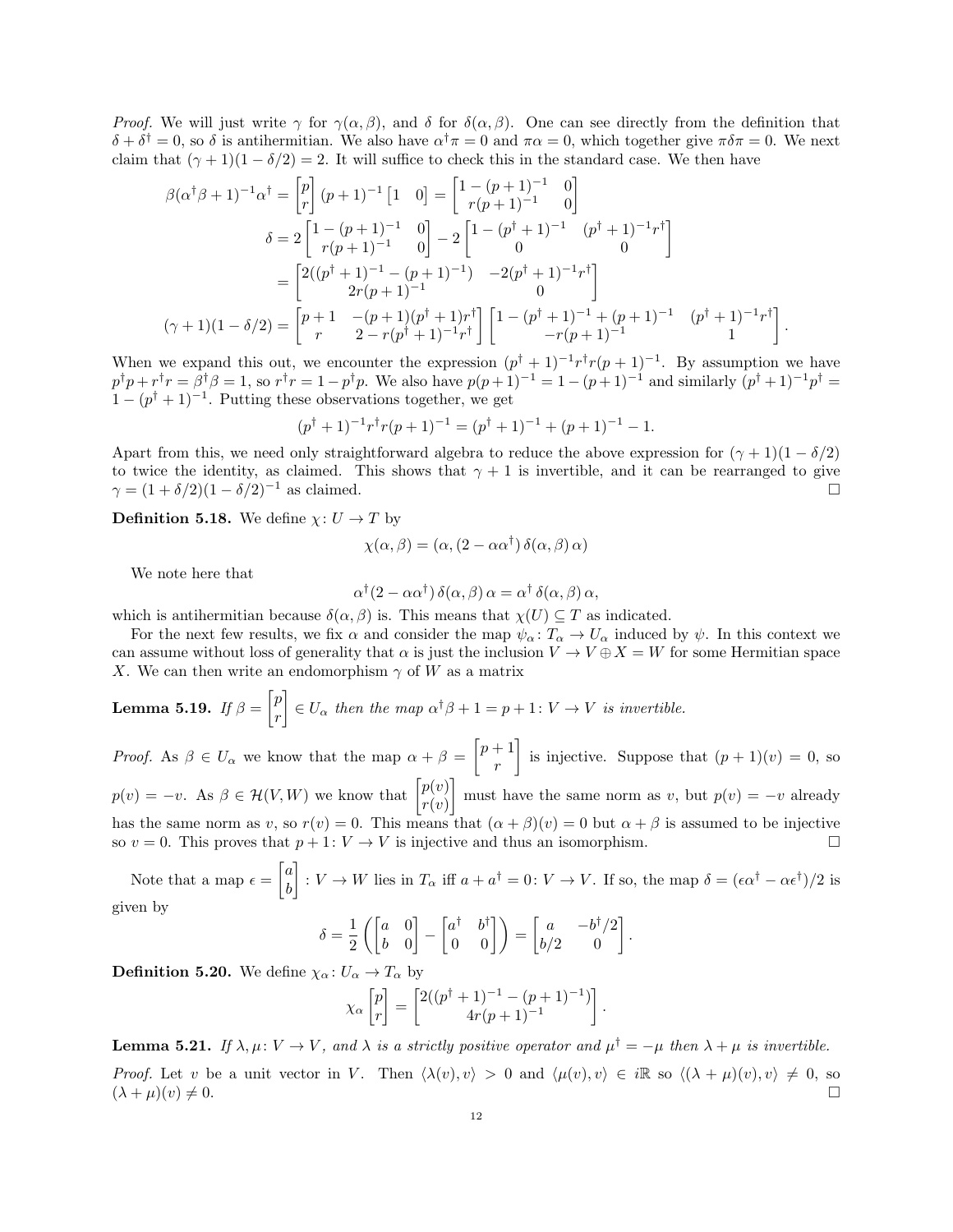**Lemma 5.22.** If  $\delta = \begin{bmatrix} a & -b^{\dagger}/2 \\ b/2 & 0 \end{bmatrix}$  and  $c = 1 - a/2 + b^{\dagger}b/16$ :  $V \rightarrow V$  then c is invertible and  $(1+\delta/2)(1-\delta/2)^{-1}\alpha = \begin{bmatrix} 2c^{-1}-1 \\ k-1/2 \end{bmatrix}$  $bc^{-1}/2$ .

*Proof.* First note that  $1 + b^{\dagger}b/16$  is strictly positive and a is anti self adjoint, so Lemma 5.21 tells us that the map  $c = 1 - a/2 + b^{\dagger}b/16$ :  $V \rightarrow V$  is invertible. One can check directly that

$$
(1 - \delta/2) \begin{bmatrix} c^{-1} \\ bc^{-1}/4 \end{bmatrix} = \begin{bmatrix} 1 - a/2 & b^{\dagger}/4 \\ -b/4 & 1 \end{bmatrix} \begin{bmatrix} c^{-1} \\ bc^{-1}/4 \end{bmatrix} = \begin{bmatrix} 1 \\ 0 \end{bmatrix} = \alpha,
$$

$$
\begin{bmatrix} c^{-1} \\ bc^{-1}/4 \end{bmatrix} = (1 - \delta/2)^{-1}\alpha.
$$

so

 $bc^{-1}/4$ We can also write  $(1 + \delta/2)(1 - \delta/2)^{-1}$  as  $2(1 - \delta/2)^{-1} - 1$ , and the claim then follows easily.

**Proposition 5.23.** For all  $\epsilon \in T_\alpha$  we have  $\chi_\alpha \psi_\alpha(\epsilon) = \epsilon$ .

*Proof.* Write 
$$
\epsilon
$$
 as  $\begin{bmatrix} a \\ b \end{bmatrix}$ , so  $a + a^{\dagger} = 0$ . Put  $\delta = \begin{bmatrix} a & -b^{\dagger}/2 \\ b/2 & 0 \end{bmatrix}$  as before. Put  $c = 1 - a/2 + b^{\dagger}b/16$  and  $p = 2c^{-1} - 1$  and  $r = bc^{-1}/2$  so that  $\psi_{\alpha}(\epsilon) = \begin{bmatrix} p \\ r \end{bmatrix}$ . Now  $(p+1)^{-1} = c/2$  and  $(p^{\dagger} + 1)^{-1} = c^{\dagger}/2$ , so  $2((p^{\dagger} + 1)^{-1} - (p+1)^{-1}) = c^{\dagger} - c = a$ .

We also have

$$
4r(p+1)^{-1} = 4bc^{-1}/2 \cdot c/2 = b.
$$

Thus  $\chi_{\alpha}\psi_{\alpha}(\epsilon) = \epsilon$  as claimed.

**Proposition 5.24.** For all  $\beta \in U_{\alpha}$  we have  $\psi_{\alpha} \chi_{\alpha}(\beta) = \beta$ .

*Proof.* Write 
$$
\beta
$$
 as  $\begin{bmatrix} p \\ r \end{bmatrix}$  as before. Put  
\n
$$
z = r(p+1)^{-1}
$$
\n
$$
\epsilon = \chi \begin{bmatrix} p \\ r \end{bmatrix} = \begin{bmatrix} 2((p^{\dagger} + 1)^{-1} - (p+1)^{-1}) \\ 4z \end{bmatrix}
$$
\n
$$
\delta = (\epsilon \alpha^{\dagger} - \alpha \epsilon^{\dagger})/2 = \begin{bmatrix} 2((p^{\dagger} + 1)^{-1} - (p+1)^{-1}) & -2z^{\dagger} \\ 2z & 0 \end{bmatrix}
$$

We claim that

$$
z^{\dagger}z = (p^{\dagger} + 1)^{-1} + (p+1)^{-1} - 1.
$$

To see this, note that  $\beta^{\dagger} \beta = 1$  so  $r^{\dagger} r = 1 - p^{\dagger} p$ . Also  $p(p+1)^{-1} = 1 - (p+1)^{-1}$  and similarly  $(p^{\dagger}+1)^{-1} p^{\dagger} =$  $1-(p^{\dagger}+1)^{-1}$ . The claim now follows by straightforward expansion of the definitions. It follows in turn that

$$
(1 - \delta/2) \begin{bmatrix} 1 \\ z \end{bmatrix} = \begin{bmatrix} 1 - (p^{\dagger} + 1)^{-1} + (p + 1)^{-1} & 2z^{\dagger} \\ -2z & 1 \end{bmatrix} \begin{bmatrix} 1 \\ z \end{bmatrix} = \begin{bmatrix} 2(p+1)^{-1} \\ 0 \end{bmatrix} = 2\alpha(p+1)^{-1}.
$$

We can then apply the map  $\gamma = (1 + \delta/2)(1 - \delta/2)^{-1}$  and rearrange to get

$$
\psi_{\alpha}(\epsilon) = \gamma \alpha = (1 + \delta/2) \begin{bmatrix} 1 \\ z \end{bmatrix} (p+1)/2.
$$

To evaluate the right hand side, it is convenient to write  $(1 + \delta/2)$  as  $2 - (1 - \delta/2)$  and use our previous calculation to get

$$
\psi_{\alpha}(\epsilon) = \left(2\begin{bmatrix}1\\z\end{bmatrix} - \begin{bmatrix}2(p+1)^{-1}\\0\end{bmatrix}\right)(p+1)/2 = \begin{bmatrix}p\\r\end{bmatrix} = \beta,
$$
 as required.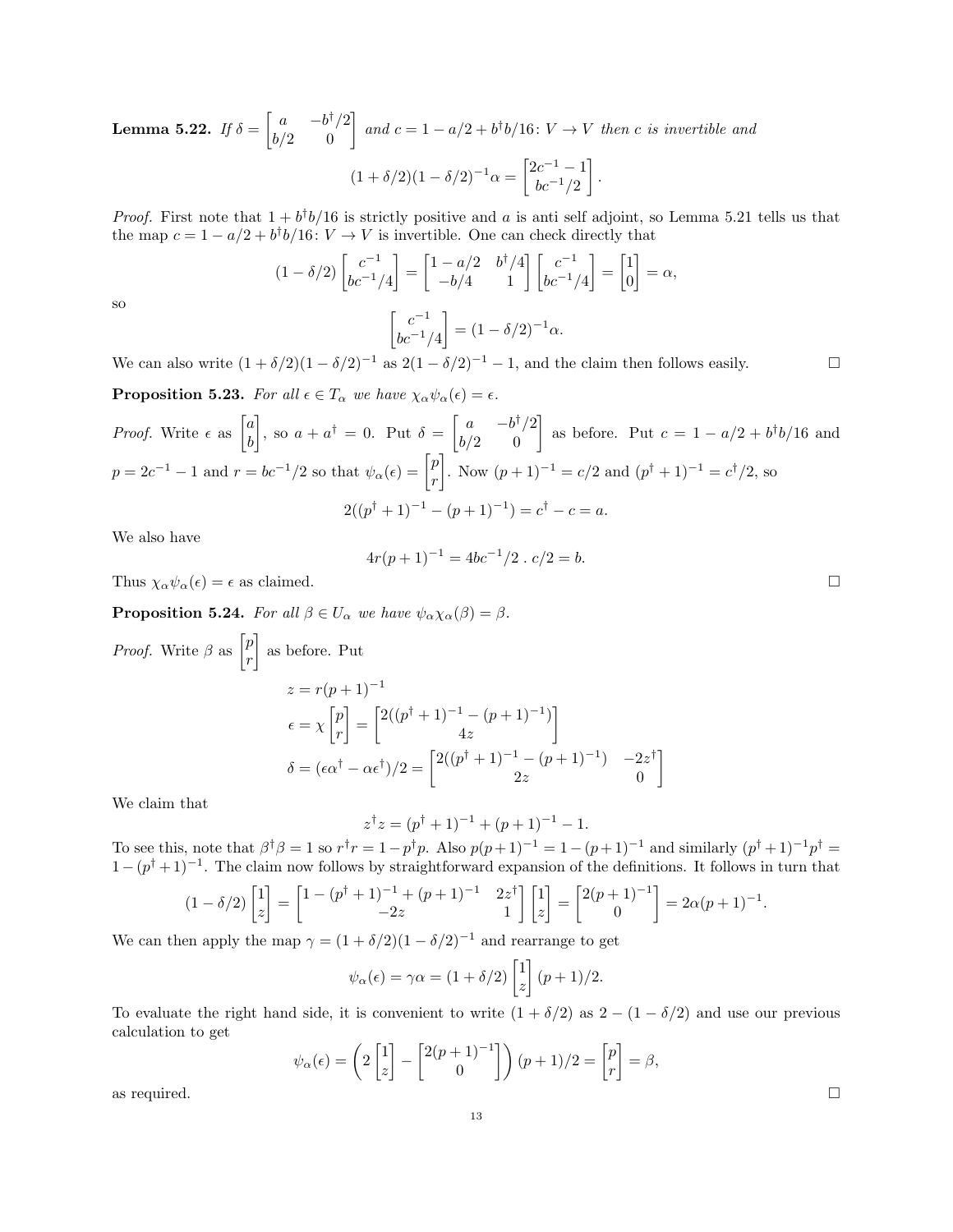Lemma 5.25. If  $\beta \in U_{\alpha}$  then

$$
\chi_{\alpha}(\beta) = (4\beta + 2\alpha)(\alpha^{\dagger}\beta + 1)^{-1} + 2\alpha(\beta^{\dagger}\alpha + 1)^{-1} - 4\alpha.
$$

(The inverses mentioned here exist by Lemma 5.19 and its adjoint.)

*Proof.* If we write  $\beta = \begin{bmatrix} p \\ p \end{bmatrix}$ r as before then the right hand side is

$$
\begin{bmatrix} (4p+2)(p+1)^{-1} \\ 4r(p+1)^{-1} \end{bmatrix} + \begin{bmatrix} 2(p^{\dagger}+1)^{-1} \\ 0 \end{bmatrix} - \begin{bmatrix} 4 \\ 0 \end{bmatrix},
$$

which reduces easily to the definition of  $\chi_{\alpha}(\beta)$ .

*Proof of Theorem 5.11.* The above lemmas show that  $\psi$  is a bijection, with inverse

$$
\psi^{-1}(\alpha,\beta) = (\alpha,(4\beta+2\alpha)(\alpha^{\dagger}\beta+1)^{-1} + 2\alpha(\beta^{\dagger}\alpha+1)^{-1} - 4\alpha),
$$

which is continuous.  $\Box$ 

**Corollary 5.26.** The maps  $\psi_{\alpha}$  are charts for an atlas on  $\mathcal{H}(V, W)$ , making it a compact smooth manifold.

*Proof.* We need only check that  $\psi_{\beta}^{-1}\psi_{\alpha}$  is smooth on the subset of  $T_{\alpha}$  where it is defined. This is clear from the formulae in Theorem 5.11 and Lemma 5.25.

#### 6. Grassmannians

**Definition 6.1.** Let V be a complex vector space of dimension n. For  $0 \le k \le n$  we put

$$
G_k(V) = \text{Grass}_k(V) = \{ A \le V \mid \dim(A) = k \}.
$$

There is a surjective map  $\pi: \mathcal{J}(\mathbb{C}^k, V) \to G_k(V)$  given by  $\pi(\alpha) = \alpha(\mathbb{C}^k)$ , and we topologise  $G_k(V)$  as a quotient of  $\mathcal{J}(\mathbb{C}^k, V)$ . Given a splitting  $V = A \oplus B$  with  $\dim(A) = k$ , we define a map  $\Gamma_{AB}$ :  $\text{Hom}(A, B) \rightarrow$  $G_k(V)$  by

$$
\Gamma_{AB}(\phi) = (1 + \phi)(A) \le A \oplus B = V.
$$

**Remark 6.2.** We will be particularly interested in the projective space  $PV = G_1(V)$ .

**Proposition 6.3.** The space  $G_k(V)$  is a compact complex manifold with charts  $\Gamma_{AB}$ . Moreover, if we choose a Hermitian product on V we get a homeomorphism between  $G_k(V)$  and the space

$$
Proj_k(V) = \{ \alpha \in End(V) \mid \alpha = \alpha^{\dagger} = \alpha^2, \text{ trace}(\alpha) = k \}.
$$

Proof. We first prove that  $\Gamma_{AB}$  is continuous. Choose a linear isomorphism  $\lambda: \mathbb{C}^k \to A$ , and define  $\sigma\colon \mathrm{Hom}(A,B)\to \mathcal{J}(\mathbb{C}^k,V)$  by  $\sigma(\phi)=(1+\phi)\circ \lambda$ . Then  $\Gamma_{AB}=\pi\sigma$ , and continuity follows from this.

Next, because  $V = A \oplus B$  we have projections  $A \xleftarrow{\alpha} V \xrightarrow{\beta} B$ . We put

$$
N_B = \{ U \in G_k(V) \mid U \cap B = 0 \}.
$$

The preimage of this in  $\mathcal{J}(\mathbb{C}^k, V) = \mathcal{J}(\mathbb{C}^k, A \oplus B)$  is just  $\mathcal{J}(\mathbb{C}^k, A) \times \text{Hom}(\mathbb{C}^k, B)$ , which is open in  $\mathcal{J}(\mathbb{C}^k, V)$ . As we are using the quotient topology, this means that  $N_B$  is open in  $G_k(V)$ .

For  $U \in N_B$  we see that the map  $\alpha|_U: U \to A$  is injective, and thus an isomorphism by dimension count. We can thus define

$$
\Delta_{AB}(U) = (\beta|_U) \circ (\alpha|_U)^{-1} : A \to B.
$$

This gives a map  $\Delta_{AB}$ :  $N_B \to \text{Hom}(A, B)$ . If  $u = (a, b) \in U$  then  $a = (\alpha|_U)(u)$  and  $b = (\beta|_U)(u)$  so  $b = \phi(a)$ . This shows that  $\Gamma_{AB}\Delta_{AB}(U) = U$ .

Now suppose we have  $\phi: A \to B$ , and we take  $U = (1 + \phi)(A)$ . By contemplating the diagram

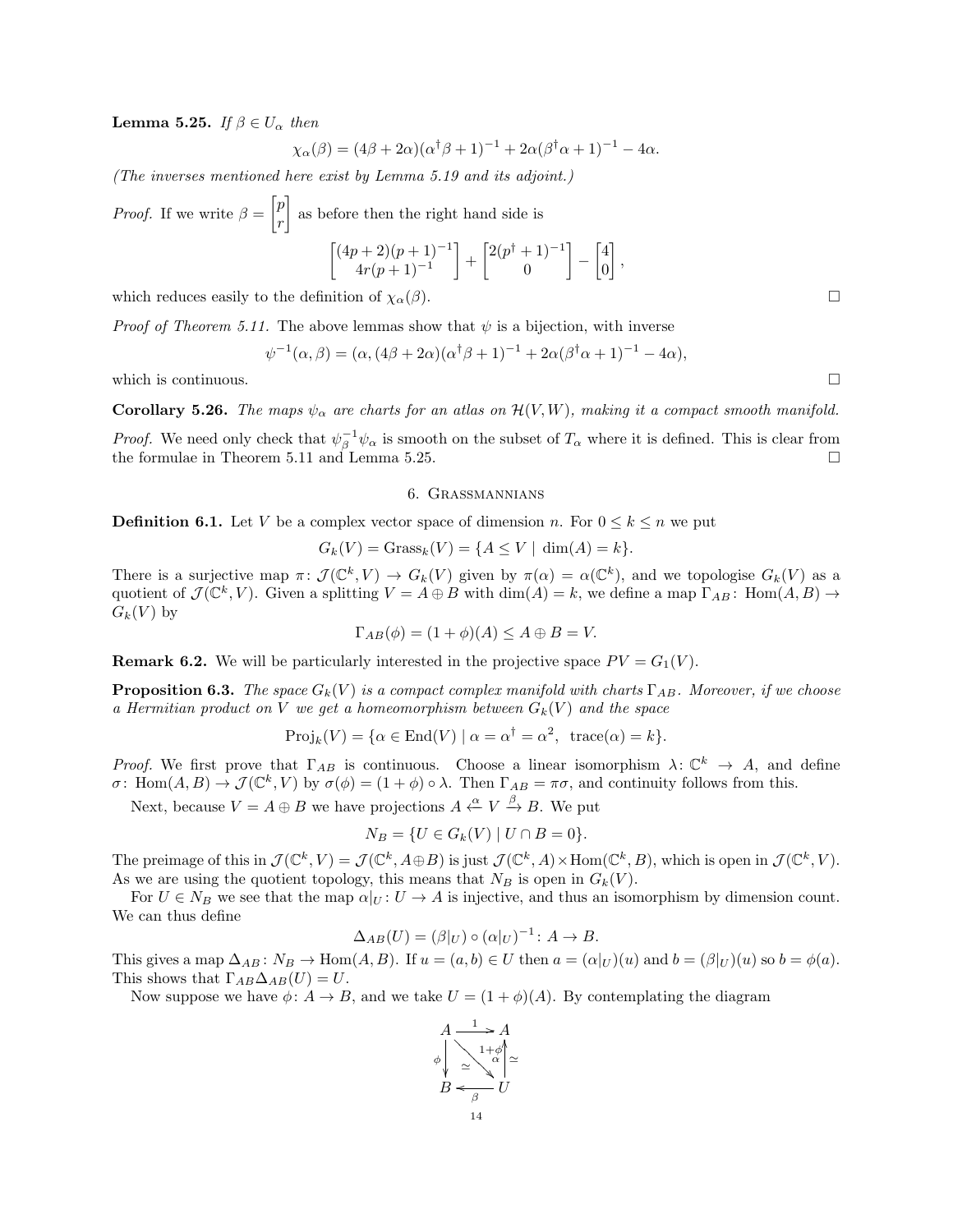we see that  $U \in N_B$  and  $\Delta_{AB}\Gamma_{AB}(\phi) = \Delta_{AB}(U) = \phi$ . Putting this together, we see that  $\Gamma_{AB}$  and  $\Delta_{AB}$ give homeomorphisms  $Hom(A, B) \simeq N_B$ .

Now suppose we have another splitting  $V = C \oplus D$ , and a linear map  $\psi: C \to D$ . We find that  $\Delta_{AB} \Gamma_{CD}(\psi)$ is defined if and only if  $\alpha \circ (1 + \psi) : C \to A$  is invertible, and if so, we have

$$
\Delta_{AB}\Gamma_{CD}(\psi) = (\beta \circ (1+\psi)) \circ (\alpha \circ (1+\psi))^{-1} : A \to B.
$$

If we choose bases, and identify linear maps with matrices, and use the standard determinant formula for inverses, we see that the entries in  $\Delta_{AB}\Gamma_{CD}(\psi)$  are rational functions of the entries of  $\psi$ . It follows that  $\Delta_{AB}\Gamma_{CD}$  is holomorphic where defined, so the maps  $\Gamma_{AB}$  are charts for a holomorphic atlas on  $G_k(V)$ .

We now choose a Hermitian product on V. Given  $A \in G_k(V)$  we let  $\epsilon(A)$  be the orthogonal projection onto A, so  $\epsilon(A) = 1 \oplus 0$  with respect to the decomposition  $V = A \oplus A^{\perp}$ . This lies in  $\text{Proj}_k(V)$ , so we have defined a map  $\epsilon: G_k(V) \to \text{Proj}_k(V)$ . This is easily seen to be bijective, with inverse  $\theta \mapsto \text{image}(\theta) = \text{ker}(1 - \theta)$ . Now consider the diagram

$$
\mathcal{H}(\mathbb{C}^k, V) \times w^+(\mathbb{C}^k) \xrightarrow{\text{proj}} \mathcal{H}(\mathbb{C}^k, V)
$$
\n
$$
\downarrow \qquad \qquad \downarrow \qquad \qquad \downarrow \qquad \qquad \downarrow \qquad \qquad \downarrow \qquad \qquad \downarrow \qquad \qquad \downarrow \qquad \qquad \downarrow \qquad \qquad \downarrow
$$
\n
$$
\mathcal{J}(\mathbb{C}^k, V) \xrightarrow{\pi} G_k(V) \xrightarrow{\epsilon} \text{Proj}_k(V),
$$

where  $\psi(\alpha) = \alpha \alpha^{\dagger}$ . Using Proposition 5.5 we see that our formula does indeed define a map  $\mathcal{H}(\mathbb{C}^k, V) \to$  $Proj_k(V)$ , and that it makes the diagram commute. It is clear that  $\psi \circ proj$  is continuous, and Proposition 5.6 tells us that  $\mu$  is a homeomorphism, so  $\epsilon \pi \colon \mathcal{J}(\mathbb{C}^k, V) \to \text{Proj}_k(V)$  is continuous. As  $G_k(V)$  is topologised as a quotient of  $\mathcal{J}(\mathbb{C}^k, V)$ , we deduce that  $\epsilon$  is continuous. As  $\epsilon$  is injective and  $\text{Proj}_k(V) \subseteq \text{End}(V)$  is Hausdorff, it follows that  $G_k(V)$  is Hausdorff. We also see from the diagram that  $\psi \colon \mathcal{H}(\mathbb{C}^k, V) \to G_k(V)$  is surjective, and  $\mathcal{H}(\mathbb{C}^k, V)$  is compact by Proposition 3.6, so  $G_k(V)$  is compact. Now  $\epsilon: G_k(V) \to \text{Proj}_k(V)$ is a continuous bijection of compact Hausdorff spaces, so it is a homeomorphism.

## 7. Rotating subspaces

Let A and B be finite-dimensional subspaces of a universe U, with  $\dim(A) = \dim(B)$ . If A and B are sufficiently close then we will have  $A \cap B^{\perp} = 0$  so the orthogonal projection  $\pi \colon B \to A$  is an isomorphism; this gives a fairly canonical way to identify  $B$  with  $A$ , which has been used for many purposes. Unfortunately it does not give an *isometry* from  $A$  to  $B$ , which is inconvenient for us, so we will give a slightly different construction.

**Definition 7.1.** For any universe  $\mathcal{U}$ , we define

$$
G(\mathcal{U}) = \{ A \mid A \ll \mathcal{U} \} = \text{ the Grassmannian of } \mathcal{U}
$$
  

$$
N(\mathcal{U}) = \{ (A, B) \in G(\mathcal{U})^2 \mid \dim(A) = \dim(B) \text{ and } A \cap B^{\perp} = 0 \}.
$$

If U is finite then  $G(U)$  is a compact manifold, and in general we topologise  $G(\mathcal{U})$  as  $\lim_{\longrightarrow U \ll \mathcal{U}} G(U)$ . It is easy to see that  $N(\mathcal{U})$  is a neighbourhood of the diagonal in  $G(\mathcal{U})^2$ .

**Proposition 7.2.** There is a natural continuous map  $\rho: N(\mathcal{U}) \to O(\mathcal{U})$  such that  $\rho(A, B)A = B$  and  $\rho(B, A) = \rho(A, B)^{-1}$ . (Naturality is to be interpreted using Definition 16.5.)

The proof will follow after a lemma.

**Lemma 7.3.** Let A and B be subspaces of a finite universe U, and suppose that  $dim(A) = dim(B)$ . Let  $\alpha, \beta \in End(U)$  be the orthogonal projections onto A and B. Then  $1 - (\alpha - \beta)^2$  is a positive self-adjoint operator on U, and the following are equivalent:

- (a)  $A \cap B^{\perp} = 0$
- (b)  $A^{\perp} \cap B = 0$
- (c)  $\|(\alpha \beta)^2\| < 1$
- (d)  $1 (\alpha \beta)^2$  is invertible.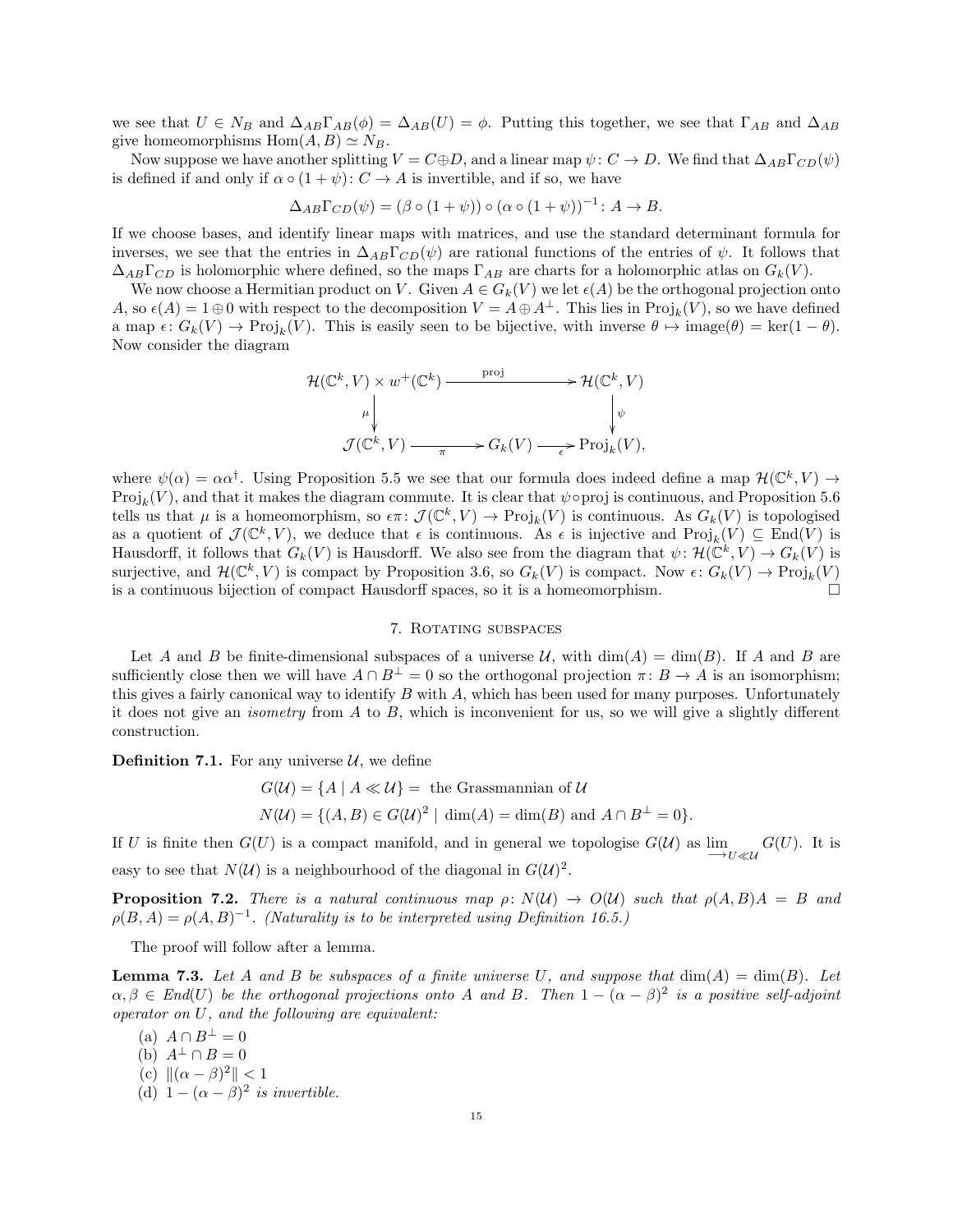*Proof.* First note that  $\alpha - \beta$  is self-adjoint (because  $\alpha$  and  $\beta$  are) so we can choose an orthonormal basis of eigenvectors  $e_i$  with eigenvalues  $t_i$  say. As  $\alpha$  is a projector we have  $0 \leq \langle \alpha e_i, e_i \rangle \leq 1$  and similarly for  $\beta$ , so

$$
t_i = \langle \alpha e_i, e_i \rangle - \langle \beta e_i, e_i \rangle \in [-1, 1],
$$

so  $1-t_i^2 \in [0,1]$ . It follows that  $\xi := 1-(\alpha-\beta)^2$  is a positive self-adjoint operator. Given all this it is clear that  $(c) \Leftrightarrow (d)$ .

Next let  $j: A \to U$  and  $k: B \to U$  be the inclusions, and write  $j^*$  and  $k^*$  for their adjoints. Then  $A^{\perp} \cap B$ is the kernel of  $j^*k$ , so it vanishes iff  $j^*k$  is iso, iff the adjoint map  $k^*j$  is iso, iff  $A \cap B^{\perp} = 0$ . Thus  $(a) \Leftrightarrow (b)$ .

Next note that  $\xi = (1 - \alpha + \beta)(1 + \alpha - \beta)$  is invertible iff the two factors are invertible. On  $A \cap B^{\perp}$  we have  $\alpha = 1$  and  $\beta = 0$  so  $1 - \alpha + \beta = 0$ . Thus if  $\xi$  is invertible we have  $A \cap B^{\perp} = 0$  and similarly  $A^{\perp} \cap B = 0$ . Conversely, suppose that  $1 - \alpha + \beta$  is not invertible, so  $(1 - \alpha)u = -\beta u = v$  say for some  $u \in U \setminus \{0\}.$ Clearly  $v \in \text{image}(1 - \alpha) \cap \text{image}(\beta) = A^{\perp} \cap B$ . If  $v \neq 0$  then  $A^{\perp} \cap B \neq 0$ . On the other hand, if  $v = 0$ then  $u \in \ker(1 - \alpha) \cap \ker(\beta) = A \cap B^{\perp}$  so  $A \cap B^{\perp} \neq 0$  by the first paragraph. A similar argument works if  $1 + \alpha - \beta$  is not invertible. This completes the proof.

*Proof of proposition 7.2.* Suppose that  $(A, B) \in N(\mathcal{U})$ . Choose  $U \in \mathcal{U}$  with  $A + B \leq U$ . Let  $\alpha, \beta \colon U \to U$ be the orthogonal projections onto  $A$  and  $B$ , and put

$$
\delta = (\alpha - \beta)^2 = \alpha + \beta - \alpha\beta - \beta\alpha.
$$

As  $\|\delta\|$  < 1 we can define  $\chi =$ √  $1 - \delta$  by the usual power series expansion. This is clearly self-adjoint and invertible. We also write  $\gamma = \alpha \beta - \beta \alpha$ , which clearly has  $\gamma^* = -\gamma$ . We see by direct calculation that  $\alpha$  and β commute with δ and thus with  $\chi$  and  $\chi^{-1}$ . It follows that any expression in  $\alpha$  and β commutes with δ,  $\chi$  and  $\chi^{-1}$ ; in particular this is true of γ. We also check directly that  $\gamma^2 = -\delta(1 - \delta) = -\delta\chi^2$ . Now put  $\rho = \chi - \gamma \chi^{-1}$ . We have

$$
\rho \rho^* = (\chi - \gamma \chi^{-1})(\chi + \gamma \chi^{-1}) = \chi^2 - \gamma^2 \chi^{-2} = (1 - \delta) + \delta = 1,
$$

so  $\rho \in O(U)$ . We also calculate that

$$
\rho \alpha \chi = \rho \chi \alpha = (1 - \delta - \gamma) \alpha
$$
  
= (1 - \alpha - \beta + \alpha \beta + \beta \alpha - \alpha \beta + \beta \alpha) \alpha  
= \beta \alpha,

so  $(1 - \beta)\rho\alpha = (1 - \beta)\beta\alpha\chi^{-1} = 0$ . As  $A = \text{image}(\alpha)$  and  $B = \text{ker}(1 - \beta)$  we see that  $\rho(A) \leq B$ , and thus  $\rho(A) = B$  by dimension count.

Now define  $\rho(A, B)$ :  $\mathcal{U} \to \mathcal{U}$  to be  $\rho$  on U and 1 on  $U^{\perp}$ . This is easily seen to be natural and independent of the choice of U, and to depend continuously on A and B.

If we exchange A and B then  $\delta$  and  $\chi$  are unchanged and  $\gamma$  becomes  $-\gamma$ , so  $\rho$  becomes  $\chi + \gamma \chi^{-1}$  which we have seen is inverse to the original  $\rho$ . Thus  $\rho(B, A) = \rho(A, B)^{-1}$  as claimed.

Remark 7.4. A more abstract point of view is as follows. Let M be a manifold with a transitive action of a compact Lie group  $G$ , and suppose we have chosen an invariant inner product on  $G$ . Given sufficiently close points  $x, y \in M$ , there will be a unique element v close to zero in the Lie algebra of G such that  $\exp(v).x = y$ and v is orthogonal to the Lie algebra of the stabiliser of x. We can then define  $\rho(x, y) = \exp(v)$  to get a map from a neighbourhood of the diagonal in  $M \times M$  to G, with the property that  $\rho(x, y).x = y$ . Note also that the map  $t \mapsto \exp(tv).x$  gives a geodesic from x to y.

In particular, this applies when  $G = O(W)$  and M is the Grassmannian of n-planes in W and the inner product on  $LG \leq End(W)$  is given by  $\langle \alpha, \beta \rangle = \text{trace}(\alpha \beta)$ . One can check that the resulting map  $\rho$  in this case is the same as that defined more explicitly above. We will record some of the formulae necessary to case is the same as that defined more explicitly above. We will record some of the formulae necessary to check this, using the notation of the above proof. Let  $\sqrt{\delta}$  be the unique positive self-adjoint square root of δ and let  $\phi = \frac{1}{2} \sin^{-1}(\sqrt{\delta})$  be defined by the obvious power series. Then  $\delta = \sin^2(2\phi)$  and  $\chi = \cos(2\phi)$ . If  $\phi$ is invertible we can define  $i = 2\gamma / \sin(4\phi)$  and we find that  $i^2 = -1$  and  $-i\alpha i = 1 - \alpha$ , so i gives a complex structure on W. We then find that  $2i\phi$  is orthogonal to the Lie algebra of  $O(V) \times O(V^{\perp})$  (because it carries V to  $V^{\perp}$  and vice versa) and that  $\exp(2i\phi) = \rho(U, V)$ . We also find that the orthogonal projection onto the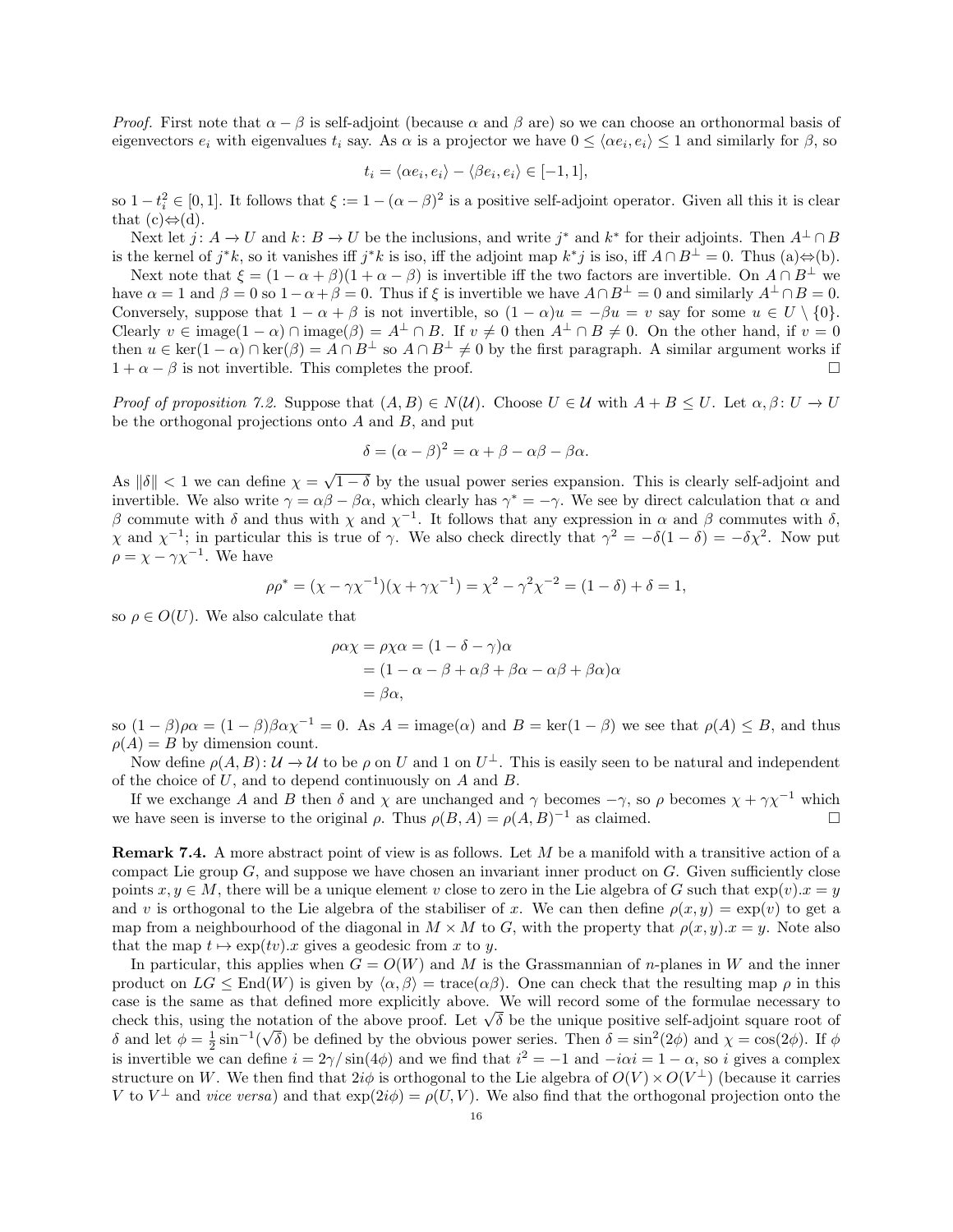space  $\exp(2i\phi t)$ . U is given by

$$
\pi_t = \frac{\sin(4\phi(1-t))}{\sin(4\phi)}\alpha + \frac{\sin(4\phi t)}{\sin(4\phi)}\beta - \frac{\sin(2\phi t)\sin(2\phi(1-t)}{\cos(2\phi)}.
$$

In particular, one checks that

$$
\pi_{1/2} = (2\chi)^{-1}(\alpha + \beta + \chi - 1).
$$

If  $\phi$  is not invertible we merely remark that  $f(z) = 4z/\sin(4z)$  is a power series in z with radius of convergence π so we can still interpret  $f(φ)γ$  as an endomorphism of W, which is just  $2iφ$  in the invertible case. We again have  $\rho(U, V) = \exp(f(\phi)\gamma)$  and everything goes through much as before.

It is an illuminating exercise to work through all the formulae when  $W = \mathbb{R}^2$  and U and V are the lines at angles  $+\theta$  and  $-\theta$  to the x-axis.

We now digress slightly to prove another useful result using the same ideas.

**Proposition 7.5.** Fix integers a, b, n with  $0 \le a, b \le n$ , and put  $d = \min(a, b, n - a, n - b)$ . Let C be the category of triples  $(A, B, V)$ , where V is an n-dimensional complex universe, and A and B are subspaces of dimensions a and b. Then  $\pi_0 \mathcal{C}$  is naturally identified with the simplex  $\Delta_d$ .

*Proof.* Firstly, we identify  $\Delta_d$  with

$$
\{x \in I^d \mid 0 \le x_1 \le \dots \le x_d \le 1\} \subset I^d,
$$

and we note that the resulting map

$$
\Delta_d \to I^d \to I^d / \Sigma_d = \text{SP}^d(I)
$$

is a homeomorphism. We can regard  $SP<sup>d</sup>(I)$  as a subset of  $\mathbb{Z}[I]$ , and thus of  $\mathbb{Q}[I]$  (the free rational vector space on the set I). We will define an invariant  $\phi: \pi_0 C \to \mathbb{Z}[I]$  and show that it actually gives a bijection  $\pi_0 C \to \text{SP}^d(I).$ 

As before, we let  $\alpha$  and  $\beta$  be the orthogonal projectors on to A and B, and we let  $\chi = \chi(\alpha, \beta)$  be the unique positive self-adjoint square root of  $(\alpha - \beta)^2$ . We note that  $\chi$  commutes with  $\alpha$  and  $\beta$ , and has all eigenvalues in I. It is also clear that

$$
\chi(\alpha,\beta) = \chi(\beta,\alpha) = \chi(1-\alpha,1-\beta) = \chi(1-\beta,1-\alpha).
$$

We put

$$
\xi(\alpha,\beta)=\chi(\alpha,1-\beta)=\chi(1-\alpha,\beta)=\chi(\beta,1-\alpha)=\chi(1-\beta,\alpha).
$$

Observe that

$$
\chi^2 + \xi^2 = (\alpha - \beta)^2 + (\alpha + \beta - 1)^2
$$
  
=  $\alpha^2 - \alpha\beta - \beta\alpha + \beta^2 + \alpha^2 + \beta^2 + 1 + \alpha\beta + \beta\alpha - 2\alpha - 2\beta$   
=  $\alpha - \alpha\beta - \beta\alpha + \beta + \alpha + \beta + 1 + \alpha\beta + \beta\alpha - 2\alpha - 2\beta$   
= 1.

The *n*-tuple of eigenvalues of  $\chi$  (repeated with appropriate multiplicities) defines a poin spec $(\chi) \in \text{SP}^n(I) \subset$  $\mathbb{Q}[I]$ . We define

$$
\phi[A, B, V] = (\text{spec}(\chi) - |a - b|.[1] - |a + b - n|.[0])/2 \in \mathbb{Q}[I].
$$

To analyse this in more detail, we let  $\nu(s)$  denote the multiplicity of s as an eigenvalue of  $\xi$  (which is the same as the multiplicity of  $t = \sqrt{1 - s^2}$  as an eigenvalue of  $\chi$ ). Put  $V_s = \text{ker}(\xi - s)$ , so  $V = \bigoplus_s V_s$  and  $\dim(V_s) = \nu(s)$ . As  $\alpha$  and  $\beta$  commute with  $\xi$  we see that they preserve this splitting, so  $A = \bigoplus_s A_s$  and  $B = \bigoplus_{s} B_s$ , where  $A_s = A \cap V_s$  and  $B_s = B \cap V_s$ . Let  $\alpha_s$  and  $\beta_s$  be the restrictions of  $\alpha$  and  $\beta$  to  $V_s$ .

We next claim that  $\nu(1) \geq |a - b|$ . It will suffice to prove this when  $a \geq b$ . We then have  $\dim(A \cap B^{\perp}) \geq$  $a - b = |a - b|$ , and on  $A \cap B^{\perp}$  we have  $\alpha = 1$  and  $\beta = 0$  so  $\chi = \sqrt{(1 - 0)^2} = 1$  as required. By applying the same logic to the triple  $(A, B^{\perp}, V)$  we see that  $\nu(0) \geq |a + b - n|$ . It follows that  $2\phi[A, B, V] \in \mathbb{N}[I] \subset \mathbb{Q}[I]$ .

Now suppose that  $0 < s < 1$  and put  $V_s^+ = \ker(\alpha - \beta - s)$  and  $V_s^- = \ker(\alpha - \beta + s)$ . As  $(\alpha - \beta)^2 = \chi^2$ acts as  $s^2$  on  $V_s$  we see that  $V_s = V_s^+ \oplus V_s^-$ . Put  $t =$ √  $\overline{1-s^2}$ . We claim that relative to the above splitting we have  $\setminus$ 

$$
\alpha_s = \frac{1}{2} \begin{pmatrix} 1+s & t\mu \\ t\mu^{-1} & 1-s \end{pmatrix} \qquad \beta_s = \frac{1}{2} \begin{pmatrix} 1-s & t\mu \\ t\mu^{-1} & 1+s \end{pmatrix}
$$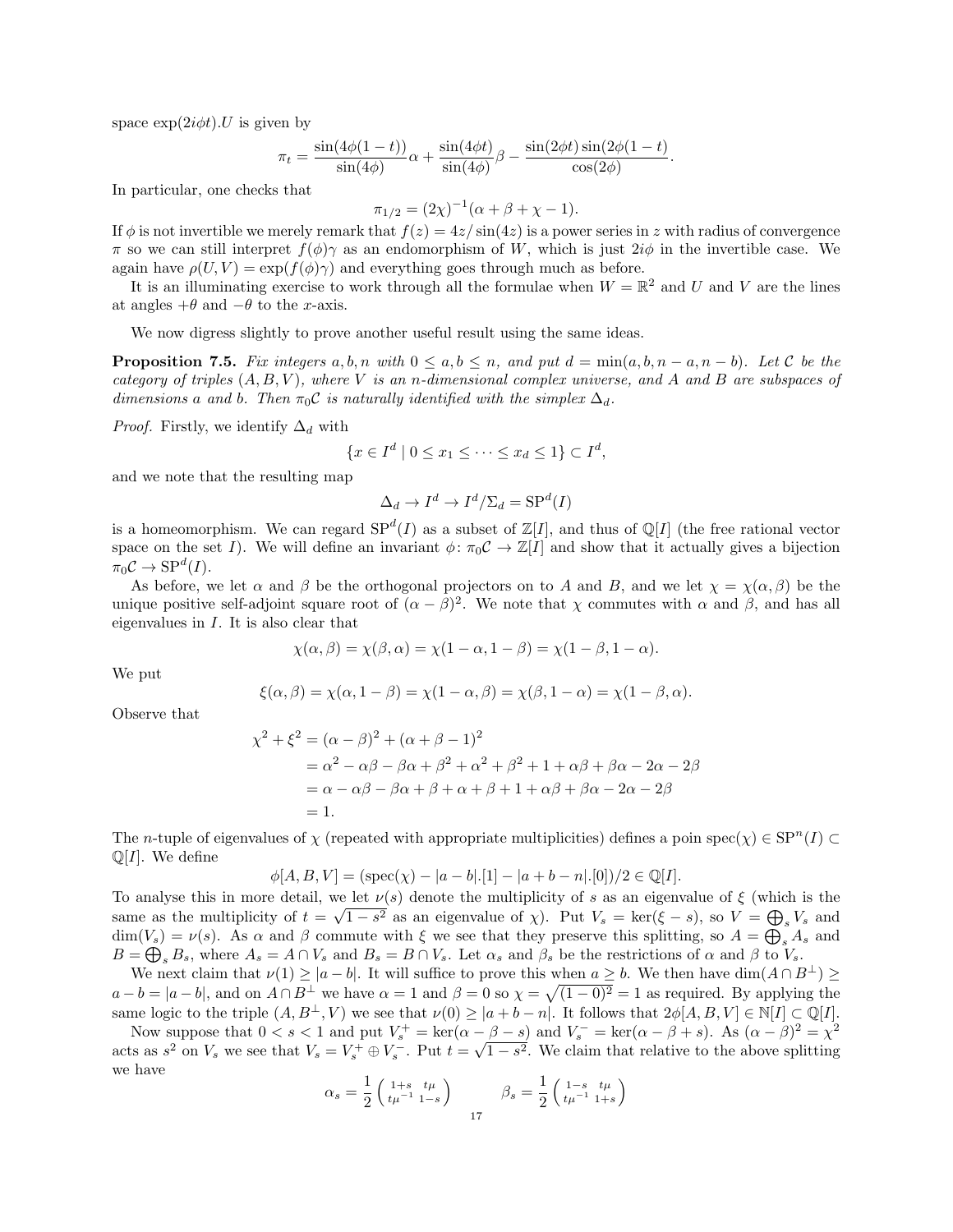for some isometric isomorphism  $\mu: V_s^- \to V_s^+$ . Indeed, we certainly have  $\alpha_s - \beta_s = \begin{pmatrix} s & 0 \\ 0 & -s \end{pmatrix}$ , and it follows easily from this and self-adjointness that

$$
\alpha_s = \frac{1}{2} \begin{pmatrix} \sigma + s & t\mu \\ t\mu^* & \rho - s \end{pmatrix} \qquad \qquad \beta_s = \frac{1}{2} \begin{pmatrix} \sigma - s & t\mu \\ t\mu^* & \rho + s \end{pmatrix}
$$

for some  $\sigma: V_s^+ \to V_s^+$  and  $\rho: V_s^- \to V_s^-$  and  $\mu: V_s^- \to V_s^+$ , with  $\sigma$  and  $\rho$  self-adjoint. We must show that  $\sigma$ and  $\rho$  are identity maps and that  $\mu$  is an isometric isomorphism. I have this claim on a piece of paper but without a proof. It probably follows from the idempotence of  $\alpha$  and  $\beta$  but I don't see a good way to organise the calculation at the moment. Given this, we see that  $\nu(s) = 2 \dim(V_s^+)$ is even for  $0 < s < 1$ . We still need a separate argument to show that  $\nu(0) - |a + b - n|$  and  $\nu(1) - |a - b|$  are even.

**Remark 7.6.** One can identify  $\pi_0 \mathcal{C}$  with  $(G_a(\mathbb{C}^n) \times G_b(\mathbb{C}^n))/U(n)$ , which gives a topology. Presumably  $\pi_0 C$  is actually homeomorphic to  $\Delta_d$ , but I have not attempted to check any details.

#### 8. More rotations and reflections

Given vectors  $u, v \in S(V)$  with  $u+v \neq 0$ , we observe that  $\langle u, v \rangle > -1$  so we can define rot $(u, v) \in End(V)$ by

$$
rot(u, v)(x) = x - \frac{\langle u + v, x \rangle(u + v)}{1 + \langle u, v \rangle} + 2\langle u, x \rangle v.
$$

One checks that this actually lies in  $SO(V)$  and that it sends u to v and acts as the identity on  $\mathbb{R}\{u, v\}^{\perp}$ . This defines a continuous map

$$
rot: \{(u, v) \in S(V)^{2} \mid u + v \neq 0\} \to SO(V).
$$

We also define  $ref(u)(x) = x - 2\langle u, x \rangle u$ , so ref:  $S(V) \rightarrow O(V)$  and  $ref(u)(u) = -u$  and  $ref(u)$  acts as the identity on  $\mathbb{R}\{u\}^{\perp}$ .

**Lemma 8.1.** If  $V = \mathbb{H}$  or  $V = \mathbb{O}$  and  $u \in S(V)$  then ref(u)(x) =  $-u\overline{x}u$ . (In the octonionic case, we recall that  $\mathbb{O}$  is alternative, which means that  $(u\overline{x})u = u(\overline{x}u)$ , so brackets can be omitted.)

*Proof.* Put  $g(x) = -u\overline{x}u$ ; it will suffice to show that  $g(u) = -u$  and  $g(x) = -x$  for  $x \in u^{\perp}$ . The first of these is clear (becaues  $u\overline{u} = 1$  for  $u \in S(V)$ ). For the second recall that  $\langle x, u \rangle = \text{Re}(\overline{u}x)$ , so  $x \in u^{\perp}$  iff  $x = uz$  for some z with  $\overline{z} = -z$ . The alternative property implies that the subalgebra of V generated by z and Im(u) is associative, so  $\overline{x}u = (\overline{z}\overline{u})u = \overline{z}(\overline{u}u) = \overline{z} = -z$ . This gives  $g(x) = -u((\overline{z}\overline{u})u) = uz = x$ , as required.

We define a stereographic projection map  $\phi_V : S(V \oplus \mathbb{R}) \to S^V$  by  $\phi(v, t) = v/(1-t)$ , which has inverse

$$
\phi^{-1}(w) = (2w, ||w||^2 - 1) / (||w||^2 + 1).
$$

Note that for  $v \in S(V)$  we have  $\phi(v, 0) = v$  and so  $\phi^{-1}(v) = (v, 0)$ .

Now suppose that  $V = \mathbb{K}_0 = \{a \in \mathbb{K} \mid a + \overline{a} = 0\}$  for  $\mathbb{K} = \mathbb{C}$ ,  $\mathbb{H}$  or  $\mathbb{O}$ . We identify  $V \oplus \mathbb{R}$  with  $\mathbb{K}$  in the obvious way. Then for  $w \in \mathbb{K}_0$  we have  $||w||^2 = -w^2$  and so

$$
\phi^{-1}(w) = \frac{2w - w^2 - 1}{1 - w^2} = \frac{(w - 1)^2}{w^2 - 1} = \frac{w - 1}{w + 1}.
$$

It follows that for  $a \in S(\mathbb{K})$  we have

$$
\phi(a) = (1+a)/(1-a) = (1+a)^2/(1+\|a\|^2).
$$

(Note that all the above takes place in a subalgebra of K generated by a single element, and all such subalgebras are commutative and associative even when  $\mathbb{K} = \mathbb{O}$ .)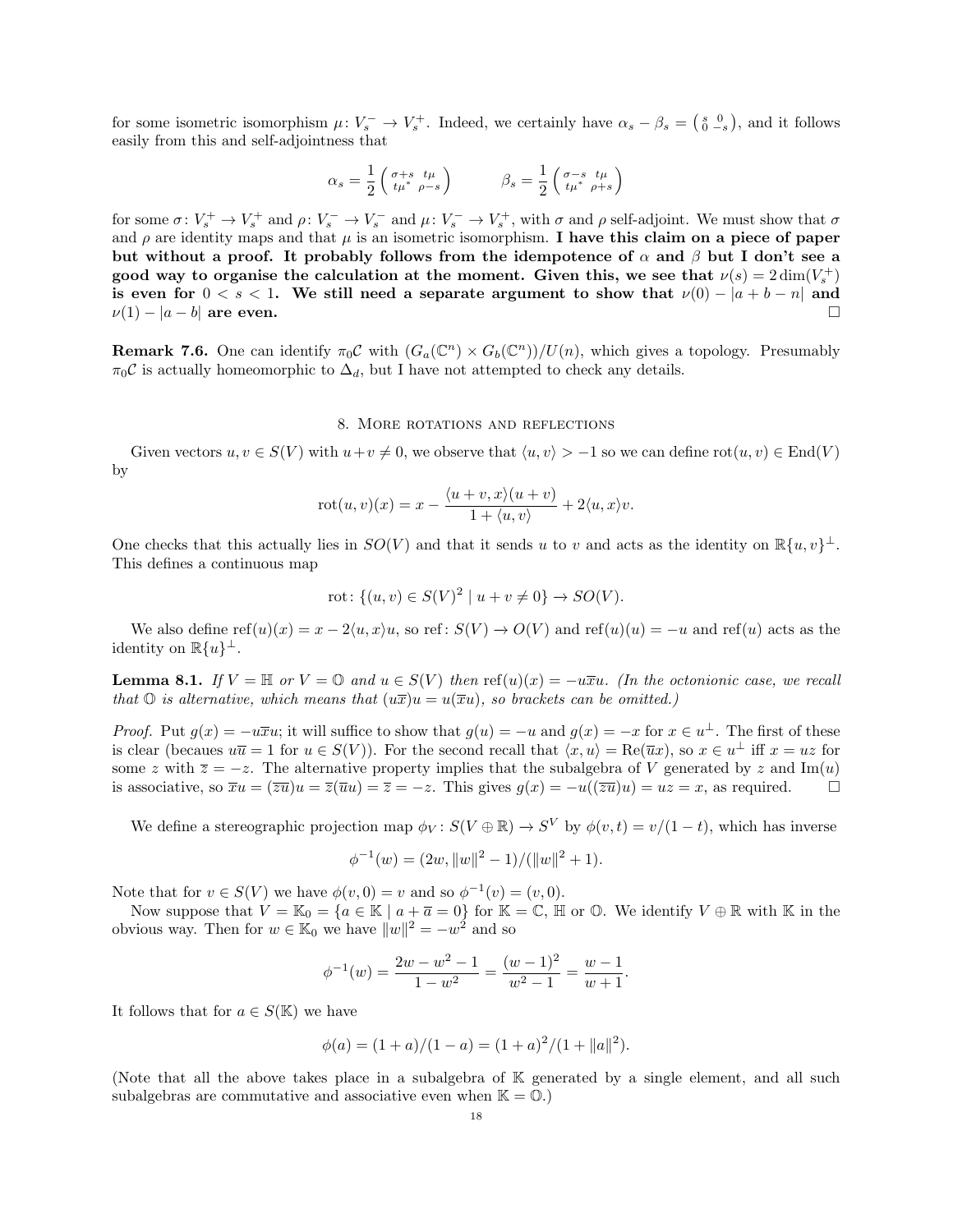#### 9. Complex structures

**Definition 9.1.** Let  $U$  be a real universe of even dimension. Put

$$
\mathcal{C}(U) = \{ \text{ complex structures on } U \} = \{ j \in \text{End}(U) \mid j^2 = -1 \}
$$
  

$$
\mathcal{C}_1(U) = \mathcal{C}(U) \cap O(U) = \{ j \in \mathcal{C}(U) \mid j^{\dagger}j = 1 \}.
$$

**Proposition 9.2.** The space  $C_1(U)$  is naturally a deformation retract of  $C(U)$ . More precisely, we can define  $h_t: \mathcal{C}(U) \to \mathcal{C}(U)$  by  $h_t(j) = j(j^{\dagger}j)^{-t/2}$ , and then  $h_0$  is the identity and  $h_1(j) \in \mathcal{C}_1(U)$ .

*Proof.* Put  $m = j^{\dagger}j$ . Using  $j^2 = -1$  we find that  $j^{-1}mj = jj^{\dagger} = m^{-1}$ , so m is invertible and conjugate to its inverse. Let E be the set of eigenvalues of m. For  $\lambda \in E$  we put  $U_{\lambda} = \text{ker}(m - \lambda)$ . As m is self-adjoint and positive and invertible, we see that the elements  $\lambda$  are strictly positive real numbers, and that U is the orthogonal direct sum of the spaces  $U_\lambda$ . As  $j^{-1}mj = m^{-1}$  we see that  $\lambda^{-1} \in E$  and  $j(U_\lambda) = U_{\lambda^{-1}}$ . The power  $m^s$  (for  $s \in \mathbb{R}$ ) can be defined by functional calculus; it acts on  $U_\lambda$  as multiplication by  $\lambda^s$ . Using  $j(U_\lambda) = U_{\lambda^{-1}}$  we see that  $h_t(j)^2$  acts as  $-1$  on  $U_\lambda$ , but  $U = \bigoplus_{\lambda} U_\lambda$ , so  $h_t(j)^2 = -1$ , or in other words  $h_t(j) \in \mathcal{C}(U)$  as claimed.

It is also straightforward to check that

$$
h_1(j)^{\dagger} h_1(j) = m^{-1/2} j^{\dagger} j m^{-1/2} = m^{-1/2} m m^{-1/2} = 1,
$$

so  $h_1(j) \in C_1(U)$ .

Question: is there a corresponding result for quaternionic structures, or more general Clifford module structures?

**Remark 9.3.** There is a slogan that giving a complex structure on V is equivalent to giving one on  $V^{\perp}$ . I think that the correct formulation is like this. Fix a basepoint in  $\mathcal{C}(U \oplus V)$ , and let F be the fibre of the inclusion  $\mathcal{C}(U) \times \mathcal{C}(V) \to \mathcal{C}(U \oplus V)$ . Then under appropriate assumptions on the dimensions, the projections  $\mathcal{C}(U) \leftarrow F \rightarrow \mathcal{C}(V)$  will be highly connected.

## 10. Quotients of projective spaces

**Proposition 10.1.** There is a natural homeomorphism  $P(V \oplus W)/PW = PV^{\text{Hom}(T,W)}$ .

# *Proof.* Write this out  $\Box$

**Proposition 10.2.** Let V, W and X be unitary representations of A, where V and W have finite dimension and X is a colimit of finite-dimensional subrepresentations. Put  $U = V \oplus W \oplus X$ . Then there is a homotopycommutative diagram as follows, in which the maps marked q are the obvious collapses, the maps marked j are the obvious inclusions, and  $\delta$  is the diagonal map.

$$
\begin{array}{c}\nPU \longrightarrow V \times PU \\
\downarrow^{q_{V \oplus W}} \\
PU/P(V \oplus W) \longrightarrow P(V \oplus X)/PV \wedge P(W \oplus X)/PW_{j \wedge j} \longrightarrow PU/PV \wedge PU/PW \\
\downarrow^{q_{V} \wedge q_{W}}\n\end{array}
$$

Moreover, if  $\dim(X) = 1$  then  $\overline{\delta}$  is just the standard homeomorphism

$$
S^{{\operatorname{Hom}\nolimits}(X,V\oplus W)}=S^{{\operatorname{Hom}\nolimits}(X,V)}\wedge S^{{\operatorname{Hom}\nolimits}(X,W)}.
$$

All maps and homotopies are natural for isometric embeddings of  $V$ ,  $W$  and  $X$ .

Remark 10.3. The above diagram gives a map

$$
\overline{\delta}^* \colon E^*(P(V \oplus X), PV) \otimes E^*(P(W \oplus X), PW) \to E^*(PU, P(V \oplus W)).
$$

In his unpublished thesis [1], Cole writes  $a * b$  for  $\overline{\delta}^*(a \otimes b)$ . The idea of using this construction seems to be original to that thesis; our approach differs only in being somewhat more geometric.

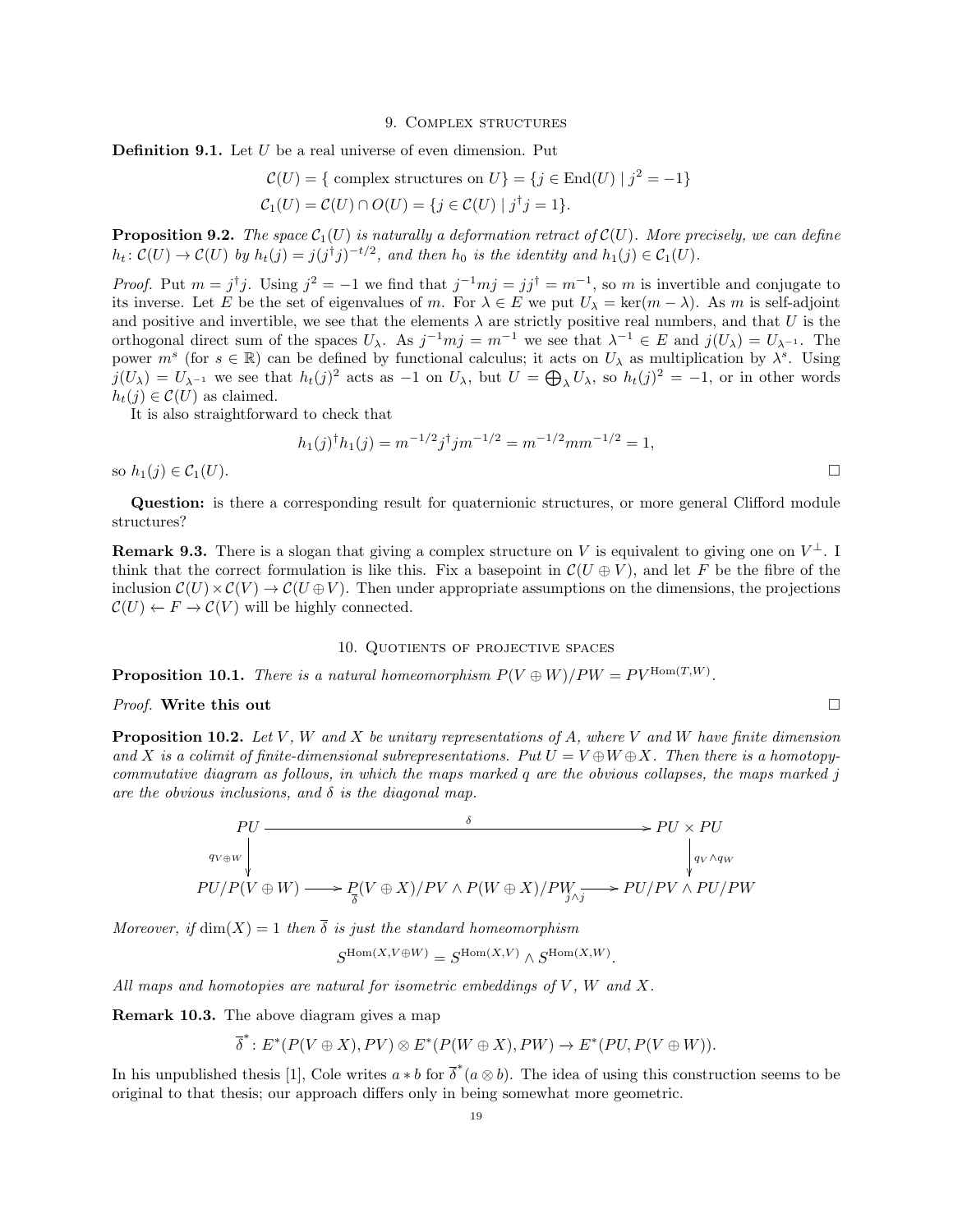*Proof.* Assume for the moment that  $X$  is finite-dimensional. We start by defining a map

$$
\overline{\gamma}: PU/P(V \oplus W) \to PU/PV \wedge PU/PW,
$$

which will be homotopic to  $(j \wedge j) \circ \overline{\delta}$ . For  $u = (v, w, x) \in U^{\times} := U \setminus \{0\}$  we put  $s = s(u) = (||w|| - ||v||)/(||v|| + ||w|| + ||x||).$ 

Note that  $s(u) \in [-1,1]$ , and  $s(\lambda u) = s(u)$  for all  $\lambda \in \mathbb{C}^{\times}$ , and  $s(u) \geq 0$  iff  $||w|| \geq ||v||$ . We next define  $\alpha, \beta \colon U^{\times} \to U$  by

$$
\alpha(v, w, x) = \begin{cases}\n((1-s)v, sw, x) & \text{if } s \ge 0 \\
(v, 0, x) & \text{if } s \le 0\n\end{cases}
$$
\n
$$
\beta(v, w, x) = \begin{cases}\n(0, w, x) & \text{if } s \ge 0 \\
(-sv, (1+s)w, x) & \text{if } s \le 0\n\end{cases}
$$

Note that  $\alpha(\lambda u) = \lambda \alpha(u)$  and similarly for  $\beta$ .

We claim that when  $u \neq 0$ , the line joining u to  $\alpha(u)$  never passes through 0 (so in particular  $\alpha(u) \neq 0$ ). Indeed, if  $s \leq 0$ , then the points on the line have the form  $(v, tw, x)$  for  $0 \leq t \leq 1$ . Thus, the line can only pass through zero if  $v = x = 0$ . The relation  $s \leq 0$  means that  $||w|| \leq ||v|| = 0$ , so  $w = 0$  as well, contradicting the assumption that  $u \neq 0$ . In the case  $s > 0$ , the points on the line have the form  $((1-ts)v, (1-t+ts)w, x)$ . As  $s > 0$  and  $0 \le t \le 1$  we have  $1 - t + ts > 0$ . For the line to pass through zero we must thus have  $x = w = 0$ , and the relation  $s \ge 0$  means that  $||v|| \le ||w|| = 0$ , again giving a contradiction. Similarly, the line from u to  $\beta(u)$  never passes through 0.

It follows that  $\alpha$  and  $\beta$  induce self-maps of PU that are homotopic to the identity, so the map  $\gamma =$  $(\alpha, \beta)$ :  $PU \rightarrow PU \times PU$  is homotopic to the diagonal map  $\delta$ .

Next, note that if  $u \in V \oplus W$ , then for  $s \geq 0$  we have  $\gamma(u) \in U \times W$ , and for  $s \leq 0$  we have  $\gamma(u) \in V \times U$ . It follows that the induced map on projective spaces has

$$
\gamma(P(V \oplus W)) \subseteq (PU \times PW) \cup (PV \times PU),
$$

so there is an induced map

$$
\overline{\gamma}: PU/P(V \oplus W) \to PU/PV \wedge PU/PW.
$$

As  $\gamma$  is homotopic to  $\delta$ , we see that  $\overline{\gamma} \circ q_{V \oplus W} \simeq (q_V \wedge q_W) \circ \delta$ .

To construct the map  $\overline{\delta}$ , we need a slightly different model. Clearly

$$
PU \setminus P(V \oplus W) = (V \times W \times X^{\times})/\mathbb{C}^{\times} = (V \times W \times S(X))/S^{1},
$$

and  $PU/P(V \oplus W)$  is the one-point compactification of this. Similarly,  $P(V \oplus X)/PV \wedge P(W \oplus X)/PW$ is the one-point compactification of the space  $(V \times S(X))/S^1 \times (W \times S(X))/S^1$ . We can thus define  $\overline{\delta}$  by giving a proper map

$$
V \times W \times S(X) \to V \times S(X) \times W \times S(X)
$$

with appropriate equivariance. The map in question just sends  $(v, w, x)$  to  $(v, x, w, x)$ .

If X is one-dimensional and  $(v, x) \in V \times S(X)$  then we have a linear map  $\alpha: X \to V$  given by  $\alpha(x) = v$ , which does not change if we multiply  $(v, x)$  by an element of  $S<sup>1</sup>$ . This gives a homeomorphism  $(V \times$  $S(X)/S^1 = \text{Hom}(X, V)$ , and thus  $P(V \oplus X)/PV = S^{\text{Hom}(X, V)}$ . It is easy to see that with this identification,  $\overline{\delta}$  is just the standard homeomorphism

$$
S^{{\operatorname{Hom}\nolimits}(X,V\oplus W)}=S^{{\operatorname{Hom}\nolimits}(X,V)}\wedge S^{{\operatorname{Hom}\nolimits}(X,W)}.
$$

We now show that  $(j \wedge j) \circ \overline{\delta} \simeq \overline{\gamma}$ . Put

$$
T = \{((v_0, w_0, x_0), (v_1, w_1, x_1)) \in U^2 \mid ||(w_0, x_0)|| = ||(v_1, x_1)|| = 1\},\
$$

so that  $PU/PV \wedge PU/PW$  is the one-point compactification of  $T/(S^1 \times S^1)$ . Define maps

$$
\theta_t \colon V \times W \times S(X) \to T
$$

for  $0 \le t \le 1$  by

$$
\theta_t(v, w, x) = \begin{cases} \left( \frac{((1 - st)v, stw, x)}{\|(stw, x)\|}, (0, w, x) \right) & \text{if } s \ge 0\\ \left( (v, 0, x), \frac{(-stv, (1 + st)w, x)}{\|( - stv, x)\|} \right) & \text{if } s \le 0, \end{cases}
$$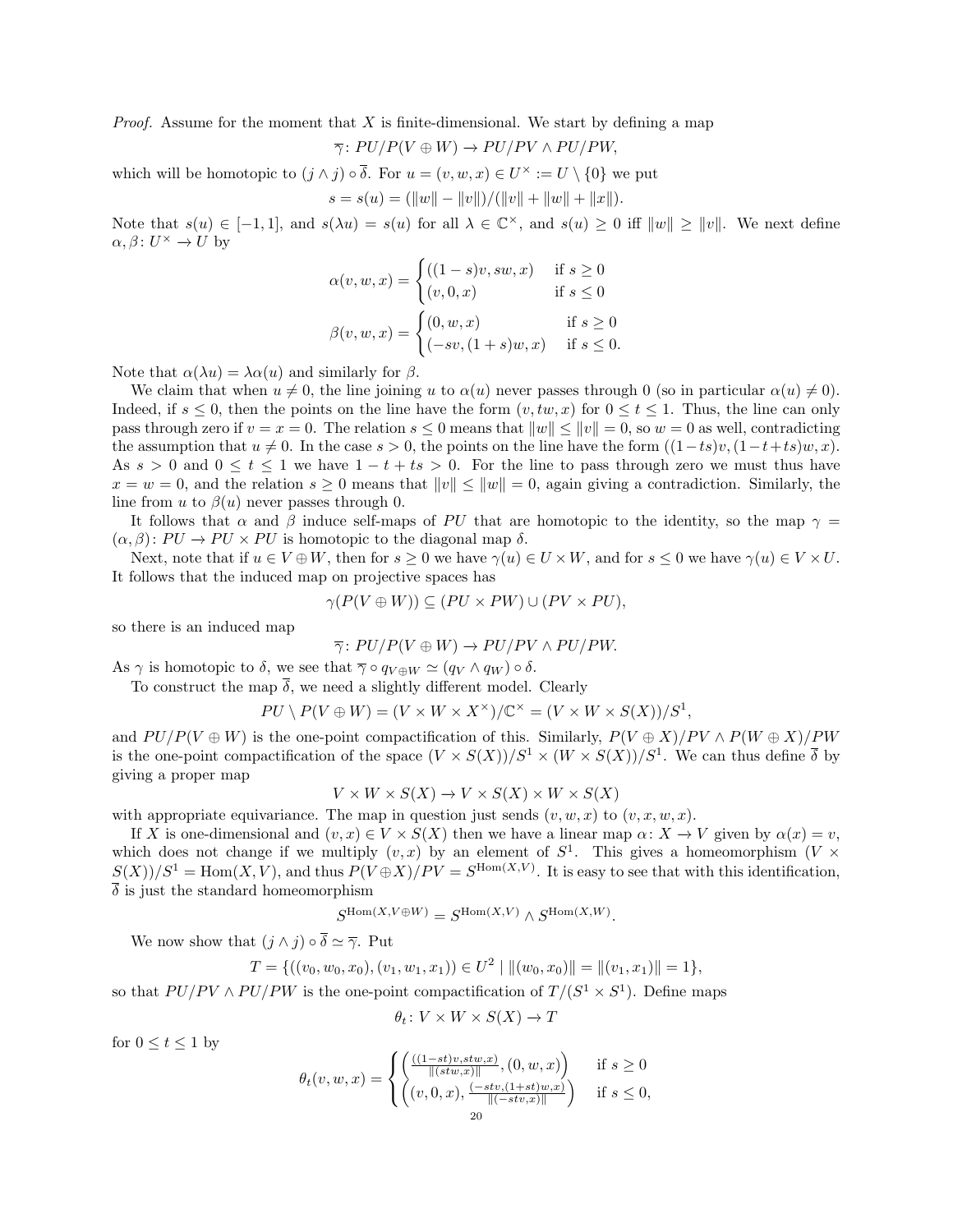where  $s = (\Vert w \Vert - \Vert v \Vert)/(\Vert v \Vert + \Vert w \Vert + \Vert x \Vert)$  as before. (Note that both clauses give  $\theta_t(v, w, x) = ((v, 0, x), (0, w, x))$ ) if  $s = 0$ , so the two clauses are consistent.)

We claim that the maps  $\theta_t$  are proper. To see this, put

$$
\nu((v_0, w_0, x_0), (v_1, w_1, x_1)) = \max(\|v_0\|, \|w_1\|),
$$

and  $T_k = \{t \in T \mid \nu(t) \leq k\}$ . It is easy to see that every compact subset of T is contained in some  $T_k$ , so it will be enough to show that  $\theta_t^{-1}T_k$  is compact. In the case  $s \geq 0$  we have  $0 \leq 1 - st \leq 1$  and  $||(stw, x)|| \ge ||x|| = 1$  so  $||(1 - st)v/||(stw, x)||)|| \le ||v|| \le ||w||$ , so  $\nu(\theta_t(v, w, x)) = ||w||$ . Similarly, when  $s \leq 0$  we have  $\nu(\theta_t(v, w, x)) = ||v||$ , so in general  $\nu(\theta_t(v, w, x)) = \max(||v||, ||w||)$ . It follows immediately that  $\theta_t$  is proper, and we get an induced family of maps

$$
\theta_t \colon PU/P(V \oplus W) \to PU/PV \land PU/PW.
$$

It is easy to see that  $\theta_0 = (j \wedge j) \circ \overline{\delta}$  and  $\theta_1 = \overline{\gamma}$ . The proposition follows easily (for the case where X has finite dimension).

If  $X$  has infinite dimension, we apply the above to all finite dimensional subrepresentations of  $X$ . We see by inspection that all constructions pass to the colimit, so the conclusion is valid for  $X$  itself.

By an evident inductive extension, we obtain the following:

Corollary 10.4. Let  $L_1, \ldots, L_d$  be one-dimensional representations of A, and let X be as above. Put  $Y = \bigoplus_i L_i$  and  $U = Y \oplus X$ . Then there is a homotopy-commutative diagram as follows:

$$
\begin{array}{ccc}\nPU & \xrightarrow{\delta} & \rightarrow & PU^r \\
\downarrow^{q} & & \downarrow^{q} \\
PU/PY & \xrightarrow{\overline{\delta}} \bigwedge_i P(L_i \oplus X) / PL_i \xrightarrow{j} & \bigwedge_i PU / PL_i\n\end{array}
$$

Moreover, if  $\dim(X) = 1$  then  $\overline{\delta}$  is just the standard homeomorphism

$$
S^{\mathrm{Hom}(X,Y)} = \bigwedge_i S^{\mathrm{Hom}(X,L_i)}.\quad \Box
$$

#### 11. Unitary groups

Fibrations  $U(V) \to U(V \oplus \mathbb{C}) \to S(V \oplus \mathbb{C})$ . The complex reflection map. The Miller filtration. Filtrationpreserving approximation to the diagonal.

### 12. THE CLUTCHING MAP

Here I just record some formulae for the map  $\Sigma U(V) \to G_d(V^2)$ . We regard  $V^2$  as  $V \otimes_{\mathbb{R}} \mathbb{C}$ . We define  $\kappa: \mathbb{C} \to \mathbb{C}$  by  $\kappa(z) = \overline{z}$ , and  $\gamma: U(1) \to \mathbb{R} \cup {\infty}$  by  $\gamma(z) = i(1+z)/(1-z)$ , so  $\gamma^{-1}(t) = (it+1)/(it-1)$ . We define  $\beta(t)$  to be the square root of  $\gamma^{-1}(t)$ , using the branch such that  $\beta(t) \to \mp 1$  as  $t \to \pm \infty$ . We then define

$$
\phi(t,g) = ((1+g) \otimes \kappa + (1-g) \otimes \beta(t))/2 \in U(V \otimes \mathbb{C}),
$$

and we let  $\psi(t, g) = W_{(t, g)}$  be the image of  $V \otimes 1$  under  $\phi(t, g)$ . We find that

$$
\begin{aligned}\n\phi(t,g) &\to g \oplus (-1) & \text{as } t \to \infty \\
\phi(t,g) &\to 1 \oplus (-g) & \text{as } t \to -\infty.\n\end{aligned}
$$

It follows that  $\psi$  extends to a based map  $\Sigma U(V) \to G_d(V^2)$ , if we use  $V \otimes 1$  as a basepoint in  $G_d(V^2)$ . Now define  $I_+$  to be the closure of the image of  $[0, \infty)$  in  $S^1$ , and let  $I_-$  be the closure of the image of  $(-\infty, 0]$ , so  $I_+ \cap I_- = \{0, \infty\} = S^0$ . Put  $C_\pm = I_\pm \wedge U(V)$ , and define trivialisations  $\theta_\pm: C_\pm \times V \to W|_{C_\pm}$  by

$$
\theta_+(t,g)(v) = \phi(t,g)(g^{-1}v)
$$
  

$$
\theta_-(t,g)(v) = \phi(t,g)(v).
$$

Note that  $\theta_{\pm}(\infty, g) = v$ , and that  $\theta_{+}(0, g)^{-1}\theta_{-}(0, g) = g: V \to V$ . This means that the identity map of  $U(V)$  is the clutching function for W.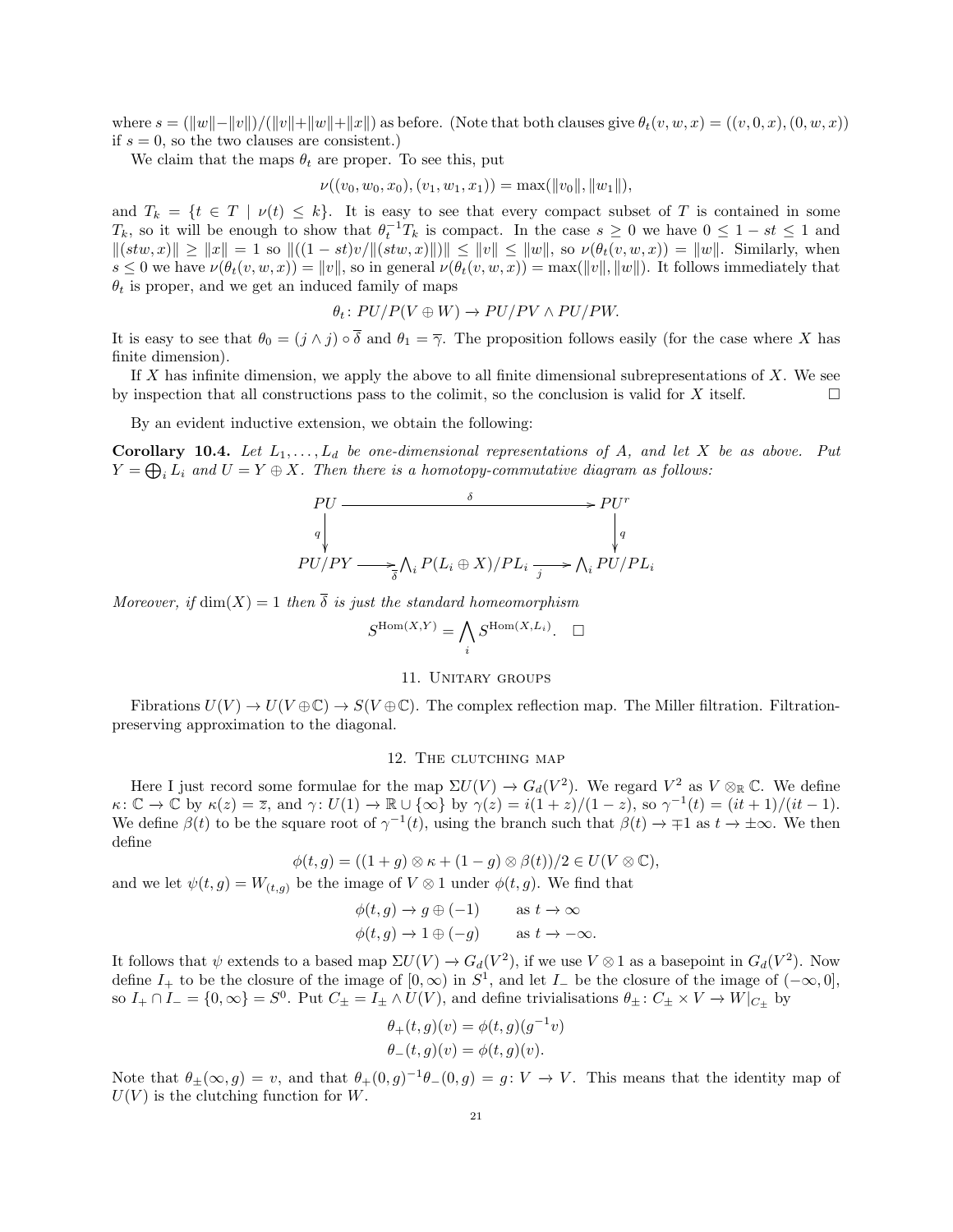#### 13. THE J-HOMOMORPHISM

We define an unbased map  $J: O(V) \to F(S^V, S^V)$  as follows. Given  $v \in S(V)$  and  $r \in [0, \infty]$  we put

$$
J(g)(rv) = \begin{cases} v\sqrt{r^{-2} - 1} & \text{if } r \le 1\\ g(v)\sqrt{1 - r^{-2}} & \text{if } r \ge 1. \end{cases}
$$

We are using some obvious conventions about infinity, so  $J(g)(0) = J(g)(\infty) = \infty$  and  $J(g)(v) = 0$  for  $v \in S(V)$ . Note that the formula is independent of v when  $r = 0$  or  $r = \infty$ , which implies that we have a well-defined, continuous map.

We next show that  $J(1)$  is joined to the basepoint in  $F(S^V, S^V)$  by a canonical path. Indeed, we can just define

$$
H_t(rv) = (t + |r^{-2} - 1|^{1/2})v
$$

for  $0 \le t, r \le \infty$  and  $v \in S(V)$ . We then have  $H_t(0) = H_t(\infty) = \infty$  and  $H_0(v) = J(1)(v)$  and  $H_\infty(v) = \infty$ , as required.

Note that the function  $r \mapsto$ he function  $r \mapsto \sqrt{1-r^{-2}}$  gives an increasing homeomorphism  $(1,\infty) \to (0,\infty)$ , whereas the function  $r \mapsto \sqrt{r^{-2}-1}$  gives a decreasing homeomorphism  $(0,1) \to (0,\infty)$ . This means that  $J = \alpha - \beta$ , where  $\alpha, \beta: O(V) \to F(S^V, S^V)$  are given by  $\alpha(g) = S^g$  and  $\beta(g) = 1_{S^V}$ , and subtraction uses the co-H-structure of the first  $S^V$ . There is a wrinkle here because the co-H-structure depends on a choice of embedding  $\mathbb{R} \to V$ , whereas our definition uses the collapse  $S^V \to S^V/S(V)$  which is not a comultiplication because the basepoint does not lie in  $S(V)$ . However, I think that everything is OK up to a non-canonical homotopy.

Using our homotopy H we can extend J to a based map defined on the whiskered space  $O(V)'$  =  $(O(V) \amalg [0,\infty])/(1_V \sim 0)$  (where  $\infty$  is taken as the basepoint). We can also define a canonical homotopy equivalence  $O(V) \to O(V)'$  by functional calculus. Define  $u: O(V) \to [-1,1]$  by  $u(g) = \min(\text{Re}(\text{spec}(g))).$ Define  $p: S^1 \to S^1$  by

$$
p(-e^{i\theta}) = \begin{cases} -e^{2i\theta} & \text{if } 0 \le |\theta| \le \pi/2\\ 1 & \text{if } \pi/2 \le |\theta| \le \pi, \end{cases}
$$

so p collapses the right-hand semicircle to a point and stretches out the left-hand semicircle to fill the whole circle. By functional calculus we get a map  $p: U(\mathbb{C} \otimes V) \to U(\mathbb{C} \otimes V)$  satisfying  $spec(p(g)) = p(spec(g)).$ This is homotopic to the identity, and I think it preserves  $O(V)$ . Now choose an increasing homeomorphism  $f: [0,1] \to [0,\infty]$  and define  $p': O(V) \to O(V)'$  by

$$
p'(g) = \begin{cases} p(g) \in O(V) & \text{if } u(g) \le 0 \\ f(u(g)) \in [0, \infty] & \text{if } u(g) \ge 0. \end{cases}
$$

This is the required equivalence.

#### 14. Loop groups

Polynomial loops etc.

# 15. Schubert cells

#### 16. Universes

**Definition 16.1.** We write  $\mathbb{R}^{\infty}$  for the direct sum of countably many copies of  $\mathbb{R}$ , with basis  $\{e_0, e_1, \ldots\}$ . We give this the obvious inner product, and regard  $\mathbb{R}^n$  as a subspace in the obvious way. We write  $\mathbb{R}^{\infty-n}$ for the orthogonal complement of  $\mathbb{R}^n$ , which is spanned by  $\{e_k \mid k \geq n\}$ .

A universe is a real vector space  $U$  of finite or countable dimension, equipped with an inner product. Any universe is isometrically isomorphic to  $\mathbb{R}^n$  for some  $n \in \mathbb{N} \cup \{\infty\}$ , by a Gram-Schmidt argument. It will be technically convenient to require that the underlying set of U lies in the stage  $V_{\omega_1}$  of the von Neumann hierarchy, where  $\omega_1$  is the first uncountable ordinal; this ensures that there is only a set of universes. With any of the usual definitions of  $\mathbb{R}, \oplus$  and  $\otimes$ , we find that  $\mathbb{R}$  is a universe and that the set of universes is closed under countable direct sums and under tensor products.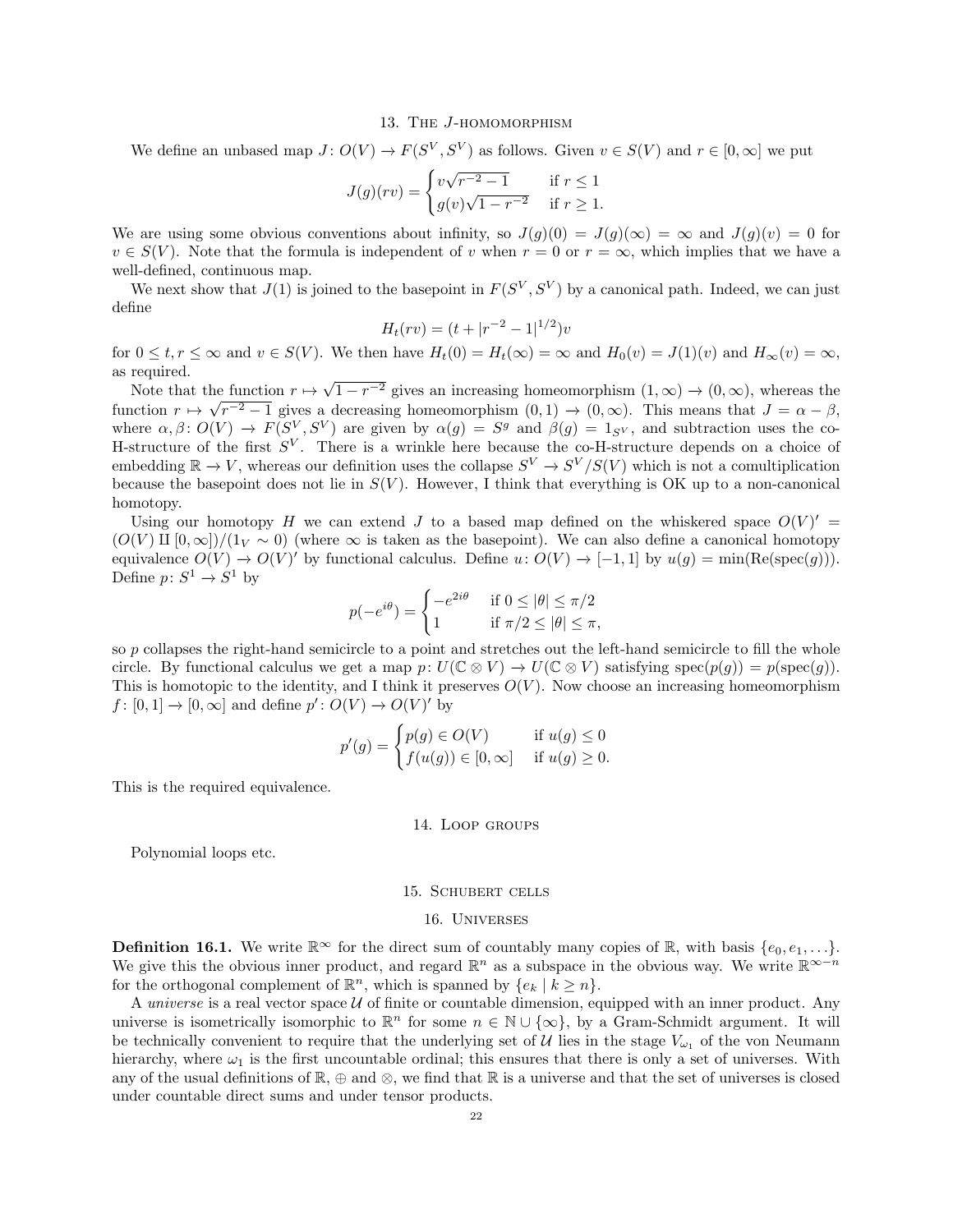We say that a universe U is *infinite* if it has infinite dimension. We write  $U \ll U$  to indicate that U is a finite-dimensional subspace of  $U$ . We topologise  $U$  as the colimit of its finite-dimensional subspaces; this is different from the metric topology if  $U$  is infinite. We write  $\mathcal{L}^+$  for the category of universes; the morphisms  $\mathcal{L}^+(\mathcal{U}, \mathcal{V})$  are the linear maps that preserve the inner product. We also write  $\mathcal L$  for the full subcategory of infinite universes.

If U and V are finite then  $\mathcal{L}^+(\mathcal{U}, \mathcal{V})$  has an evident topology making it a compact manifold. If U or V is infinite then we topologise  $\mathcal{L}^+(\mathcal{U}, \mathcal{V})$  as

$$
\mathcal{L}^+(\mathcal{U},\mathcal{V}) = \varprojlim_{U \ll \mathcal{U}} \varinjlim_{V \ll \mathcal{V}} \mathcal{L}^+(U,V).
$$

We also write

$$
\mathcal{L}^+(U) = \mathcal{L}^+(U, U)
$$
  
\n
$$
V_n(U) = \mathcal{L}^+( \mathbb{R}^n, U) = \{(u_0, \dots, u_{n-1}) \in U^n \mid \langle u_i, u_j \rangle = \delta_{ij}\}
$$
  
\n
$$
\mathcal{L}(n) = \mathcal{L}((\mathbb{R}^\infty)^n, \mathbb{R}^\infty)
$$
  
\n
$$
S^\infty = V_1 \mathbb{R}^\infty = \{u \in \mathbb{R}^\infty \mid \langle u, u \rangle = 1\}.
$$

We next prove the well-known fact that many of these spaces are contractible.

**Lemma 16.2.** The space  $\mathcal{L}^+(\mathcal{U}, \mathcal{V})$  is a retract of the space  $\mathcal{J}(\mathcal{U}, \mathcal{V})$  of injective linear maps from U to V.

*Proof.* After choosing bases, we may assume that  $\mathcal{U} = \mathbb{R}^m$  for some  $m \in \mathbb{N} \cup \{\infty\}$ . This identifies  $\mathcal{J}(\mathcal{U}, \mathcal{V})$ with the space X of linearly independent sequences  $(v_i)_{i \le m}$  in V, and  $\mathcal{L}^+(\mathcal{U}, \mathcal{V})$  of orthonormal sequences. Given a sequence  $v \in X$ , we define an orthonormal sequence  $\gamma(u) \in Y$  by the usual Gram-Schmidt procedure:

$$
v_0 = u_0 / \|u_0\|
$$

$$
\tilde{v}_i = u_i - \sum_{j
$$
v_i = \tilde{v}_i / \|\tilde{v}_i\|
$$

$$
\gamma(u_0, u_1, \ldots) = (v_0, v_1, \ldots).
$$
$$

More abstractly, <u>v</u> is the unique orthonormal sequence such that  $\text{span}(v_j | j < i) = \text{span}(u_j | j < i)$  and  $\langle u_i, v_i \rangle > 0$  for all i. It is easy to check that  $\gamma$  gives a continuous retraction  $X \to Y$ .

**Proposition 16.3.** If V is infinite then  $\mathcal{L}^+(\mathcal{U}, \mathcal{V})$  is contractible for all U. In particular, the spaces  $\mathcal{L}^+(\mathcal{V})$ ,  $V_n(\mathcal{V})$ ,  $\mathcal{L}(n)$  and  $S^{\infty}$  are contractible.

*Proof.* We may assume that  $V = \mathbb{R}^{\infty}$  and that  $U = \mathbb{R}^n$  for some  $n \leq \infty$ . We will show that the space  $F := \mathcal{J}(\mathbb{R}^n, \mathbb{R}^\infty)$  is contractible; it will follow from Lemma 16.2 that  $\mathcal{L}^+(\mathcal{U}, \mathcal{V})$  is contractible.

First define  $d(t)$ :  $\mathbb{R}^{\infty} \to \mathbb{R}^{\infty}$  by  $d(t)(e_i) = (1-t)e_i + te_{2i}$ . If  $v \in \mathbb{R}^{\infty} \setminus \{0\}$  then, by considering  $\max\{i \mid v_i \neq 0\}$ , we see that  $d(t)(v) \neq 0$  for all t. Thus, we have  $d(t) \in \mathcal{J}(\mathbb{R}^{\infty}, \mathbb{R}^{\infty})$ , and we can define a homotopy  $h: I \times F \to F$  by  $h(t, f) = d(t) \circ f$ .

Next, we define  $j: \mathbb{R}^n \to \mathbb{R}^\infty$  by  $j(e_i) = e_{2i+1}$ , and we define another homotopy  $k: I \times F \to F$  by

$$
k(t, f) = (1 - t)d(1) \circ f + tj \colon \mathbb{R}^n \to \mathbb{R}^\infty.
$$

(This is an injective linear map, as required, because the images of  $d(1)$  and j have trivial intersection.)

By composing h and k, we see that the identity map of  $F$  is homotopic to the constant map with value  $j$ .

It is not hard to see that the composition map

$$
\mathcal{L}^+(\mathcal{U}, \mathcal{V}) \times \mathcal{L}^+(\mathcal{V}, \mathcal{W}) \to \mathcal{L}^+(\mathcal{U}, \mathcal{W})
$$

is continuous, and thus that  $\mathcal{L}^+(\mathcal{U})$  is a topological monoid. If  $\mathcal U$  is infinite then it is rather far from being a group, and a number of our results seem very strange if one forgets this. However, it does contain a useful subgroup: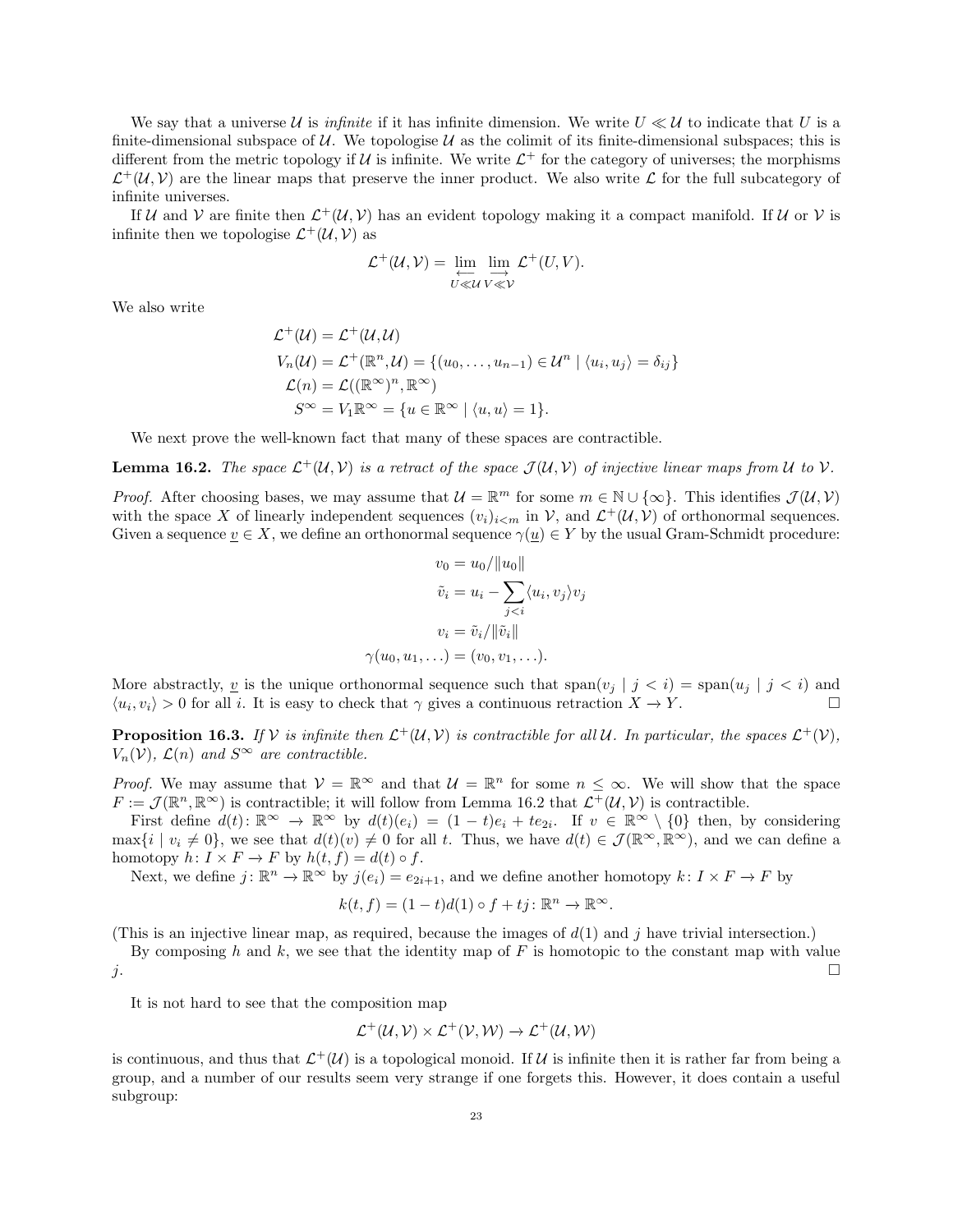**Definition 16.4.** For any universe  $\mathcal{U}$ , we define the orthogonal group of  $\mathcal{U}$  as

$$
O(\mathcal{U}) = \{ f \in \mathcal{L}^+(\mathcal{U}) \mid f|_{U^\perp} = 1 \text{ for some } U \ll \mathcal{U} \} = \lim_{\substack{\longrightarrow \\ U \ll \mathcal{U}}} O(U).
$$

We also write  $O(n) = O(\mathbb{R}^n)$  for  $n \in \mathbb{N} \cup \{\infty\}$ . If U is finite then it is clear that  $O(\mathcal{U})$  is a topological group, and the same conclusion holds in general by passage to colimits.

**Definition 16.5.** Let V be another universe, and let  $f: U \to V$  be a linear isometry. If  $g \in O(U)$  then there is some  $W \ll U$  such that  $g = 1$  on  $W^{\perp}$ . We can define  $f_*(g): fW \to fW$  by  $fw \mapsto fgw$ , and extend this to an automorphism of V by defining it to be 1 on  $(fW)^{\perp}$ . This is easily seen to be independent of the choice of W, and to give a continuous map  $\mathcal{L}(\mathcal{U}, \mathcal{V}) \times O(\mathcal{U}) \to O(\mathcal{V})$  which behaves as a homomorphism in the second variable. In other words, this makes the construction  $\mathcal{U} \mapsto O(\mathcal{U})$  into a continuous functor from  $\mathcal{L}^+$  to the category of topological groups. If f is an isomorphism we just have  $f_*(g) = fgf^{-1}$  but this does not make sense for general f.

**Lemma 16.6.** For any universes U and V, the evident map  $\mathcal{L}^+(\mathcal{U}, \mathcal{V}) \to F(\mathcal{U}, \mathcal{V})$  is a closed inclusion.

*Proof.* The left hand side is  $\lim_{t\to U\ll u} \mathcal{L}^+(U,\mathcal{V})$  and the right hand side is  $\lim_{t\to U\ll u} F(U,\mathcal{V})$ , and inverse limits of regular monomorphisms are regular mono, so it is enough to check that  $\mathcal{L}^+(\tilde{U},V) \to F(U,V)$  is a closed inclusion. In fact, by Lemma ??, it is enough to check that the composite  $\mathcal{L}^+(U,V) \to F(U,V) \to F(S(U)_+,\mathcal{V})$ is a closed inclusion. To do this, choose a sequence  $V_0 < V_1 < \ldots \ll V$  with  $V = \lim_{n \to \infty} V_n$ . Observe that  $\mathcal{L}^+(U, V_n)$  is compact, so the injections  $\mathcal{L}^+(U, V_n) \to \mathcal{L}^+(U, V_{n+1})$  and  $\mathcal{L}^+(U, V_n) \to F(S(U)_+, V_n)$  are closed inclusions. Moreover,  $F(S(U)_+,-)$  preserves closed inclusions, so the following square is a pullback of closed inclusions:

$$
\mathcal{L}^+(U, V_n) \longrightarrow \mathcal{L}^+(U, V_{n+1})
$$
\n
$$
\downarrow \qquad \qquad \downarrow
$$
\n
$$
F(S(U)_+, V_n) \longrightarrow F(S(U)_+, V_{n+1})
$$

By applying Lemma ?? and Lemma ??, we conclude that the map  $\mathcal{L}^+(U,V) \to F(S(U)_+,\mathcal{V})$  of colimits is a closed inclusion as required.

**Lemma 16.7.** For any universes U, V and W, the evident map  $\mathcal{L}^+(\mathcal{U}, \mathcal{V}) \to \mathcal{L}^+(\mathcal{U}, \mathcal{V} \oplus \mathcal{W})$  is a closed inclusion.

Proof. Consider the following square.

$$
\mathcal{L}^+(U, V) \longrightarrow \mathcal{L}^+(U, V \oplus W)
$$
  
\n
$$
\downarrow \qquad \qquad \downarrow
$$
  
\n
$$
F(U, V) \longrightarrow F(U, V \oplus W)
$$

The vertical maps are closed inclusions by Lemma 16.6. The bottom horizontal map is a split monomorphism and thus a closed inclusion. The claim follows by Lemma ??.  $\Box$ 

**Lemma 16.8.** The map  $\epsilon: O(\infty) \to S^{\infty}$  sending q to  $q(e_0)$  is a trivial bundle with fibre isomorphic to  $O(\infty)$ (so in particular, it admits a section).

*Proof.* For any  $u \in \mathbb{R}^{\infty} \setminus \{0\}$  we let  $\tau(u) \in O(\infty)$  be the reflection in the hyperplane orthogonal to u, so  $\tau(u)(v) = v - 2\langle u, v \rangle u / \langle u, u \rangle$ . If  $u, v \in S^{\infty}$  and  $u \neq v$  then it is easy to see that  $\tau(u - v)$  exchanges u and v. Next, we let  $\rho: \mathbb{R}^{\infty} \to \mathbb{R}^{\infty}$  be the shift map, given by  $\rho(e_k) = e_{k+1}$  for all k. If  $u \in S^{\infty}$  it is easy to see that  $\rho(u) \in S^{\infty}$  and that  $u \neq \rho(u) \neq e_0$ . We can thus define  $\sigma(u) = \tau(u - \rho(u))\tau(e_0 - \rho(u)) \in O$  and note that  $\sigma(u)(e_0) = u$ , so  $\sigma$  is a section of  $\epsilon$ . We also observe that the map  $\rho_* : O(\infty) \to O(\infty)$  (as in Definition 16.5) gives a homeomorphism

$$
O(\infty) \rightarrow O(e_0^{\perp}) = \{g \in O(\infty) \mid g(e_0) = e_0\}.
$$

Now define  $\phi: S^{\infty} \times O(\infty) \to O(\infty)$  by  $\phi(u,g) = \sigma(u)\rho_*(g)$ , so  $\phi$  is a homeomorphism and  $\epsilon\phi(u,g) = u$ . This gives the required trivialisation.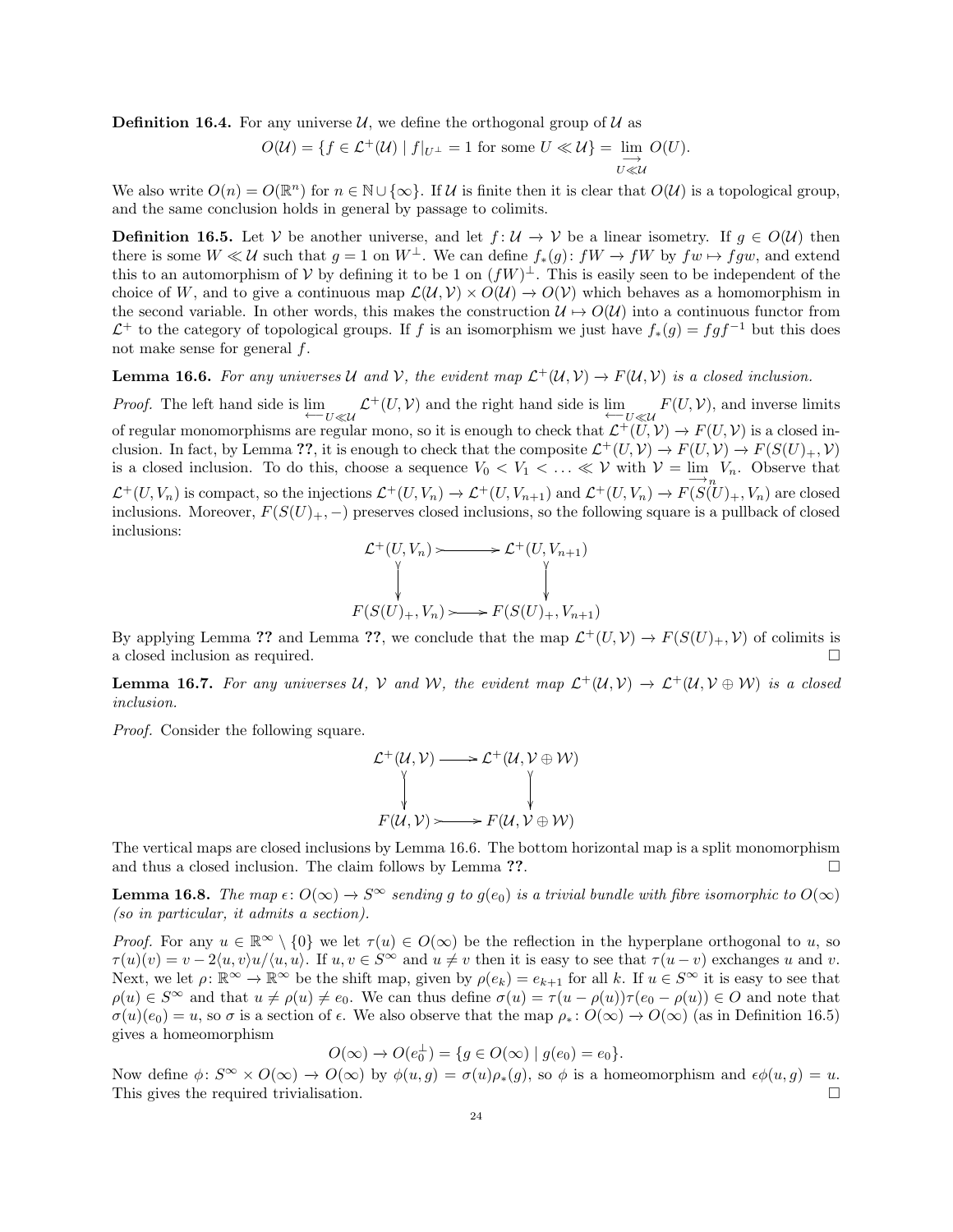16.1. The topology of  $S^{\infty}$ . We next prove the following slightly surprising result.

**Proposition 16.9.**  $S^{\infty}$  is homeomorphic to  $\mathbb{R}^{\infty}$ .

To see this, let  $B_k$  be the closed ball of radius k in  $\mathbb{R}^k$ . Then  $B_k$  is compact and is contained in the interior of  $B_{k+1}$ , and it is easy to check that  $\mathbb{R}^{\infty} = \lim_{k \to k} B_k$ .

Similarly, put  $S_k = \{(x_0, \ldots, x_k) \in S^k \mid x_k \leq 1/2\}$ . One checks that  $S_k$  is homeomorphic to  $B_k$  and is contained in the interior of  $S_{k+1}$ , and that  $S^{\infty} = \lim_{k \to k} S_k$ . We will also need to know that the pair  $(S_{k+1}, S_k)$ is homeomorphic to  $(B_{k+1}, B_k)$ , or in other words that there is a homeomorphism  $f: S_{k+1} \to B_{k+1}$  such that  $f(S_k) = B_k$ . One can either construct such an f directly, or appeal to a general result to be mentioned later. Given this, we need only prove the following result.

**Proposition 16.10.** Let X be a space, and suppose that X is the colimit of a sequence of subspaces  $X_k$  such that each pair  $(X_{k+1}, X_k)$  is homeomorphic to  $(B_{k+1}, B_k)$  for all k. Then  $X \simeq \mathbb{R}^{\infty}$ .

The proof depends on the following lemma.

**Lemma 16.11.** Any homeomorphism  $f: B_k \to B_k$  can be extended to give a homeomorphism  $E(f): B_{k+1} \to$  $B_{k+1}$ .

*Proof.* Note that f automatically preserves the boundary  $\partial B_k$ , so it is an automorphism of the pair  $(B_k, \partial B_k)$ . Given any pair of spaces  $(Y, Z)$ , let  $E(Y, Z)$  be the unreduced suspension of  $(Y \times \{0\}) \cup (Z \times [0, 1])$ , which is clearly a functor of  $(Y, Z)$ . It is easy to identify  $E(B_k, \partial B_k)$  with  $B_{k+1}$ , and this gives the result.

More explicitly, a point  $u \in B_{k+1}$  can be written as  $u = r \cos(\theta)x + (k+1) \sin(\theta)e_k$  for some  $r \in [0, k+1]$ ,  $\theta \in [-\pi, \pi]$  and  $x \in S^{k-1}$ . We then have

$$
E(f)(u) = \begin{cases} \cos(\theta)f(rx) + (k+1)\sin(\theta)e_k & \text{if } 0 \le r \le k\\ r\cos(\theta)f(kx)/k + (k+1)\sin(\theta)e_k & \text{if } k \le r \le k+1. \end{cases}
$$

Proof of Proposition 16.10. By assumption, we can choose homeomorphisms  $f_k: B_k \to X_k$  such that the restriction of  $f_k$  gives a homeomorphism  $B_{k-1} \to X_{k-1}$ , which we denote by  $f'_k$ . Now define homeomorphisms  $g_k: B_k \to X_k$  by  $g_1 = f_1$  and  $g_k = f_k \circ E((f'_k)^{-1} \circ g_{k-1})$  for  $k > 1$ . One checks that  $g_k|_{B_{k-1}} = g_{k-1}$  for all k, so we can pass to colimits to get a homeomorphism  $\mathbb{R}^{\infty} \to X$ .

We can use the same technique to show that many other spaces are homeomorphic to  $\mathbb{R}^{\infty}$ .

**Proposition 16.12.** Let S be any finite subset of  $\mathbb{R}^{\infty}$ . Then  $\mathbb{R}^{\infty} \setminus S$  is homeomorphic to  $\mathbb{R}^{\infty}$ .

*Proof.* First, the homeomorphism type of  $\mathbb{R}^{\infty} \setminus S$  depends only on the integer  $n = |S|$ ; this is well-known for subsets of  $\mathbb{R}^k$  when  $k < \infty$ , and the case  $k = \infty$  follows immediately. We may thus assume that  $S = \{me_0 \mid m \in \{0, \ldots, n-1\}\}.$  Now put

$$
F_k = [-n - k, n + k]^k \subset \mathbb{R}^k
$$
  
\n
$$
G_k = S + (-1/2^k, 1/2^k)^{k-1} \times (-1/2^k, \infty) \subset \mathbb{R}^k
$$
  
\n
$$
X_k = F_k \setminus G_k.
$$

Then  $X_k$  is a k-ball with n separate holes drilled part way into it, so it is again a k-ball. One can also check directly that  $X_k$  is contained in the interior of  $X_{k+1}$ . If K is a compact subspace of  $\mathbb{R}^{\infty} \setminus S$  then there exists k such that  $dist(K, S) > 1/2^k$  and  $dist(K, 0) < k$  and  $K \subset \mathbb{R}^k$ , and it follows that  $K \subset X_{k+1}$ . Using this, we see that  $\mathbb{R}^{\infty} \setminus S = \lim_{k \to k} X_k$ .

We still need to check that  $(X_{k+1}, X_k) \simeq (B_{k+1}, B_k)$ , but I think this should be formal.

**Proposition 16.13.** Let S be a finite subset of  $\mathbb{R}^{\infty}$ , and let  $F_n(\mathbb{R}^{\infty} \setminus S)$  denote the configuration space of n-tuples of distinct points in  $\mathbb{R}^{\infty} \setminus S$ . Then  $F_n(\mathbb{R}^{\infty} \setminus S)$  is homeomorphic to  $\mathbb{R}^{\infty}$ .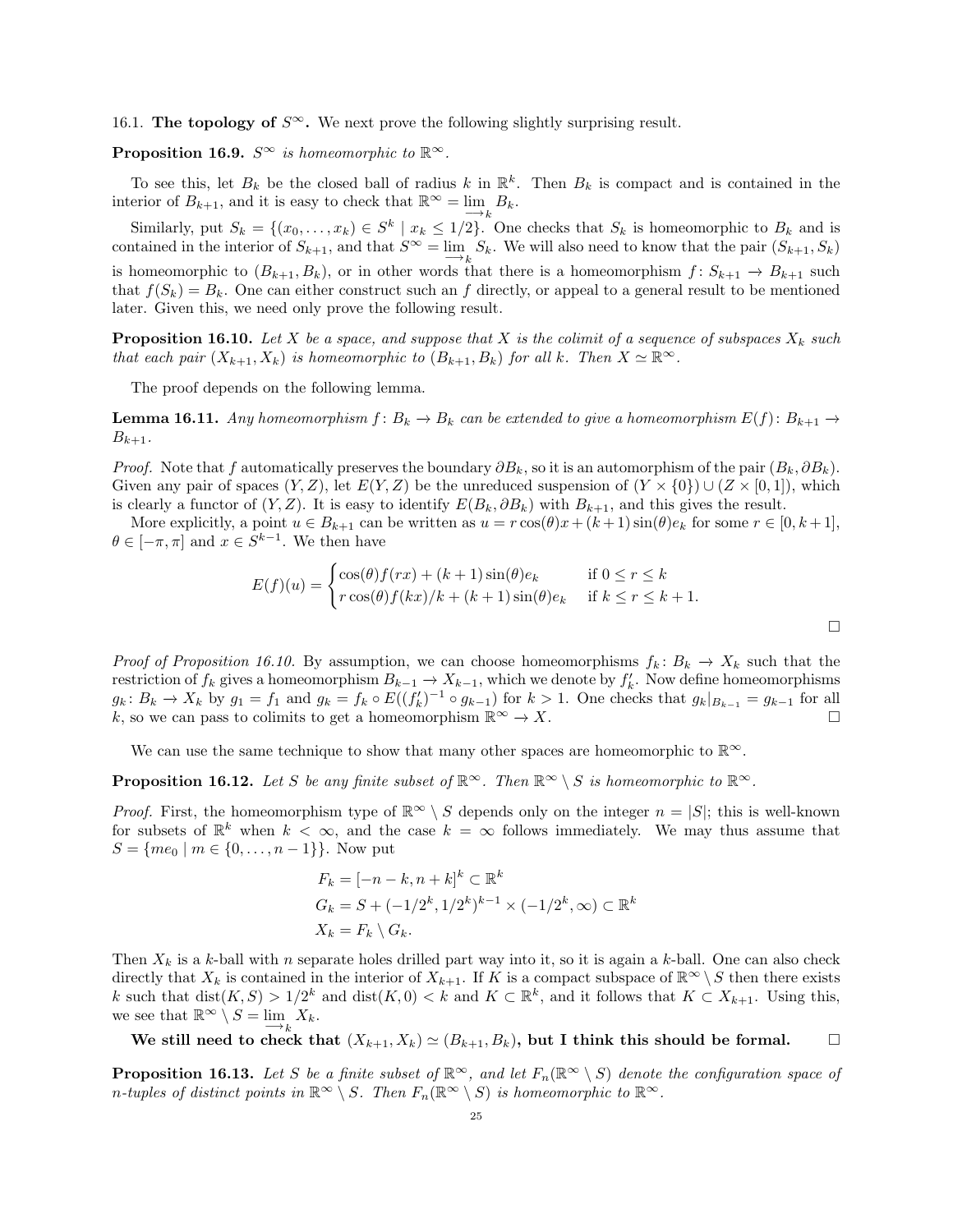Proof. Define  $\pi\colon F_n(\mathbb{R}^\infty\setminus S) \to \mathbb{R}^\infty\setminus S$  by  $\pi(x_1,\ldots,x_n)=x_n$ . This is well-known to be a fibre bundle projection, with fibres of the form  $F_{n-1}(\mathbb{R}^{\infty} \setminus (S \cup \{x_n\}))$ . By induction, we may assume that these fibres are homeomorphic to  $\mathbb{R}^{\infty}$ . We have seen that the base is homeomorphic to  $\mathbb{R}^{\infty}$ , which is a contractible CW complex. It follows that the bundle is trivialisable, so  $F_n(\mathbb{R}^\infty \setminus S) \simeq \mathbb{R}^\infty \times \mathbb{R}^\infty \simeq \mathbb{R}^\infty$ .

**Proposition 16.14.** The Stiefel manifold  $V_n\mathbb{R}^\infty$  is homeomorphic to  $\mathbb{R}^\infty$ .

*Proof.* Apply the same argument to the well-known fibre bundle  $V_{n-1}\mathbb{R}^{\infty} \to V_n\mathbb{R}^{\infty} \to S^{\infty}$ . (In the next section we will be more precise about how to trivialise this bundle, but for the moment we need only note that it is trivialisable.)  $\Box$ 

**Remark 16.15.** The space  $F_n\mathbb{R}^\infty$  is one of the standard models for  $E\Sigma_n$ , and  $V_n\mathbb{R}^\infty$  is one of the standard models for  $EO(n)$ .

16.2. The topology of  $\mathcal{L}(1)$ . We now prove that  $\mathcal{L}(1)$  is homeomorphic to a product of countably many copies of  $S^{\infty}$ . This is needed to clear up a minor technical point later, and in any case it seems like an illuminating fact. We also prove that all orbits of the evident left action of the orthogonal group O on  $\mathcal{L}(1)$ are dense, which will have a number of applications.

Let  $F: \mathbb{R} \oplus \mathbb{R}^{\infty} \to \mathbb{R}^{\infty}$  be the obvious isomorphism, and define  $T: \mathcal{L}(1) \to \mathcal{L}(1)$  by

$$
T(g) = F \circ (1 \oplus g) \circ F^{-1}.
$$

This clearly gives a homeomorphism of  $\mathcal{L}(1)$  with  $\{h \in \mathcal{L}(1) \mid h(e_0) = e_0\}$ , and more generally  $T^n$  identifies  $\mathcal{L}(1)$  with  $\{h \in \mathcal{L}(1) \mid h|_{\mathbb{R}^n} = 1\}.$ 

We also choose a section  $\sigma$  of the evaluation map  $\epsilon: O(\infty) \to S^{\infty}$  as in Lemma 16.8 and define

$$
\sigma_n \colon \prod_{k < n} S^{\infty} \to O(\infty) \qquad \sigma_n(v_0, \dots, v_{n-1}) = \sigma(v_0) \circ \dots \circ T^{n-1} \sigma(v_{n-1})
$$
\n
$$
\alpha_n \colon \prod_{k < n} S^{\infty} \to V_n \mathbb{R}^{\infty} \qquad \alpha_n(\underline{v}) = \sigma_n(\underline{v})|_{\mathbb{R}^n}.
$$

**Lemma 16.16.** The map  $\alpha_n$  is a homeomorphism.

*Proof.* The inverse  $\beta_n$  is defined recursively as follows. Suppose we have defined  $\beta_n$ . We identify  $V_n\mathbb{R}^\infty$  =  $\mathcal{L}^+(\mathbb{R}^n, \mathbb{R}^\infty)$  with the set of *n*-frames in  $\mathbb{R}^\infty$  in the obvious way. Let  $\underline{u} = (u_0, \ldots, u_{n-1})$  be an *n*-frame, so that  $g = \sigma_n \beta_n(\underline{u}) \in O$  and  $g(e_i) = u_i$  for  $i < n$ , so g induces an isomorphism  $\{e_0, \ldots, e_{n-1}\}^{\perp} \simeq \{u_0, \ldots, u_{n-1}\}^{\perp}$ . Now suppose that we have a vector  $u_n$  giving us an  $(n + 1)$ -frame. It follows that there is a unique element  $v \in \{e_0, \ldots, e_{n-1}\}^{\perp}$  such that  $gv = u_n$ . We define

$$
\beta_{n+1}(u_0,\ldots,u_n))=(\beta_n(u_0,\ldots,u_{n-1}),L^{n-1}v)\in\left(\prod_{k
$$

It is not hard to check that this is continuous and inverse to  $\alpha_n$ .

Corollary 16.17. There are commutative diagrams as follows, in which the vertical maps are homeomorphisms (and therefore the top horizontal maps are trivialisable fibre bundles).

$$
\mathcal{L}(1) \longrightarrow \mathcal{L}^+(\mathbb{R}^n, \mathbb{R}^\infty) \longrightarrow \mathcal{L}^+(\mathbb{R}^{n-1}, \mathbb{R}^\infty)
$$
\n
$$
\upbeta \downarrow \qquad \qquad \downbeta_n \downarrow \qquad \qquad \downarrow \qquad \downarrow \qquad \downarrow \qquad \downarrow
$$
\n
$$
\Pi_k S^\infty \longrightarrow \Pi_{k < n} S^\infty \longrightarrow \Pi_{k < n-1} S^\infty
$$

*Proof.* This follows immediately from the lemma and the fact that  $\mathcal{L}(1) = \lim_{\leftarrow} \mathcal{L}^+(\mathbb{R}^n, \mathbb{R}^\infty)$ .  $\Box$ 

**Corollary 16.18.** Given universes U and V (where V is infinite) and a subspace  $U \ll U$ , the restriction map

$$
\mathcal{L}^+(\mathcal{U},\mathcal{V}) \to \mathcal{L}^+(U,\mathcal{V})
$$

is a trivialisable fibre bundle.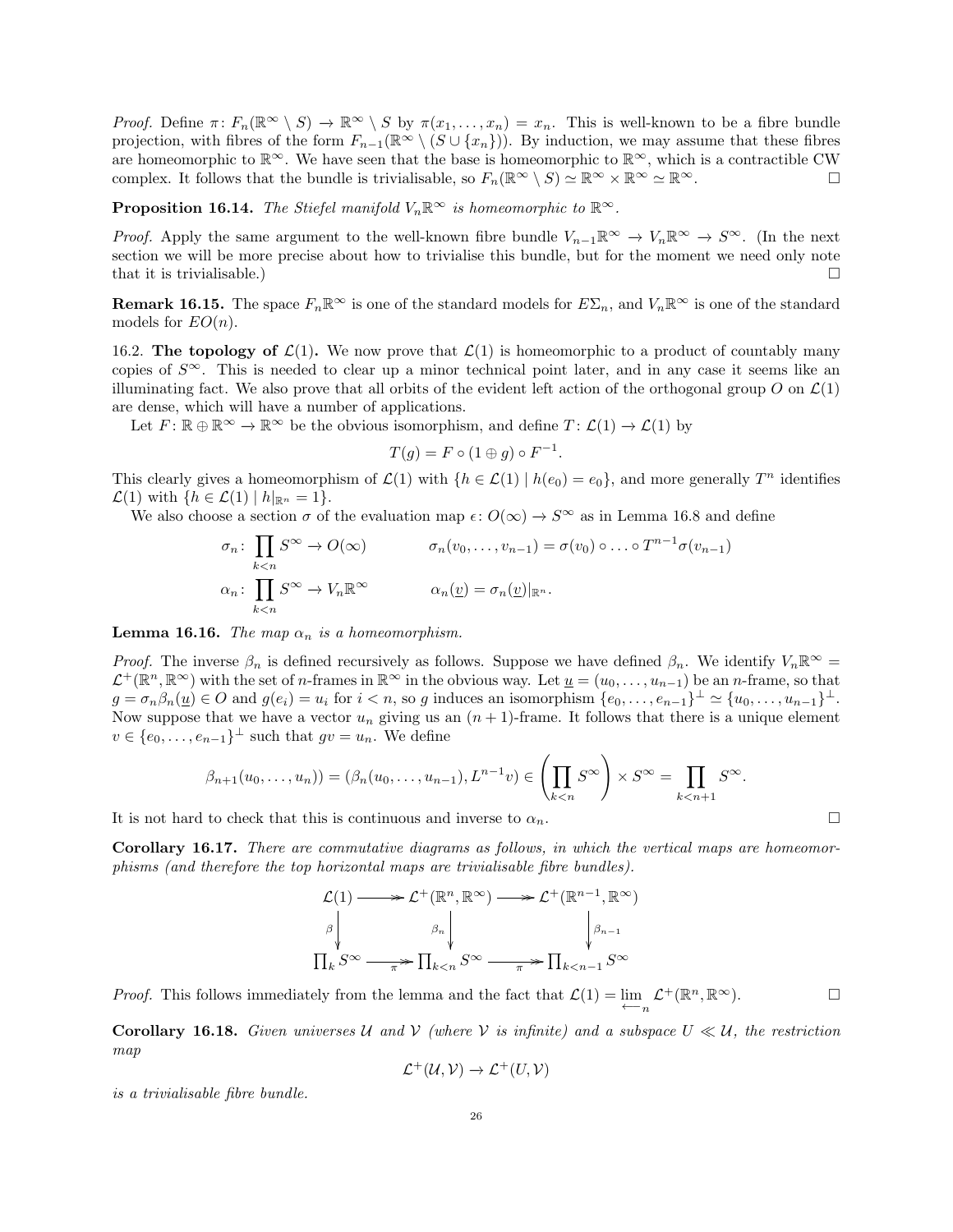*Proof.* As all universes of the same dimension are isomorphic, we may assume that  $V = \mathbb{R}^{\infty}$  and  $U = \mathbb{R}^n$ for some  $n \in \mathbb{N}$  and  $\mathcal{U} \oplus U = \mathbb{R}^m$  for some  $m \in \mathbb{N} \cup \{\infty\}$ . In this case the claim is clear from the previous  $\Box$ corollary.

We next define a map  $\lambda: \mathcal{L}(1) \to \mathcal{L}(1)$  as follows. Observe that  $g = \sigma (f e_0)^{-1} \circ f \in \mathcal{L}(1)$  and  $g(e_0) = e_0$ , so that  $g = Th$  for a unique  $h \in \mathcal{L}(1)$ ; we set  $\lambda(f) = h$ . We also define  $\mu \colon \prod_k S^{\infty} \to \prod_k S^{\infty}$  by  $\mu(v_0, v_1, \ldots) =$  $(v_1, v_2, \ldots)$ . The following lemma follows by inspection of definitions:

Lemma 16.19. There is a commutative diagram



Moreover, if  $f = \alpha(\underline{v})$  then  $f = \sigma_n(\alpha) \circ T^n \lambda^n f$ , so f lies in the same orbit as  $T^n \lambda^n f$  under the left action of  $O$ .

The next result would be easy if we were using the ordinary product topology, but requires a little more work in the compactly generated category.

**Lemma 16.20.** Let Y be a nonempty subset of  $\prod_k S^{\infty}$ , with the property that for any  $n \geq 0$ ,  $\mu^n \underline{x} \in \mu^n Y$ implies  $\underline{x} \in Y$ . Then Y is dense in  $\prod_k S^{\infty}$ .

*Proof.* Choose  $\underline{y} \in Y$ . Consider an arbitrary element  $\underline{x} \in \prod_k S^{\infty}$ , and set  $K = \prod_k \{x_k, y_k\}$ . This is compact in the ordinary product topology, so it is compact in the CG topology and its topology as a subspace of the CG product is the ordinary one. Define  $\underline{x}_N \in K$  by  $x_{N,k} = x_k$  for  $k < n$  and  $x_{N,k} = y_k$  for  $k \ge n$ . Clearly  $\mu^n \underline{x}_N = \mu^n \underline{y} \in \mu^n Y$ , so  $\underline{x}_N \in Y \cap K \subseteq \overline{Y} \cap K$ . Clearly  $\underline{x}_N$  converges to  $\underline{x}$ , and  $\overline{Y} \cap K$  is closed, so  $\underline{x} \in \overline{Y}$  as required.  $\square$ 

**Proposition 16.21.** Every O-orbit Of in  $\mathcal{L}(1)$  is dense. It follows that  $\mathcal{L}(1)$  f is always dense, and that

$$
\mathcal{L}^0(1) = \{ g \in \mathcal{L}(1) \mid \dim g(\mathbb{R}^\infty)^\perp = \infty \}
$$

is dense in  $\mathcal{L}(1)$ .

*Proof.* Write  $Y = \alpha^{-1}(Of) \subseteq \prod_k S^{\infty}$ . We claim that Lemma 16.20 applies to this Y. Clearly  $Y \neq \emptyset$ , so suppose that  $\mu^n \underline{x} = \mu^n y$  with  $y \in Y$ . It follows easily from Lemma 16.19 that  $\lambda^n \alpha(\underline{x}) = \lambda^n \alpha(y) = \lambda^n(gf)$ for some  $g \in O$ , and thus that  $\alpha(\underline{x})$  lies in the same orbit under O as gf or f, so that  $\underline{x} \in Y$  as required. Thus Lemma 16.20 shows that Y is dense in  $\prod_k S^\infty$ ; as  $\alpha$  is a homeomorphism we conclude that  $Of$  is dense in  $\mathcal{L}(1)$ . It follows immediately that  $\mathcal{L}(1)f$  is dense. Now consider the special case where  $f(e_i) = e_{2i}$  for all *i*. It is easy to see that  $f \in \mathcal{L}^0(1)$  and thus  $\mathcal{L}(1)f \subseteq \mathcal{L}^0(1)$ , so  $\mathcal{L}^0(1)$  is dense.

16.3. The monoid structure of  $\mathcal{L}(1)$ . We now prove various facts about the structure of  $\mathcal{L}(1)$  as a monoid.

**Lemma 16.22.** Let  $\mathcal{L}'$  be obtained from the category  $\mathcal{L}$  of infinite universes by inverting all morphisms. Then  $\mathcal{L}'(\mathcal{U}, \mathcal{V})$  has precisely one element for all  $\mathcal{U}$  and  $\mathcal{V}$ .

*Proof.* We know that  $\mathcal{L}(\mathcal{U}, \mathcal{V}) \neq \emptyset$  so it suffices to show that any two maps  $f, g : \mathcal{U} \to \mathcal{V}$  become equal in  $\mathcal{L}'$ . We have a map  $i_0: \mathcal{U} \to \mathcal{U} \times \mathcal{U}$  with  $(1 \times f)i_0 = (1 \times g)i_0$  and  $i_0$  is invertible in  $\mathcal{L}'$  so  $1 \times f = 1 \times g$  there. We next have a commutative diagram in  $\mathcal{L}'$  as follows.

$$
\begin{array}{ccc}\n U & \xrightarrow{f} & \mathcal{V} \\
 i_1 & \downarrow & \downarrow \\
 U \times U & \xrightarrow{1 \times f} & U \times \mathcal{V}\n\end{array}
$$

As  $1 \times f = 1 \times g$  and the maps  $i_1$  are invertible we have  $f = g$ .

**Corollary 16.23.** The group completion of the monoid  $\mathcal{L}(1)$  is trivial.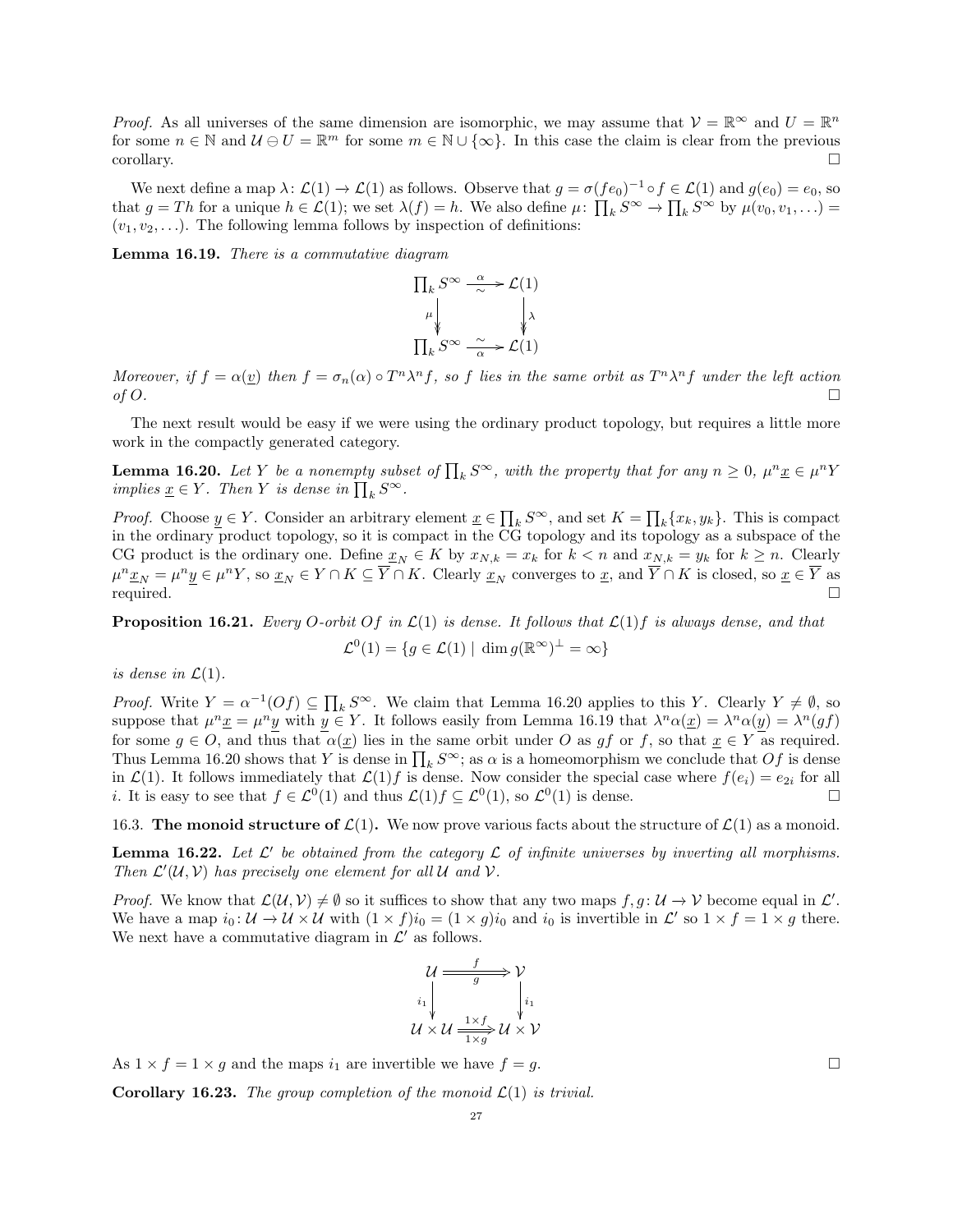*Proof.* This is immediate from the lemma and the fact that  $\mathcal L$  is equivalent to the category with one object  $\mathbb{R}^{\infty}$  whose endomorphisms are  $\mathcal{L}(1)$ .

**Definition 16.24.** Let  $M$  be a topological monoid and let  $X$  and  $Y$  be spaces with a right and a left action of M, respectively. We then write  $X \times_M Y$  for the coequaliser of the maps  $d_0, d_1: X \times M \times Y \to X \times Y$ , where

$$
d_0(x, m, y) = (xm, y)
$$
  

$$
d_1(x, m, y) = (x, my).
$$

We now give a proof of a result of Hopkins, which is the key point in the proof that the smash product of L-spectra is associative. While it is not significantly different from that given in [2], it is a nice illustration of the point of view we will take in a number of proofs later in this paper.

**Proposition 16.25.** Let  $\mathcal{U}, \mathcal{V}, \mathcal{W}, \mathcal{X}$  and  $\mathcal{Y}$  be infinite universes, so that  $\mathcal{L}(\mathcal{V}) \times \mathcal{L}(\mathcal{X})$  acts on the right on  $\mathcal{L}(\mathcal{V} \oplus \mathcal{X}, \mathcal{Y})$  and on the left on  $\mathcal{L}(\mathcal{U}, \mathcal{V}) \times \mathcal{L}(\mathcal{W}, \mathcal{X})$ . Then

$$
\mathcal{L}(\mathcal{V} \oplus \mathcal{X}, \mathcal{Y}) \times_{\mathcal{L}(\mathcal{V}) \times \mathcal{L}(\mathcal{X})} (\mathcal{L}(\mathcal{U}, \mathcal{V}) \times \mathcal{L}(\mathcal{W}, \mathcal{X})) = \mathcal{L}(\mathcal{U} \oplus \mathcal{W}, \mathcal{Y}).
$$

*Proof.* As all infinite universes are isomorphic, we may assume that  $\mathcal{U} = \mathcal{V}$  and  $\mathcal{W} = \mathcal{X}$ . The proposition then becomes an instance of the easy fact that  $X \times_M M = X$ .

**Corollary 16.26** (Hopkins). If  $k, l > 0$  we have  $\mathcal{L}(2) \times_{\mathcal{L}(1)^2} (\mathcal{L}(k) \times \mathcal{L}(l)) = \mathcal{L}(k+l)$ .

*Proof.* Take 
$$
\mathcal{U} = (\mathbb{R}^{\infty})^k
$$
,  $\mathcal{W} = (\mathbb{R}^{\infty})^l$ ,  $\mathcal{V} = \mathcal{X} = \mathcal{Y} = \mathbb{R}^{\infty}$ .

**Definition 16.27.** If X is a space with an action of a monoid M, we write  $X/M$  for the coequaliser of the action map and the projection map  $M \times X \to X$ . This is the quotient of X by the smallest closed equivalence relation such that  $x \sim mx$  for all  $x \in X$  and  $m \in M$ . We say that a space X is quasi-transitive if  $X/M$  is a one-element set.

Observe that if  $G$  is a group then

$$
G \simeq (G \times G)/G \not\simeq (G/G) \times (G/G) = 1.
$$

Thus, the functor  $X \mapsto X/G$  fails badly to preserve products. This makes the following result rather curious.

**Proposition 16.28.** If X and Y are spaces with a right action of  $\mathcal{L}(\mathcal{U})$  (where U is an infinite universe) then

$$
(X \times Y)/\mathcal{L}(\mathcal{U}) = (X/\mathcal{L}(\mathcal{U})) \times (Y/\mathcal{L}(\mathcal{U})).
$$

The proof will follow after two lemmas.

**Definition 16.29.** If U is a subuniverse of V, we write  $U^{\perp} = \{v \in V \mid \langle v, U \rangle = \{0\}\}\.$  We say that U is complemented if  $V = U \oplus U^{\perp}$ . It is not hard to see that any finite subuniverse is complemented (choose an orthonormal basis  $\{u_i\}$  and observe that  $v - \sum_i \langle v, u_i \rangle u_i$  lies in  $\mathcal{U}^{\perp}$ ).

**Lemma 16.30.** Given two maps  $f, g: U \to V$  of infinite universes, there is an infinite subuniverse  $W \leq U$ such that  $f\mathcal{W}, g\mathcal{W}$  and  $f\mathcal{W}+g\mathcal{W}$  are complemented in V and the universe  $(f\mathcal{W}+g\mathcal{W})^{\perp}=(f\mathcal{W})^{\perp}\cap(g\mathcal{W})^{\perp}$ is infinite.

*Proof.* We may assume that  $V = \mathbb{R}^{\infty}$ , and let  $\{e_i \mid i \geq 0\}$  be the standard basis. We choose an orthonormal sequence  $w_0, w_1, \ldots$  in U as follows. Let  $w_0$  be any unit vector. Given  $w_0, \ldots, w_{n-1}$ , let  $d = d_{n-1}$  be the least integer such that  $f(w_j)$  and  $g(w_j)$  both lie in  $\mathbb{R}^{d_{n-1}} < \mathbb{R}^\infty$  for all  $j < n$  and  $d_{n-1} > d_{n-2}$ . Let  $\mathcal{U}_n$  be the set of vectors  $u \in \mathcal{U}$  such that

(a)  $\langle u, w_i \rangle = 0$  for  $i < n$ .

(b)  $\langle f(u), e_i \rangle = \langle g(u), e_i \rangle = 0$  for  $i \leq d$ .

This has finite codimension in U and thus is nonzero. Let  $w_n$  be any unit vector in  $\mathcal{U}_n$ .

We can now set  $W = \text{span}\{w_i \mid i \geq 0\}$ . If we write  $V_i = \text{span}\{e_j \mid d_{i-1} \leq j < d_i\}$  then  $V_i$  is finite and  $V = \bigoplus_i V_i$ . It follows easily that if a subuniverse  $X \leq V$  has the form  $\mathcal{X} = \bigoplus_i \mathcal{X}_i$  with  $\mathcal{X}_i \leq V_i$ , then  $\mathcal{X}$ is complemented. Given that  $fw_i \in V_i$  and  $fW = \text{span}\lbrace fw_i \mid i \geq 0 \rbrace$ , it follows that  $fW$  is complemented. Similarly, gW and  $fW + gW$  are complemented. We have  $e_{d_i} \in (fW)^{\perp} \cap (gW)^{\perp}$  for all i, so  $(fW)^{\perp} \cap (gW)^{\perp}$ is infinite.  $\Box$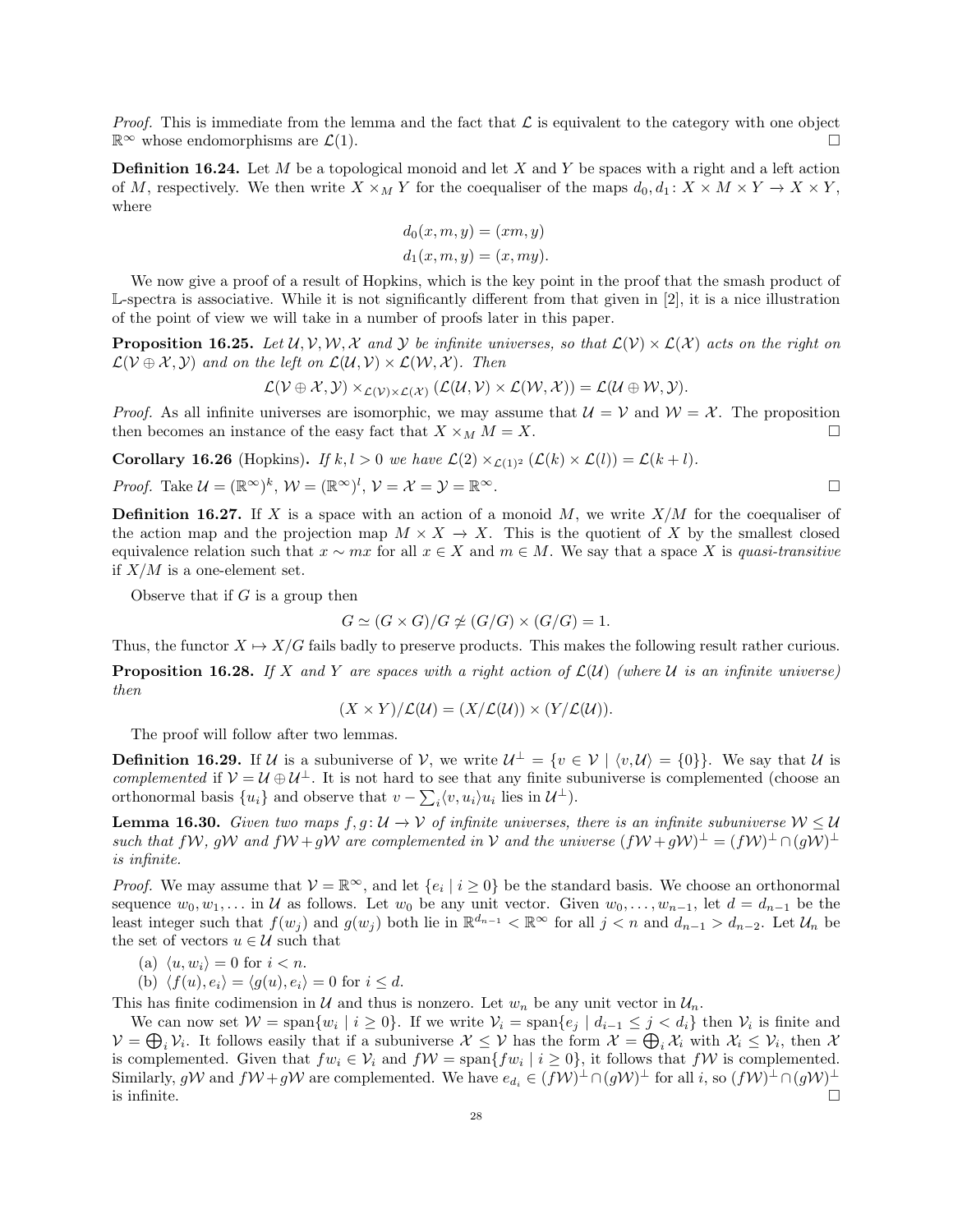**Lemma 16.31.** If we let  $\mathcal{L}(\mathcal{U})$  act on the right on  $\mathcal{L}(\mathcal{U})^2$  by  $(f,g)h = (fh, gh)$  then the action is quasitransitive.

*Proof.* Suppose that  $f, g: \mathcal{U} \to \mathcal{U}$ . Let  $\sim$  be the equivalence relation on  $\mathcal{L}(\mathcal{U})^2$  generated by the action of  $\mathcal{L}(\mathcal{U})$ , so we need to prove that  $(f, g) \sim (1, 1)$ . Choose a subuniverse  $\mathcal{W} \leq \mathcal{U}$  as in Lemma 16.30, and let  $j: W \to U$  be the inclusion. As all infinite universes are isomorphic, we can choose an isomorphism  $h: U \to W$ . We then have  $(f, g) \sim (f j h, g j h)$ . After replacing f by fjh and g by gjh we may assume that  $f\mathcal{U}, g\mathcal{U}$  and  $f\mathcal{U} + g\mathcal{U}$  are complemented and that  $\mathcal{V} = (f\mathcal{U} + g\mathcal{U})^{\perp} < \mathcal{U}$  is an infinite universe. We define a map  $u: \mathcal{U} \to \mathcal{U}$  as follows. We may assume that  $\dim((f\mathcal{U} + g\mathcal{U}) \ominus f\mathcal{U}) \leq \dim((f\mathcal{U} + g\mathcal{U}) \ominus g\mathcal{U})$  (otherwise exchange f and g). We start with the map  $gf^{-1}$ :  $f\mathcal{U} \to g\mathcal{U}$ . We take the direct sum with an arbitrary isometric embedding  $(f\mathcal{U} + g\mathcal{U}) \ominus f\mathcal{U} \rightarrow (f\mathcal{U} + g\mathcal{U}) \ominus g\mathcal{U}$  to get an endomorphism of  $f\mathcal{U} + g\mathcal{U}$ . We then take the direct sum with the identity map of  $(f\mathcal{U} + g\mathcal{U})^{\perp}$  to get an endomorphism u of U. Note that  $uf = g$ . Thus  $(f, g) = (1f, uf) \sim (1, u)$ . Choose an isomorphism  $k: \mathcal{U} \to (f\mathcal{U} + g\mathcal{U})^{\perp}$  and let  $i: (f\mathcal{U} + g\mathcal{U})^{\perp} \to \mathcal{U}$  be the inclusion. Then  $ui = i$  and thus  $(1, u) \sim (ik, uik) = (ik, ik) \sim (1, 1)$ .

*Proof of Proposition 16.28.* Write  $\sim$  for the equivalence relation on  $X \times Y$  generated by the action of  $\mathcal{L}(\mathcal{U})$ . Given  $(x, y) \in X \times Y$  we define  $S = \{(u, v) \in \mathcal{L}(\mathcal{U})^2 \mid (xu, yv) \sim (x, y)\}\.$  Clearly, for any  $w \in \mathcal{L}(\mathcal{U})$  we have  $(xuw, yvw) \sim (xu, yv)$ , so  $(uw, vw) \in S$  if and only if  $(u, v) \in S$ . It follows from Lemma 16.31 that  $S = \mathcal{L}(\mathcal{U})^2$ . This implies that  $(X \times Y)/\mathcal{L}(\mathcal{U}) = (X \times Y)/\mathcal{L}(\mathcal{U})^2 = (X/\mathcal{L}(\mathcal{U})) \times (Y/\mathcal{L}(\mathcal{U}))$ , as required.  $\square$ 

**Proposition 16.32.** If U is an infinite complex universe and V is an infinite real universe then  $\mathcal{L}_{\mathbb{C}}(\mathcal{U})$  acts quasi-transitively on  $\mathcal{L}_{\mathbb{R}}(\mathcal{U}, \mathcal{V})$ .

Proof. As all complex universes are isomorphic, it is not hard to identify  $\mathcal{L}_{\mathbb{R}}(\mathcal{U}, \mathcal{V})/\mathcal{L}_{\mathbb{C}}(\mathcal{U})$  with  $\lim_{n\to\infty}\mathcal{L}_{\mathbb{R}}(\mathcal{W}, \mathcal{V}),$ where W runs over the category of complex universes. This is the set of pairs  $(W, g)$  where W is a complex universe,  $g: W \to V$ , and  $(W, g)$  is identified with  $(U, gh)$  whenever  $h: U \to W$  is a complex linear isometry.

Consider two maps  $\mathcal{U} \stackrel{f}{\rightarrow} \mathcal{V} \stackrel{g}{\leftarrow} \mathcal{W}$ , where  $\mathcal{U}$  and  $\mathcal{W}$  are complex. We need to show that  $(\mathcal{U}, f) \sim (\mathcal{W}, g)$ . We first claim that there are infinite complex subuniverses  $\mathcal{U}'$  and  $\mathcal{W}'$  such that  $f\mathcal{U}'$  is orthogonal to  $g\mathcal{W}'$ . To prove this, we choose orthonormal sequences  $u_0, u_1, \ldots$  and  $w_0, w_1, \ldots$  as follows. Given  $u_0, \ldots, u_{n-1}$  and  $w_0, \ldots, w_{n-1}$  we define

$$
\mathcal{U}_n = \text{span}_{\mathbb{C}} \{ u_j \mid j < n \}^{\perp} \cap f^{-1}((g \text{ span}_{\mathbb{C}} \{ w_j \mid j < n \})^{\perp}) \cap if^{-1}((g \text{ span}_{\mathbb{C}} \{ w_j \mid j < n \})^{\perp}).
$$

This is a complex subspace of finite codimension in  $\mathcal{U}$ , so it is nonzero. We take  $u_n$  to be any unit vector in  $\mathcal{U}_n$ . We then define

$$
\mathcal{W}_n = \operatorname{span}_{\mathbb{C}} \{ w_j \mid j < n \}^\perp \cap g^{-1}((f \operatorname{span}_{\mathbb{C}} \{ u_j \mid j \leq n \})^\perp) \cap ig^{-1}((f \operatorname{span}_{\mathbb{C}} \{ u_j \mid j \leq n \})^\perp),
$$

and let  $w_n$  be any unit vector in  $W_n$ . It is not hard to check that  $\mathcal{U}' = \text{span}_{\mathbb{C}}\{u_j \mid j \geq 0\}$  and  $\mathcal{W}' =$  $span_{\mathbb{C}}\{w_j | j \geq 0\}$  are as advertised. Let  $j: \mathcal{U}' \to \mathcal{U}$  and  $k: \mathcal{W}' \to \mathcal{W}$  be the inclusions. As the images of fj and gk are orthogonal, we have a linear isometry  $(fj, gk): \mathcal{U}' \oplus \mathcal{W}' \to \mathcal{V}$ . This fits into the following diagram:



This shows that

$$
(\mathcal{U}, f) \sim (\mathcal{U}', f \mathbf{i}) \sim (\mathcal{U}' \oplus \mathcal{V}', (f \mathbf{i}, g \mathbf{j})) \sim (\mathcal{W}', g \mathbf{j}) \sim (\mathcal{W}, g).
$$

 $\Box$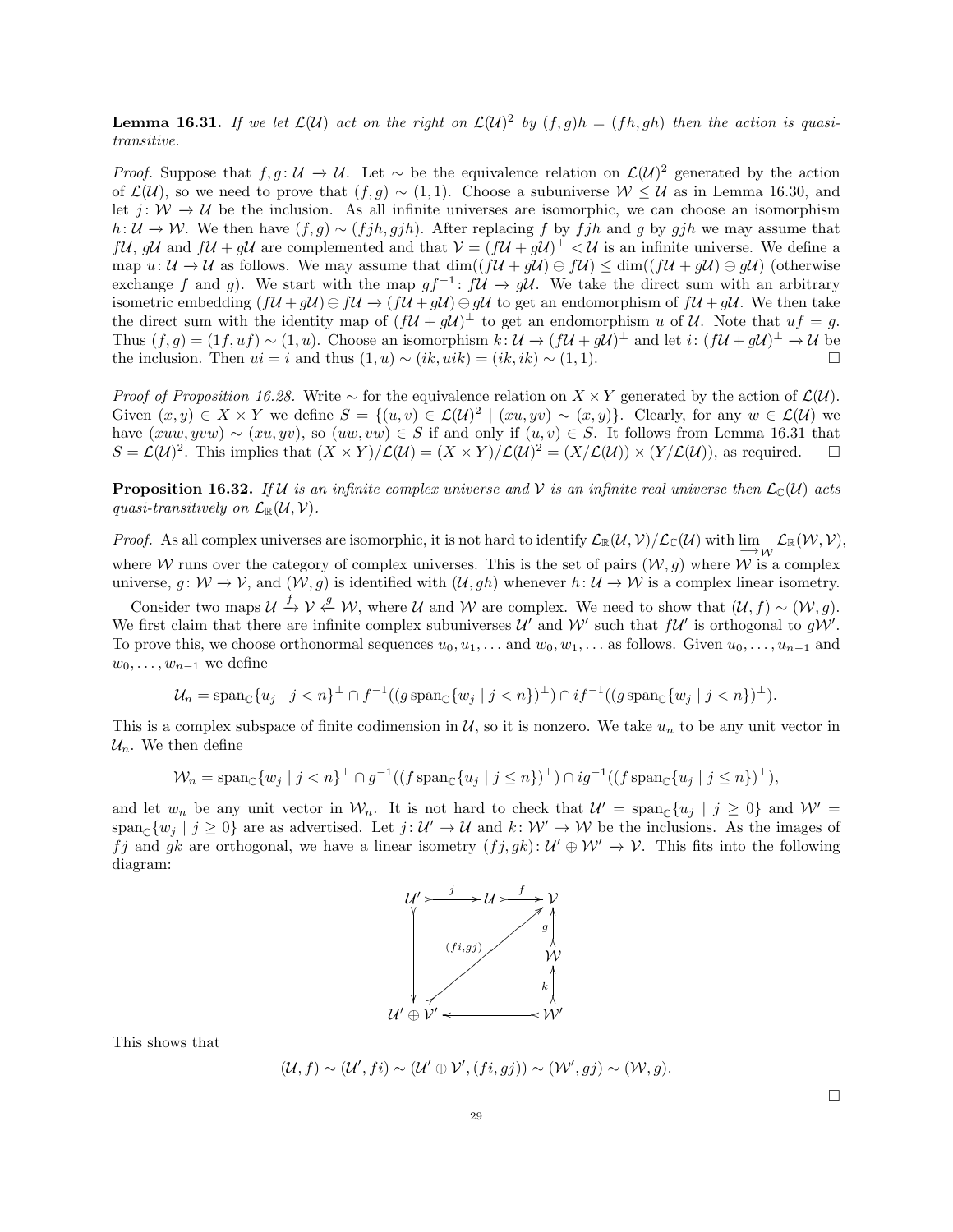16.4. Complements of subuniverses. We next explore a little further the question of when a subuniverse  $U \leq V$  is complemented. Amongst other things, we will argue that this is a very rare phenomenon; all most all universes are uncomplemented. It will be convenient to expand the terminology slightly: we say that a linear isometry  $f: U \to V$  is *complemented* if  $fU$  is a complemented subuniverse of  $V$ .

**Proposition 16.33.** Let U be a subuniverse of V, and let  $\{u_k | k \in \mathbb{N}\}\$  be an orthonormal basis of U. Then U is complemented iff for all  $v \in V$  we have  $\langle v, u_i \rangle = 0$  for  $i \gg 0$ .

*Proof.* If U is complemented we can write  $v = w + u$  for some  $w \in U^{\perp}$  and  $u \in U$ , say  $u = \sum_i x_i u_i$  with  $x_i = 0$  for  $i \gg 0$ . Clearly  $\langle v, u_i \rangle = x_i$  and the claim follows.

Conversely, suppose that  $\langle v, u_i \rangle = 0$  for  $i \gg 0$  for all  $v \in \mathcal{V}$ . We can then define  $\pi(v) = \sum_i \langle v, u_i \rangle u_i$ . It is easy to check that  $\pi(v) \in \mathcal{U}$  and  $v - \pi(v) \in \mathcal{U}^{\perp}$ , and thus that  $\mathcal{V} = \mathcal{U} \oplus \mathcal{U}^{\perp}$ .

## Concrete examples?

For  $k, l \geq 0$  we define  $a_k, b_l \in \mathbb{R}^\infty$  by

$$
a_k = e_{2k} + \sum_{j < k} e_{2j+1}
$$
\n
$$
b_l = e_{2l+3} + e_{2l+2} - e_{2l+1}.
$$

By looking at the leading terms we see that the  $a_k$ 's and  $b_l$ 's are linearly independent, and that  $e_1$  does not lie in their span. We put  $\mathcal{A} = \mathbb{R} \{ a_k \mid k \geq 0 \}$  and  $\mathcal{B} = \mathbb{R} \{ b_l \mid l \geq 0 \}.$ 

**Proposition 16.34.** We have  $\mathcal{A} = \mathcal{B}^{\perp}$  and  $\mathcal{B} = \mathcal{A}^{\perp}$  but  $\mathcal{A} \oplus \mathcal{B} \neq \mathbb{R}^{\infty}$ .

Proof. First, we have

$$
\langle a_k, b_l \rangle = \langle e_{2k}, b_l \rangle + \sum_{j=0}^{k-1} \langle e_{2j+1}, b_l \rangle
$$
  
=  $I_{l+1=k} + \sum_{j=0}^{k-1} (I_{j=l+1} - I_{j=l})$   
=  $I_{l+1=k} + I_{l+1$ 

Thus  $\langle A, \mathcal{B} \rangle = 0$ . Next, suppose that  $x \in A^{\perp}$ . Put  $x' = \sum_{l} x_{2l+2} b_l \in \mathcal{B} \le A^{\perp}$ , so the element  $x'' := x' - x$ also lies in  $A^{\perp}$ . By construction we have  $x''_{2l+2} = 0$  for  $l \geq 0$ , and also  $x''_0 = 0$  because  $x''$  is orthogonal to  $a_0 = e_0$ , so x'' is orthogonal to  $e_{2k}$  for all k. As  $e_{2k+1} = a_{k+1} - a_k - e_{2k+2} + e_{2k}$  we find that  $x''_{2k+1} = 0$  for all k, so  $x'' = 0$ , so  $x \in \mathcal{B}$  as required.

Now suppose instead that  $y \in \mathcal{B}^{\perp}$ . Put  $y' = \sum_{k} y_{2k} a_k \in \mathcal{A}$  and  $y'' = y - y' \in \mathcal{B}^{\perp}$  so  $y''_{2k} = 0$ . Given this, the equation  $\langle y'', b_l \rangle = 0$  reduces to  $y''_{2l+1} = y''_{2l+3}$ , so  $y''_{2j+1}$  is independent of j. As  $y''_{2j+1} = 0$  for  $j \gg 0$ , this implies that  $y'' = 0$ . Thus  $y \in A$ , as required.

We have already observed that  $e_1 \notin \mathcal{A} \oplus \mathcal{B}$ , so  $\mathcal{A} \oplus \mathcal{B} \neq \mathbb{R}^{\infty}$ .

# 17. ORTHOGONAL DIAGRAMS

Let  $\mathcal{L}_0$  be the category of finite universes, and let C be the category of those functors from  $\mathcal{L}_0$  to the category of sets that preserve orthogonal pullbacks. We call the objects of  $\mathcal C$  orthogonal diagrams.

A basic diagram is a functor of the form  $A \mapsto \mathcal{L}_0(\mathbb{R}^n, A)/G$ , where G is a subgroup of  $O(n)$ .

**Theorem 17.1.** Any orthogonal diagram is a disjoint union of basic diagrams.

**Corollary 17.2.** An orthogonal diagram preserves all pullbacks in  $\mathcal{L}_0$ .

The rest of this document constitutes the proof.

**Lemma 17.3.** Any functor  $X \in \mathcal{C}$  sends all morphisms to monomorphisms.

*Proof.* Any morphism is isomorphic to one of the form  $A \to A \oplus B$ , and by using the orthogonal pullback square  $\{A, A \oplus B, A \oplus B, A \oplus B \}$  we see that the map  $X(A) \to X(A \oplus B)$  is injective.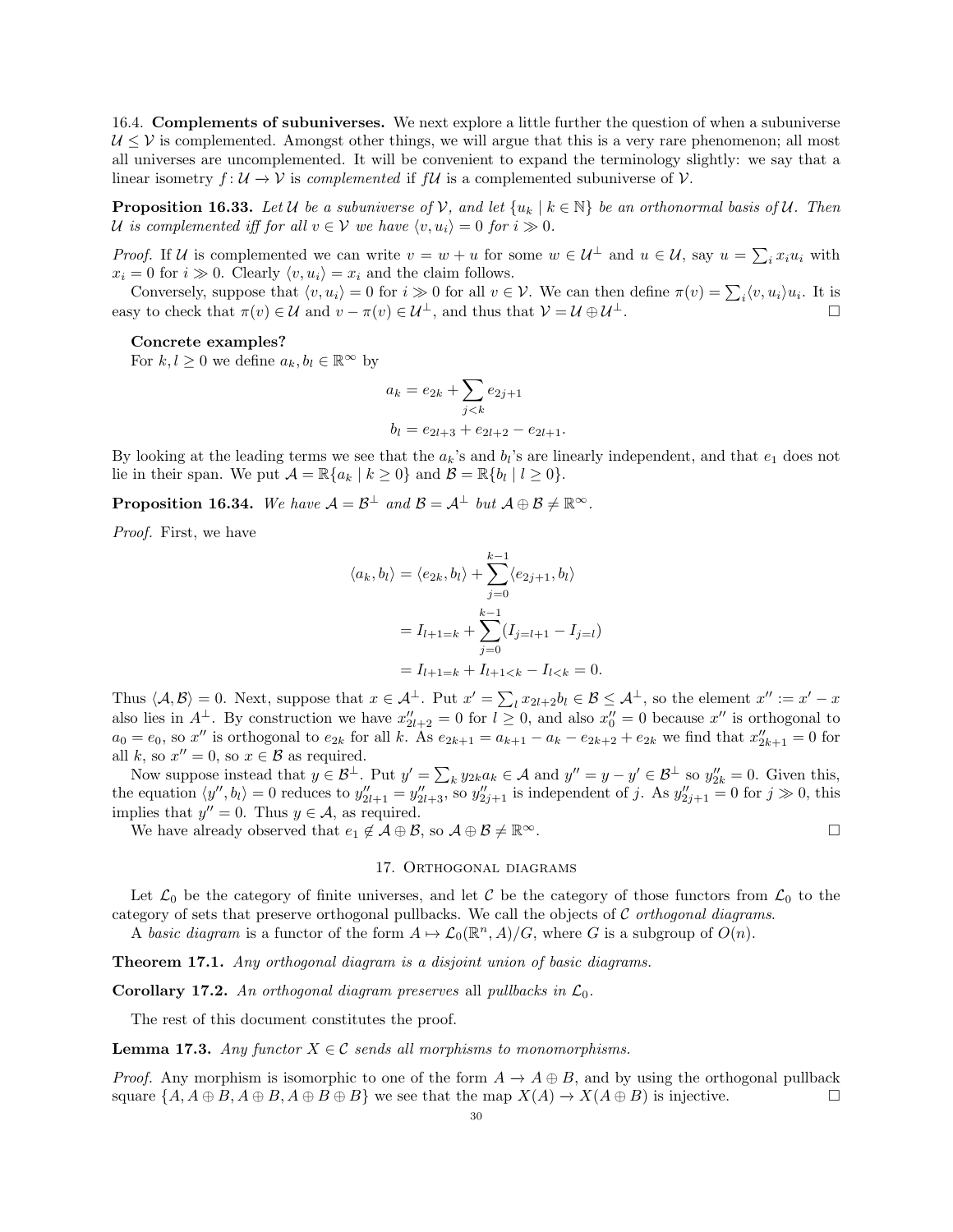Suppose we have  $X \in \mathcal{C}$  and  $a \in X(A)$  and  $b \in X(B)$ . Put

 $E(a, b)(C) = \{(\alpha, \beta) \in \mathcal{L}_0(A, C) \times \mathcal{L}_0(B, C) \mid \alpha_*(a) = \beta_*(b)\}.$ 

This gives an object  $E(a, b) \in \mathcal{C}$ .

**Definition 17.4.** Let  $Q(A, B)$  be the set of positive semidefinite quadratic forms q on  $A \oplus B$  such that  $q(u) = ||u||_A^2$  for  $u \in A$  and  $q(v) = ||v||_B^2$  for  $v \in B$ .

**Definition 17.5.** Let  $Q'(A, B)$  be the set of linear maps  $\gamma: A \to B$  such  $\|\gamma(u)\| \le \|u\|$  for all  $u \in A$ . Given  $\gamma \in Q'(A, B)$ , we can define  $q_{\gamma} \in Q(A, B)$  by

$$
q_{\gamma}(u,v) = ||u||_A^2 + ||v||_B^2 + 2\langle \gamma(u) \rangle v_B.
$$

One checks that this construction gives a bijection  $Q(A, B) \simeq Q'(A, B)$ .

**Definition 17.6.** Given any pair of maps  $(\alpha, \beta) \in \mathcal{L}_0(A, C) \times \mathcal{L}_0(B, C)$ , we define  $q_{\alpha, \beta}(u, v) = ||\alpha(u) + \beta(v)||^2$ . One checks easily that  $q_{\alpha,\beta} \in Q(A, B)$  and  $q_{\alpha,\beta} = q_{\gamma}$  where  $\gamma = \beta^* \alpha : A \to B$ .

For any  $q \in Q(A, B)$  we define  $Z_q = \{(u, v) | q(u, v) = 0\}$  and  $C_q = (A \oplus B)/Z_q$ . The form q gives an inner product on  $C_q$ , the evident maps  $\alpha_q: A \to C_q$  and  $\beta_q: B \to C_q$  are isometries, and clearly  $q_{\alpha_q, \beta_q} = q$ .

**Lemma 17.7.** There is a set  $Q(a, b) \subseteq Q(A, B)$  (independent of C) such that  $(\alpha, \beta) \in E(a, b)(C)$  iff  $q_{\alpha,\beta} \in Q(a,b).$ 

Proof. We put

$$
Q(a, b) = \{q \mid (\alpha_q, \beta_q) \in E(a, b)(C_q) \}.
$$

If  $\alpha: A \to C$  and  $\beta: B \to C$  and  $q = q_{\alpha,\beta}$ , then  $\alpha(u) + \beta(v) = 0$  for  $(u, v) \in Z_q$  so there is a unique map  $\phi \in \mathcal{L}_0(C_q, C)$  with  $\phi \alpha_q = \alpha$  and  $\phi \beta_q = \beta$ . As  $\phi_* \colon X(C_q) \to X(C)$  is injective, we see that  $(\alpha, \beta) \in E(a, b)(C)$ if and only if  $(\alpha_q, \beta_q) \in E(a, b)(C_q)$ , if and only if  $q \in Q(a, b)$ .

**Definition 17.8.** We write  $Q'(a, b) = \{ \gamma \in Q'(A, B) \mid q_{\gamma} \in Q(a, b) \}.$ 

**Lemma 17.9.** Suppose that  $\gamma: A \to B$  has  $\|\gamma\| < 1$ . Define isometric embeddings  $\alpha_{\theta}: A \to A^2$  by  $\alpha_{\theta}(u) =$  $(\cos(2\theta)u, \sin(2\theta)u)$ , and let  $j: A^2 \to A^3 \oplus B$  be the evident inclusion. Then for sufficiently small  $\theta$  there exists an isometric embedding  $\beta_{\theta} : B \to A^2 \oplus B$  such that  $\beta_{\theta}^* j \alpha_0 = \beta_{\theta}^* j \alpha_{\theta} = \gamma : A \to B$ .

*Proof.* Suppose that  $\|\gamma\| \leq \cos(\theta)$ ; as  $\|\gamma\| < 1$ , this will hold for sufficiently small  $\theta$ .

Let  $e_1, \ldots, e_n$  be an orthonormal basis of eigenvectors for the positive self-adjoint operator  $\gamma^* \gamma$ . Let  $t_i$  be the eigenvalue of  $e_i$ , and order the basis so that  $t_1 \geq \ldots \geq t_n \geq 0$ . In particular, if r is the rank of  $\gamma$  then this means that  $t_1, \ldots, t_r > 0$  and  $t_i = 0$  for  $i > r$ . Next note that  $t_i = ||\gamma(e_i)||^2 \le ||\gamma||^2 \le \cos^2(\theta)$ , so we can write  $t_i = \cos^2(\theta) \cos^2(\phi_i)$  for some  $\phi_i \in [0, \pi/2]$ . For  $i \leq r$  we define  $f_i = \gamma(e_i)/\sqrt{t_i}$ ; these vectors form an an orthonormal basis for  $\text{Im}(\gamma) = B \ominus \text{ker}(\gamma^*)$ , which can be extended to an orthonormal basis  $\{f_1, \ldots, f_m\}$ for B. Now define

$$
g_i = \begin{cases} (\cos(\phi_i)\cos(\theta)e_i, \cos(\phi_i)\sin(\theta)e_i, \sin(\phi_i)e_i, 0) & \text{if } 1 \le i \le r \\ (0, 0, 0, f_i) & \text{if } r < i \le m. \end{cases}
$$

It is clear that the  $g_i$  are orthonormal, so we can define an isometric embedding  $\beta_\theta: B \to A^3 \oplus B$  by  $\beta_{\theta}(f_i) = g_i$ . It is also clear that  $\langle g_i \rangle \alpha_{\psi}(e_j) = 0$  for all  $\psi$  if  $i \neq j$ . Also, for  $i \leq r$  we have

$$
\langle g_i \rangle j \alpha_0(e_i) = \langle g_i \rangle (e_i, 0, 0, 0) = \cos(\phi_i) \cos(\theta) = \langle f_i \rangle \gamma(e_i).
$$

Using this and easy arguments for the cases  $i > r$  or  $k > r$ , we see that

$$
\langle f_i \rangle \beta_{\theta}^* j \alpha_0(e_k) = \langle g_i \rangle j \alpha_0(e_k) = \langle f_i \rangle \gamma(e_k)
$$

for  $i = 1, \ldots, n$  and  $k = 1, \ldots, m$ , so  $\beta_{\theta}^{*}j\alpha_{0} = \gamma$ . With a little more work, one checks that

$$
\langle g_i \rangle j \alpha_{\theta}(e_i) = \langle (\cos(2\theta), \sin(2\theta), 0) \rangle (\cos(\theta) \cos(\phi_i), \sin(\theta) \cos(\phi_i), \sin(\phi_i))
$$
  
=  $\cos(\phi_i)(\cos(2\theta) \cos(\theta) + \sin(2\theta) \sin(\theta))$   
=  $\cos(\phi_i) \cos(\theta)$   
=  $\langle f_i \rangle \gamma(e_i),$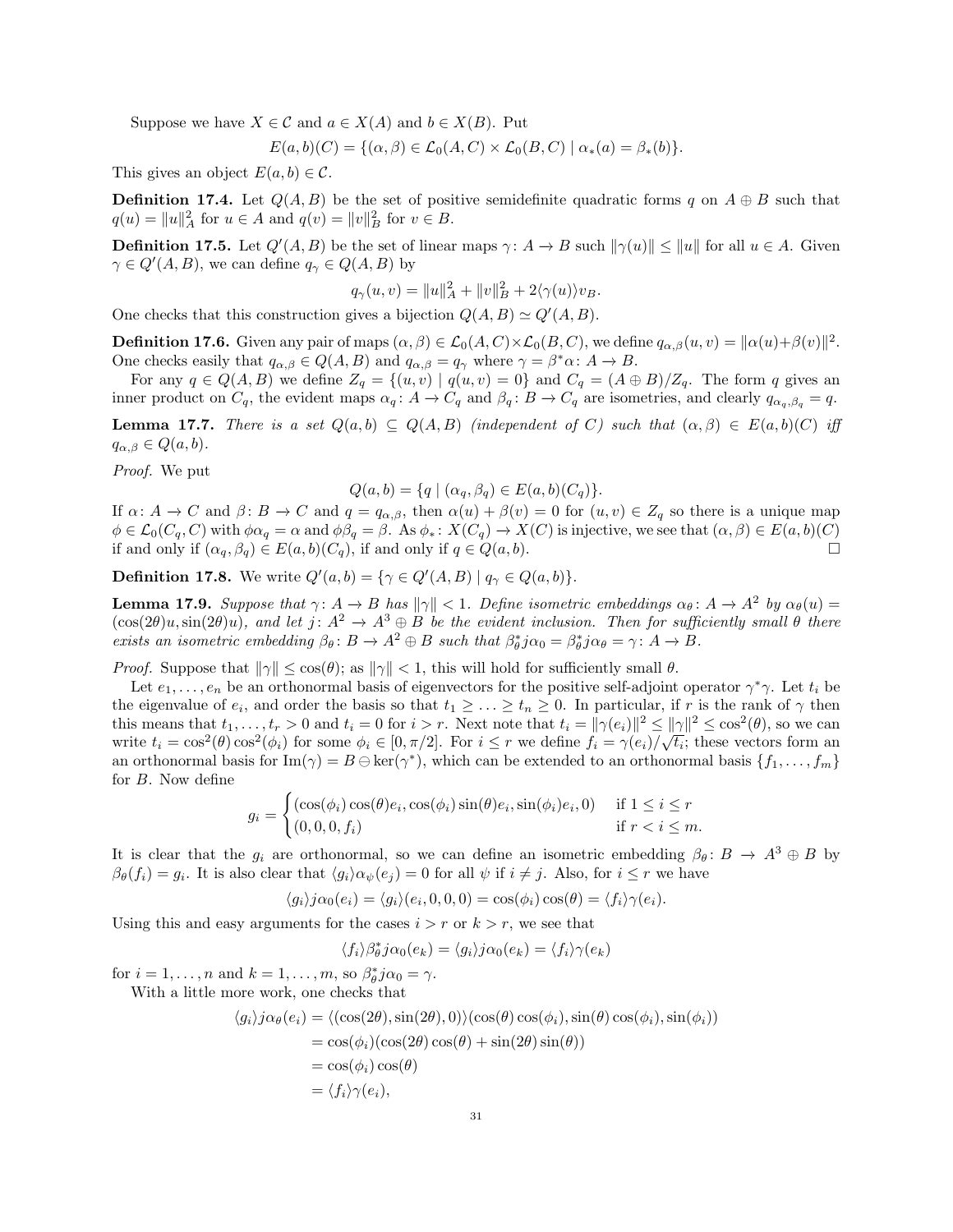and it follows that  $\beta_{\theta}^* j \alpha_{\theta} = \gamma$  also.

**Proposition 17.10.** Suppose that  $a \in X(A)$ ,  $b \in X(B)$  and there exists  $\gamma \in Q'(a, b)$  such that  $\|\gamma\| < 1$ . Then a lies in the image of the map  $X(0) \to X(A)$ .

Proof. We let  $\rho_{\phi} \colon \mathbb{R}^2 \to \mathbb{R}^2$  be the rotation through angle  $2\phi$ , and we also write  $\rho_{\phi}$  for the map  $\rho_{\phi} \otimes 1 \colon \mathbb{R}^2 \otimes$  $A = A^2 \to A^2$ . Let  $\alpha_{\theta} : A \to A^2$  be as in the previous proof, so that  $\rho_{\phi} \alpha_{\theta} = \alpha_{\phi+\theta}$ . If  $\theta$  is sufficently small then we can apply the lemma and we find that

$$
j_*\alpha_{0*}(a) = \beta_{\theta*}(b) = j_*\alpha_{\theta*}(a) = j_*\rho_{\theta*}\alpha_{0*}(a).
$$

As  $j_*$  is injective, we see that  $\alpha_{0*}(a)$  is invariant under the group generated by  $\rho_\theta$ . By taking  $\theta = \pi/4N$  for sufficiently large N, we see that  $(\alpha_{\pi/4})_*(a) = \alpha_{0*}(a)$ . The claim now follows from the following orthogonal pullback square.



 $\Box$ 

**Definition 17.11.** For any  $q \in Q(A, B)$ , we let  $A_1$  and  $B_1$  be the images of  $Z := \{(a, b) \in A \oplus B \mid q(a, b) = 0\}$ under the projection maps from  $A \oplus B$  to A and B. We also put  $A_0 = A \oplus A_1$  and  $B_0 = B \oplus B_1$ .

**Lemma 17.12.** Suppose that  $q = q_\gamma$  for some  $\gamma: A \to B$ . Then  $A_1 = \text{ker}(\gamma^* \gamma - 1)$  and  $B_1 = \text{ker}(\gamma \gamma^* - 1)$ . Moreover, we have  $\gamma = \gamma_0 \oplus \gamma_1$ , where  $\gamma_1 \colon A_1 \to B_1$  is an isomorphism and  $\gamma_0 \colon A_0 \to B_0$  has  $\|\gamma_0\| < 1$ .

Proof. From the definitions, we have

$$
q(u, v) = (\|u\|^2 - \|\gamma(u)\|^2) + \|\gamma(u) + v\|^2.
$$

Both terms on the right hand side are nonnegative, so we can only have  $q(u, v) = 0$  if  $||u|| = ||\gamma(u)||$  and  $\gamma(u) + v = 0$ , or in other words  $v = -\gamma(u)$  and  $\|\gamma(u)\| = \|u\|$ . Thus,  $A_1 = \{u \in A \mid \|\gamma(u)\| = \|u\|\}$ , and by a similar argument,  $B_1 = \{v \in B \mid ||\gamma(v)|| = ||v||\}$ . Clearly, if  $\gamma^* \gamma(u) = u$  then

$$
\|\gamma(u)\|^2 = \langle \gamma(u) \rangle \gamma(u) = \langle u \rangle \gamma^* \gamma(u) = \|u\|^2
$$

so  $\|\gamma(u)\| = \|u\|$ . For the converse, we first recall the well-known fact that  $\|\gamma^*\| = \|\gamma\| \leq 1$ , so  $\|\gamma^*\gamma(u)\| \leq$  $\|\gamma(u)\| = \|u\|$ . Thus, we have

$$
0 \ge ||\gamma^* \gamma(u)||^2 - ||u||^2
$$
  
=  $||\gamma^* \gamma(u)||^2 - 2||\gamma(u)||^2 + ||u||^2$   
=  $||\gamma^* \gamma(u)||^2 - 2\langle u \rangle \gamma^* \gamma(u) + ||u||^2$   
=  $||u - \gamma^* \gamma(u)|| \ge 0$ .

This means that  $||u - \gamma^* \gamma(u)||^2 = 0$ , so  $\gamma^* \gamma(u) = u$ . Thus  $A_1 = \text{ker}(\gamma^* \gamma - 1)$ , and  $B_1 = \text{ker}(\gamma \gamma^* - 1)$  by a dual argument. If  $u \in A_1$  then  $\gamma^* \gamma(u) = u$  so  $\gamma \gamma^* \gamma(u) = \gamma(u)$ , so  $\gamma(u) \in B_1$ . Similarly, we have  $\gamma^* B_1 \leq A_1$ , so  $\langle \gamma(A_0) \rangle B_1 = \langle A_0 \rangle \gamma^* B_1 = \{0\}$ , so  $\gamma(A_0) \leq B_1^{\perp} = B_0$ . It is easy to see that  $\gamma: A_1 \to B_1$  is an isometry with inverse  $\gamma^*$ . The norm of the map  $\gamma: A_0 \to A_0$  is the supremum of the values  $\|\gamma(u)\|$  as u runs over the unit sphere of  $A_0$ . For such u we have  $u \notin A_1$  so  $\|\gamma(u)\| < \|u\| = 1$ , and the unit sphere is compact so the supremum is the maximum and thus is strictly less than one.  $\Box$ 

**Corollary 17.13.** Suppose that  $a \in X(A)$ ,  $b \in X(B)$  and  $q \in Q(a, b)$ . Then a lies in the image of the map  $X(A_1) \to X(A)$  and b lies in the image of the map  $X(B_1) \to X(B)$ .

*Proof.* Define  $Y(C) = X(A_1 \oplus C)$ , so  $a \in Y(A_0) = X(A)$ . Define  $b' = (\gamma_1^* \oplus 1)_*(b) \in X(A_1 \oplus B_0) = Y(B_0)$ . One checks that  $\gamma_0 \in Q(a, b')$  and  $\|\gamma_0\| < 1$ , so we see from Proposition 17.10 that a lies in the image of the map  $Y(0) \to Y(A_0)$ , or in other words the map  $X(A_1) \to X(A)$ . The argument for b is similar.

**Definition 17.14.** An element  $a \in X(A)$  is minimal if there is no proper subspace  $A' < A$  such that a lies in the image of  $X(A')$ .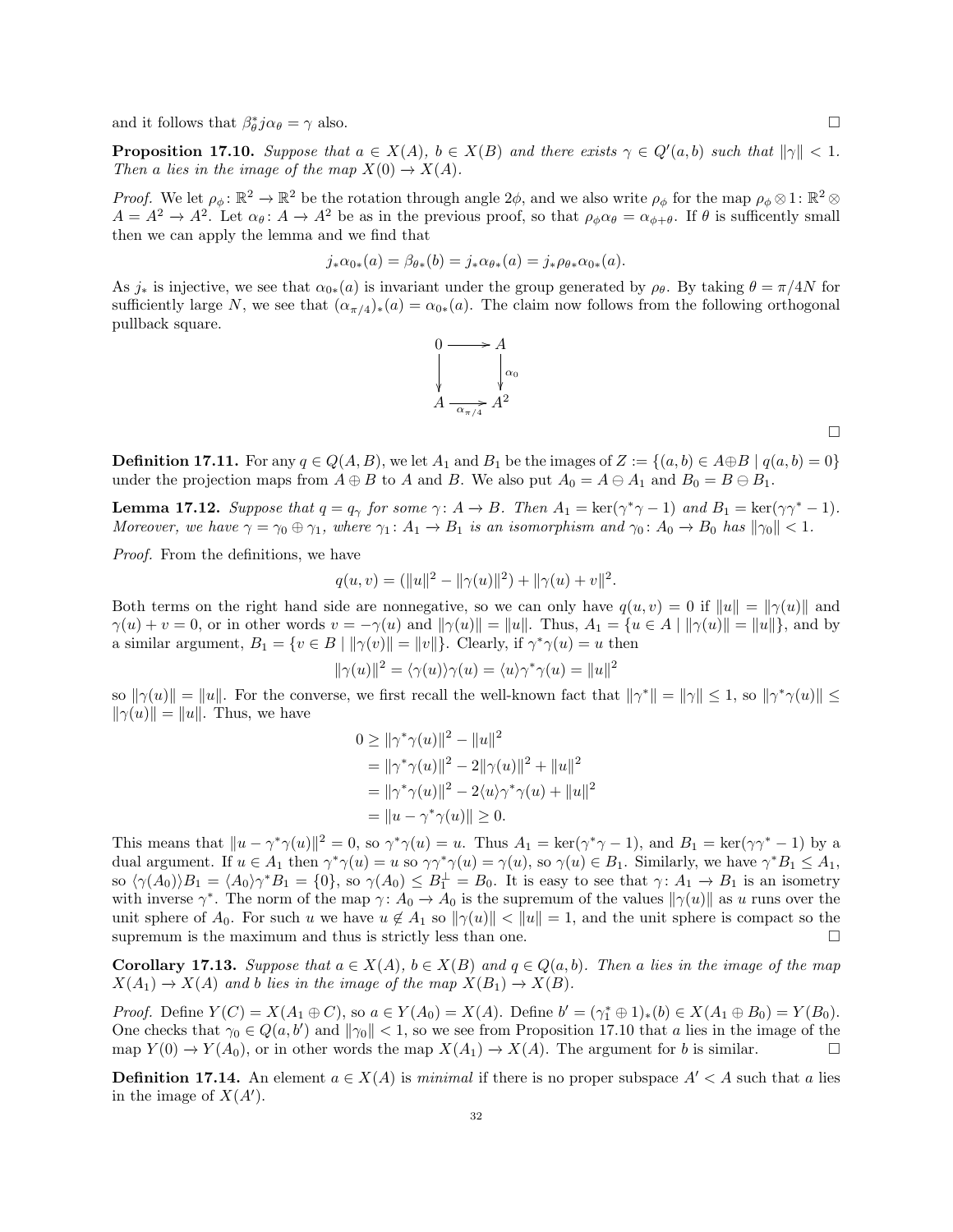If  $a \in X(A)$  is arbitrary, then it is clear that there exists  $A' \leq A$  and a minimal element  $a' \in X(A')$  that maps to a in  $X(A)$ . As  $A' \simeq \mathbb{R}^n$  for some n, it follows in turn that there is a minimal element  $a'' \in X(\mathbb{R}^n)$ and a map  $\alpha: \mathbb{R}^n \to A$  such that  $a = \alpha_*(a'')$ .

**Proposition 17.15.** If  $a \in X(A)$  and  $b \in X(B)$  are minimal and  $\alpha_*(a) = \beta_*(b)$  then the map  $\gamma :=$  $\beta^*\alpha\colon A\to B$  is an isometric isomorphism,  $\alpha=\beta\gamma\colon A\to C$  and  $b=\gamma_*(a)$ .

*Proof.* The map  $\gamma$  lies in  $Q'(a, b)$ , so Corollary 17.13 tells us that a lies in the image of  $X(\ker(\gamma^*\gamma - 1))$ . As a is minimal we must have ker $(\gamma^*\gamma - 1) = A$ , so  $\gamma^*\gamma = 1$ . A similar argument gives  $\gamma\gamma^* = 1$ , so  $\gamma$  is an isometric isomorphism. Now put  $\delta = \alpha - \beta \gamma$ :  $A \to C$ ; we claim that  $\delta^* \delta = 0$ . As  $\alpha$ ,  $\beta$  and  $\gamma$  are isometries, we have  $\alpha^* \alpha = \beta^* \beta = 1$  and  $\alpha^* \beta \beta^* \alpha = \gamma^* \gamma = 1$ . It follows that

$$
\delta^*\delta=(\alpha^*-\alpha^*\beta\beta^*)(\alpha-\beta\beta^*\alpha)=\alpha^*\alpha-2\alpha^*\beta\beta^*\alpha+\alpha^*\beta\beta^*\beta\beta^*\alpha=1-2+1=0,
$$

as required. This means that  $\|\delta(a)\|^2 = \langle a\rangle \delta^* \delta(a) = 0$  for all a, so  $\delta = 0$ , so  $\alpha = \beta \gamma$ . This means that  $\beta_* \gamma_*(a) = \alpha_*(a) = \beta_*(b)$  and  $\beta_*$  is injective, so  $\gamma_*(a) = b$ .

**Corollary 17.16.** If we let  $X'_n$  be the set of minimal elements in  $X(\mathbb{R}^n)$ , then there is a natural isomorphism

$$
X(C) = \coprod_{n} X'_{n} \times_{O(n)} \mathcal{L}^{+}(\mathbb{R}^{n}, C). \quad \Box
$$

The main theorem now follows, by choosing representatives for the orbits of  $O(n)$  on  $X'_n$ .

## 18. The infinite case

We next give examples to show that these results do not extend to infinite universes.

First note that if  $U \leq V \leq W$  and U is complemented in W then any  $w \in W$  can be written as  $u + x$  with  $u \in \mathcal{U}$  and  $x \perp \mathcal{U}$ . If  $w \in \mathcal{V}$  then  $x = v - u \in \mathcal{V}$  also. Using this, we see that  $\mathcal{U}$  is complemented in  $\mathcal{V}$ . To say this the other way around, if  $U$  is uncomplemented in  $V$  then it is uncomplemented in  $W$ .

Now define

$$
X(\mathcal{U}) = \{ f \in \mathcal{L}(\mathbb{R}^{\infty}, \mathcal{U}) \mid f(\mathbb{R}^{\infty}) \text{ is uncomplemented in } \mathcal{U} \}.
$$

One can also identify  $X(\mathcal{U})$  with the space of orthonormal sequences  $(u_k)$  in U such that there exists  $u \in \mathcal{U}$ with  $\langle u \rangle u_k \neq 0$  for infinitely many k.

This gives a continuous functor from universes to unbased spaces check for topological pathology here. It is easy to see that X converts orthogonal pullback squares to pullbacks. However, if  $\mathcal U$  is uncomplemented in  $V$ , I claim that X does not preserve the following pullback:

$$
u \oplus u \longrightarrow u \oplus v
$$
  
 
$$
\downarrow \qquad \qquad \downarrow
$$
  
 
$$
v \oplus u \longrightarrow v \oplus v
$$

Indeed, if  $f: \mathbb{R}^{\infty} \to \mathcal{U} \oplus \mathcal{U}$  is any isomorphism then  $f \in X(\mathcal{U} \oplus \mathcal{V}) \cap X(\mathcal{V} \oplus \mathcal{U})$  but  $f \notin X(\mathcal{U} \oplus \mathcal{U})$ .

Next, I claim that if  $U_0 > U_1 > U_2 > \ldots$ , then we need not have  $X(\bigcap_n U_n) = \bigcap_n X(U_n)$ . To see this, put  $\mathcal{U}_0 = \mathbb{R}^\infty \oplus \mathbb{R}^\infty$ , and define  $\phi \colon \mathbb{R}^\infty \to \mathbb{R}$  by  $\phi(x) = \sum_i x_i/2^i$ . Define a quadratic form on  $\mathcal{U}_0$  by  $q(x,y) = ||x||^2 + ||y||^2 + \phi(x)\phi(y)$ . The Cauchy-Schwartz inequality implies that  $|\phi(x)|^2 \leq 4||x||^2/3$  and thus that  $|\phi(x)\phi(y)| \leq 2||x|| ||y||$ , with equality only when  $x = 0$  or  $y = 0$ . From this it is not hard to deduce that q is positive definite, so it makes  $U_0$  into a universe. Let  $U_k$  be the subspace of pairs  $(x, y)$  where  $y_i = 0$ for  $i < k$ . The inclusion of the first copy of  $\mathbb{R}^{\infty}$  in  $\mathcal{U}_0$  gives an element of  $\bigcap_k X(\mathcal{U}_k)$  that does not lie in  $X(\bigcap_k \mathcal{U}_k).$ 

## 19. Complex spheres

Given  $z, w \in \mathbb{C}^n$  we put  $z.w = \sum_a z_a w_a \in \mathbb{C}$ , so  $||z||^2 = z.\overline{z}$ . We then put  $X^n = \{z \in \mathbb{C}^{n+1} \mid z.z = 1\}$ , so  $X^n \cap \mathbb{R}^{n+1} = S^n$ .

**Proposition 19.1.** The inclusion  $i_n: S^n \to X^n$  is a homotopy equivalence.

We treat the odd and even cases separately.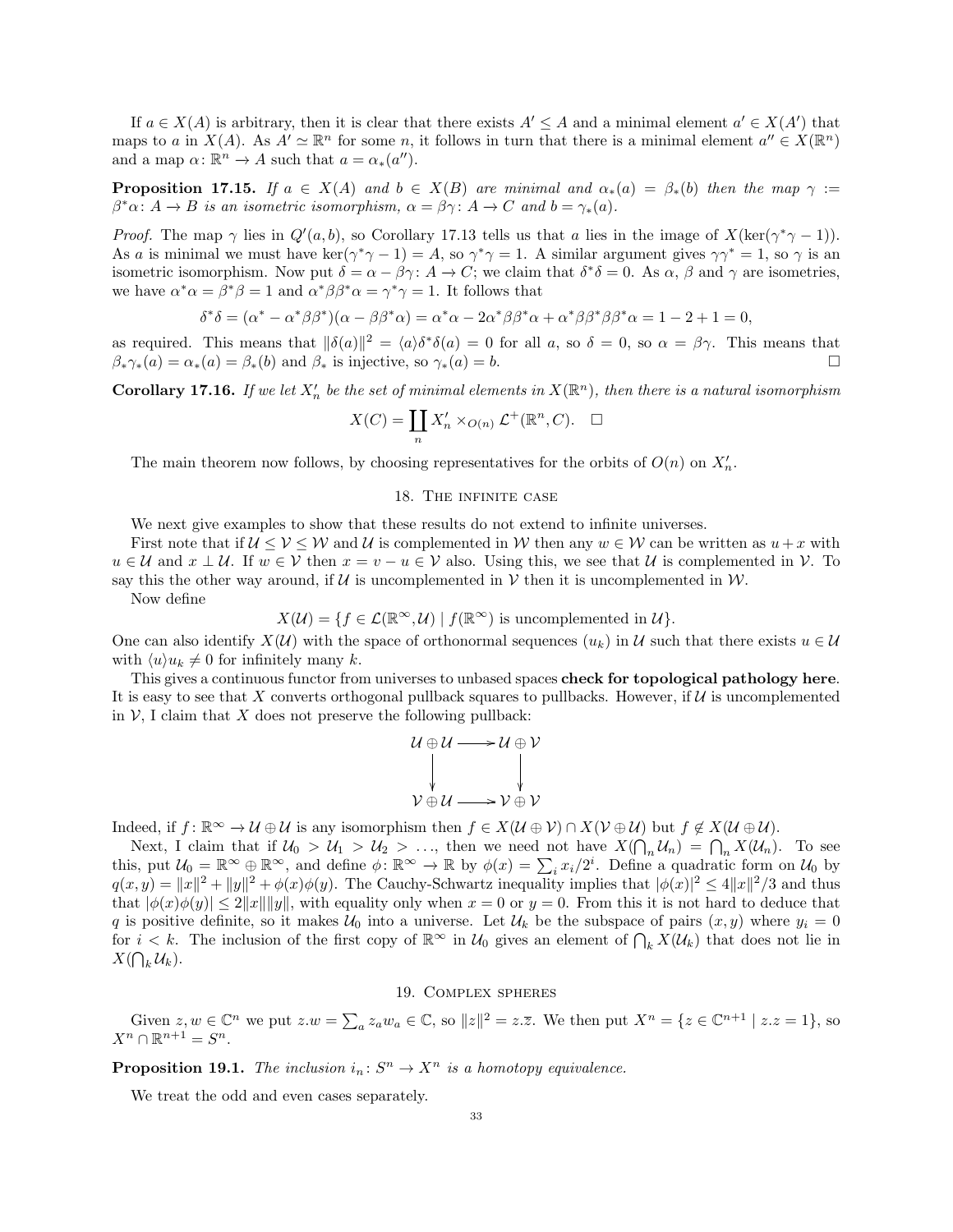**Lemma 19.2.** The inclusion  $i = i_{2m-1}: S^{2m-1} \to X^{2m-1}$  is a homotopy equivalence.

*Proof.* Put  $Y = \{(u, v) \in \mathbb{C}^m \times \mathbb{C}^m \mid u.v = 1\}$ , and define  $f: X \to Y$  by  $f(z) = (u, v)$ , where  $u_b = z_{2b} + iz_{2b+1}$ and  $v_b = z_{2b} - iz_{2b+1}$ . It is clear that this is a homeomorphism. If  $(u, v) \in Y$  then  $u \in \mathbb{C}^m \setminus \{0\}$  so we can define  $p: Y \to S^{2m-1}$  by  $p(u, v) = x$ , where  $x_{2b} = \text{Re}(u_b/||u||)$  and  $x_{2b+1} = \text{Im}(u_b/||u||)$ . One checks that  $pfi = 1: S^{2m-1} \rightarrow S^{2m-1}$ . We also have  $fip(u, v) = (u/||u||, \overline{u}/||u||)$ . By considering the maps  $h_t(u,v) = (u||u||^{-t}, \overline{u}||u||^{t-2})$  and  $k_t(u,v) = (u,(1-t)v + t\overline{u}/||u||^2)$  we see that  $f$ *ip*  $\simeq 1_Y$ . As f is a homeomorphism it follows that  $ipf \simeq 1_X$ , so pf is homotopy inverse to i.

**Lemma 19.3.** The inclusion  $i = i_{2m} : S^{2m} \to X^{2m}$  is a homotopy equivalence.

Proof. Here it is more convenient to fatten things up a litle. Put

$$
\widetilde{X} = \{ z \in \mathbb{C}^{2m+1} \mid z.z \in (0, \infty) \}
$$
  
\n
$$
\widetilde{S} = \widetilde{X} \cap \mathbb{R}^{2m+1} = \mathbb{R}^{2m+1} \setminus \{0 \}
$$
  
\n
$$
\widetilde{Y} = \{ (u, v, w) \in \mathbb{C}^m \times \mathbb{C}^m \times \mathbb{C} \mid u.v + w^2 \in (0, \infty) \}.
$$

There are evident homeomorphisms  $\widetilde{X} = (0, \infty) \times X^{2m}$  and  $\widetilde{S} = (0, \infty) \times S^{2m}$ , so it will suffice to show that the inclusion  $i: \tilde{S} \to \tilde{X}$  is a homotopy equivalence. Define  $f: \tilde{X} \to \tilde{Y}$  by  $f(z) = (u, v, w)$ , where  $u_b = z_{2b} + iz_{2b+1}$  and  $v_b = z_{2b} - iz_{2b+1}$  and  $w = z_{2m}$ . It is clear that this is a homeomorphism. If  $(u, v, w) \in Y$  and  $u = 0$  then  $w^2 = 1$  so  $\text{Re}(w) \neq 0$ . It follows that we can define  $p: \tilde{Y} \to \tilde{S}$  by

$$
p(u, v, w) = (Re(u_0), Im(u_0), \dots, Re(u_{m-1}), Im(u_{m-1}), Re(w)).
$$

One checks that  $pf i = 1: \tilde{S} \to \tilde{S}$ . Now consider a point  $(u, v, x + iy) \in \tilde{Y}$ , so the number  $r = u \cdot v + x^2$  $y^2 + 2ixy$  lies in  $(0, \infty)$ . One checks that  $fip(u, v, x + iy) = (u, \overline{u}, x)$ . Given  $t \in [0, 1]$ , consider the point

$$
h_t(u, v, x) = (u, (1-t)\overline{u} + tv, x + ity).
$$

We have

$$
u.((1-t)\overline{u}+tv) + (x+ity)^2 = (1-t)\|u\|^2 + tu.v + x^2 - t^2y^2 + 2itxy
$$
  
=  $(1-t)\|u\|^2 + t(r - x^2 + y^2 - 2ixy) + x^2 - t^2y^2 + 2itxy$   
=  $(1-t)(\|u\|^2 + x^2 + ty^2) + tr.$ 

As  $r > 0$  this is positive unless  $t = 0$  and  $u = 0$  and  $x = 0$ , which would contradict the positivity of r. It follows that  $h_t(u, v, x) \in \tilde{Y}$ , so we have a homotopy between  $h_0 = f i p$  and  $h_1 = 1_{\tilde{Y}}$ . As  $f i p \simeq 1$  and f is a homomorphism we have  $i p f \simeq 1$ , so  $p f$  is a homotopy inverse for  $i$ . homeomorphism we have  $ipf \approx 1$ , so pf is a homotopy inverse for i.

**Corollary 19.4.** The inclusion  $O_n(\mathbb{R}) \to O_n(\mathbb{C})$  is a homotopy equivalence.

Proof. We have a commutative diagram

$$
O_{n-1}(\mathbb{R}) \longrightarrow O_n(\mathbb{R}) \longrightarrow S^n
$$
  
\n
$$
\downarrow \qquad \qquad \downarrow \qquad \qquad \downarrow
$$
  
\n
$$
O_{n-1}(\mathbb{C}) \longrightarrow O_n(\mathbb{C}) \longrightarrow X^n
$$

The right hand vertical is a homotopy equivalence, and we may assume inductively that the same is true of the left hand vertical. Both rows are fibre bundles so it follows that the middle vertical is also a homotopy equivalence.

## 20. Other things

Configuration spaces. The basic building blocks for surgery. Steiner embedding spaces.